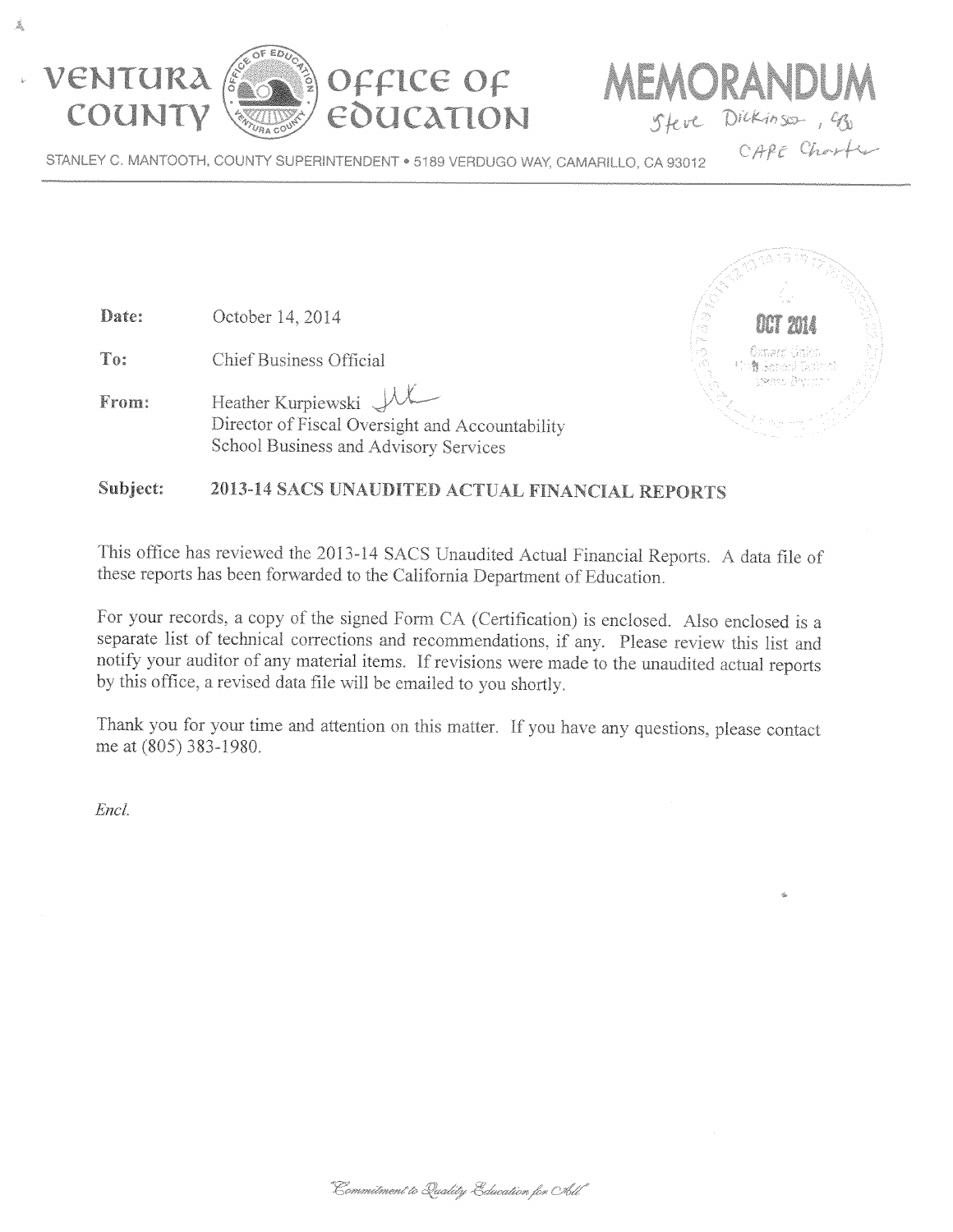Camarillo Academy of Progressive Education<br>Oxnard Union High<br>Ventura County

地方

 $\bar{\bar{z}}$ 

| Unaudited Actual             |
|------------------------------|
| FINANCIAL REPORT             |
| 2013-14 Unaudited Actuals    |
| Charter School Certification |

56 72546 0115105<br>Form CA

.<br>Television de la maria de la propia della

| Charter School Certification<br>Charter Number:                                                                                                                                                                                                                                                                                         |                                                 |
|-----------------------------------------------------------------------------------------------------------------------------------------------------------------------------------------------------------------------------------------------------------------------------------------------------------------------------------------|-------------------------------------------------|
| To the entity that approved the charter school:                                                                                                                                                                                                                                                                                         |                                                 |
| 2013-14 CHARTER SCHOOL UNAUDITED ACTUAL FINANCIAL REGORT: This report is hereby approved<br>and filed by the charter school pursuant to Education Code Section 2100(b).<br>Gigned:<br>Charter School Official<br>(Original signature required)<br>Printed<br>Name:<br>DOREEN LEARNED                                                    | Date:<br>Title: DIRECTOR OF OPERATION           |
| To the County Superintendent of Schools:                                                                                                                                                                                                                                                                                                |                                                 |
| 2013-14 CHARTER SCHOOL UNAUDITED ACTUAL FINANCIAL REPORT: This report has been reviewed<br>and is hereby filed with the County Superintendent of Schools pursuant to Education Code Section 42100(a).<br>Signed<br>Authorized Representative of<br><b>Charter Approving Entity</b><br>(Original signature required)<br>Printed<br>Name: | Date:<br>Sabe Souncklan Title: Superintendent   |
| To the Superintendent of Public Instruction:                                                                                                                                                                                                                                                                                            |                                                 |
| 2013-14 CHARTER SCHOOL UNAUDITED ACTUAL FINANCIAL REPORT: This report has been verified<br>for mathematical accuracy by the County Superintendent of Schools pursuant to Education Code<br>Section 42100(a).<br>signed: Heather Kuppers<br>County Superintendent/Designee<br>(Original signature required)                              | Date: $ 0 /10 $                                 |
| For additional information on the unaudited actual financial report, please contact:                                                                                                                                                                                                                                                    |                                                 |
| For Approving Entity:                                                                                                                                                                                                                                                                                                                   | For Charter School:                             |
| LISA A. BOULOS<br>Name                                                                                                                                                                                                                                                                                                                  | DOREEN LEARNED<br>Name                          |
| <b>AVP, SCHOOL FINANCE</b><br>Title                                                                                                                                                                                                                                                                                                     | DIRECTOR OF OPERATIONS<br>Title                 |
| 310-394-1152 x225<br>Telephone                                                                                                                                                                                                                                                                                                          | 805-384-1415<br>Telephone                       |
| LBoulos@exed.net<br>E-mail Address                                                                                                                                                                                                                                                                                                      | Doreen.Learned@cape.k12.ca.us<br>E-mail Address |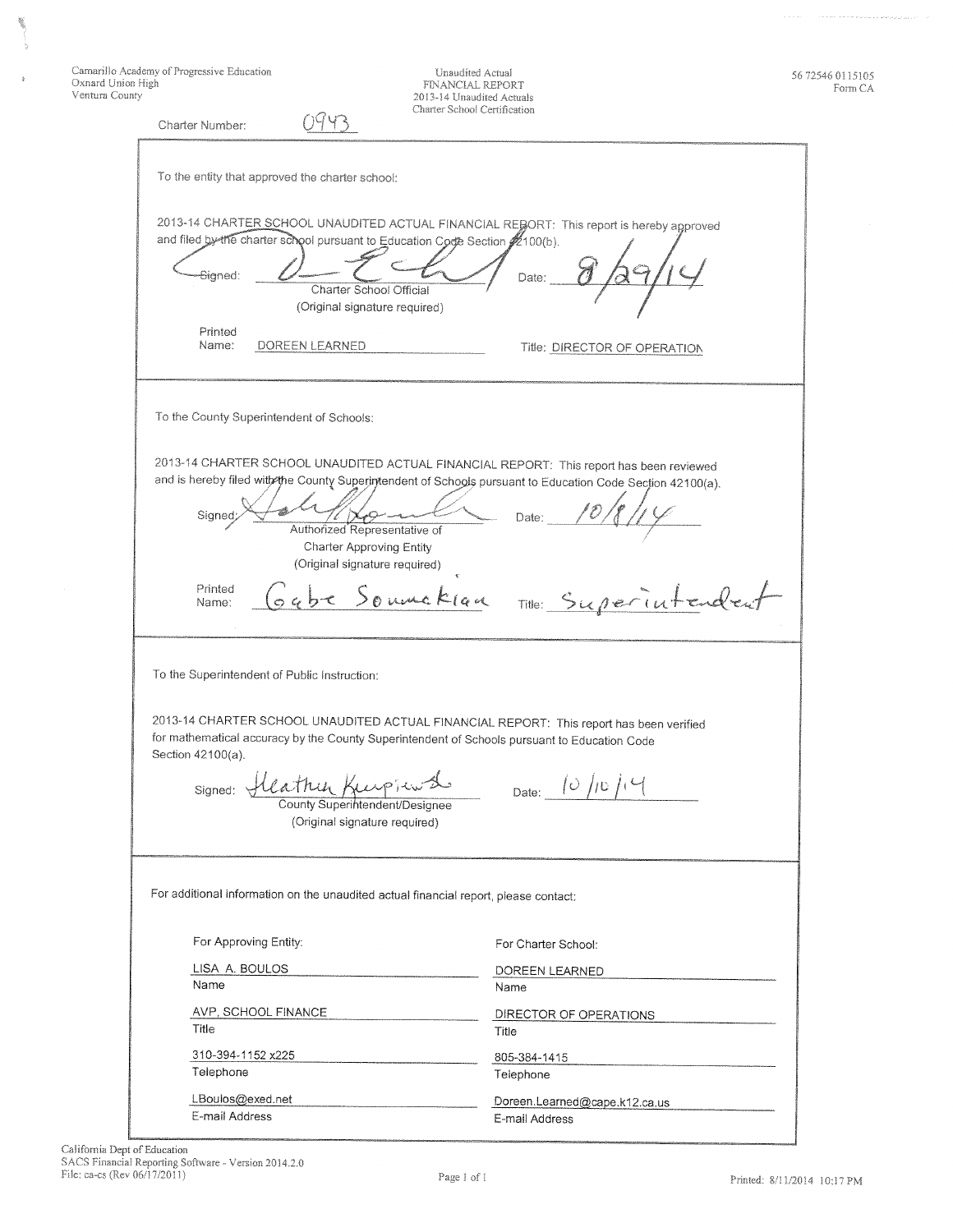ľ

| <b>Description</b>                                                         | <b>Function Codes</b> | <b>Object Codes</b> | 2013-14<br><b>Unaudited Actuals</b> | 2014-15<br><b>Budget</b> | Percent<br><b>Difference</b> |
|----------------------------------------------------------------------------|-----------------------|---------------------|-------------------------------------|--------------------------|------------------------------|
| <b>A. REVENUES</b>                                                         |                       |                     |                                     |                          |                              |
| 1) LCFF Sources                                                            |                       | 8010-8099           | 3,345,312.00                        | 3,545,917.37             | 6.0%                         |
| 2) Federal Revenue                                                         |                       | 8100-8299           | 0.00                                | 0.00                     | 0.0%                         |
|                                                                            |                       | 8300-8599           |                                     |                          |                              |
| 3) Other State Revenue                                                     |                       |                     | 183,319.08                          | 92,597.32                | $-49.5%$                     |
| 4) Other Local Revenue                                                     |                       | 8600-8799           | 149,847.31                          | 68,500.00                | $-54.3%$                     |
| 5) TOTAL, REVENUES                                                         |                       |                     | 3,678,478.39                        | 3,707,014.69             | 0.8%                         |
| B. EXPENSES (Objects 1000-7999)                                            |                       |                     |                                     |                          |                              |
| 1) Instruction                                                             | 1000-1999             |                     | 2,253,101.34                        | 2,351,069.39             | 4.3%                         |
| 2) Instruction - Related Services                                          | 2000-2999             |                     | 680,842.65                          | 787,004.59               | 15.6%                        |
| 3) Pupil Services                                                          | 3000-3999             |                     | 121,522.78                          | 135,051.07               | 11.1%                        |
| 4) Ancillary Services                                                      | 4000-4999             |                     | 0.00                                | 0.00                     | 0.0%                         |
| 5) Community Services                                                      | 5000-5999             |                     | 0.00                                | 0.00                     | 0.0%                         |
| 6) Enterprise                                                              | 6000-6999             |                     | 0.00                                | 0.00                     | 0.0%                         |
| 7) General Administration                                                  | 7000-7999             |                     | 84,768.38                           | 115,418.97               | 36.2%                        |
| 8) Plant Services                                                          | 8000-8999             |                     | 158,559.80                          | 174,433.16               | 10.0%                        |
| 9) Other Outgo                                                             | 9000-9999             | Except<br>7600-7699 | 33,596.07                           | 35,459.17                | 5.5%                         |
| 10) TOTAL, EXPENSES                                                        |                       |                     | 3,332,391.02                        | 3,598,436.35             | 8.0%                         |
| C. EXCESS (DEFICIENCY) OF REVENUES                                         |                       |                     |                                     |                          |                              |
| <b>OVER EXPENSES BEFORE OTHER</b><br>FINANCING SOURCES AND USES (A5 - B10) |                       |                     | 346,087.37                          | 108,578.34               | $-68.6%$                     |
| <b>D. OTHER FINANCING SOURCES/USES</b>                                     |                       |                     |                                     |                          |                              |
| 1) Interfund Transfers                                                     |                       |                     |                                     |                          |                              |
| a) Transfers In                                                            |                       | 8900-8929           | 0.00                                | 0.00                     | 0.0%                         |
| b) Transfers Out                                                           |                       | 7600-7629           | 0.00                                | 0.00                     | 0.0%                         |
| 2) Other Sources/Uses<br>a) Sources                                        |                       | 8930-8979           | 0.00                                | 0.00                     | 0.0%                         |
| b) Uses                                                                    |                       | 7630-7699           | 0.00                                | 0.00                     | 0.0%                         |
|                                                                            |                       |                     |                                     |                          |                              |
| 3) Contributions                                                           |                       | 8980-8999           | 0.00                                | 0.00                     | 0.0%                         |
| 4) TOTAL, OTHER FINANCING SOURCES/USES                                     |                       |                     | 0.00                                | 0.00                     | 0.0%                         |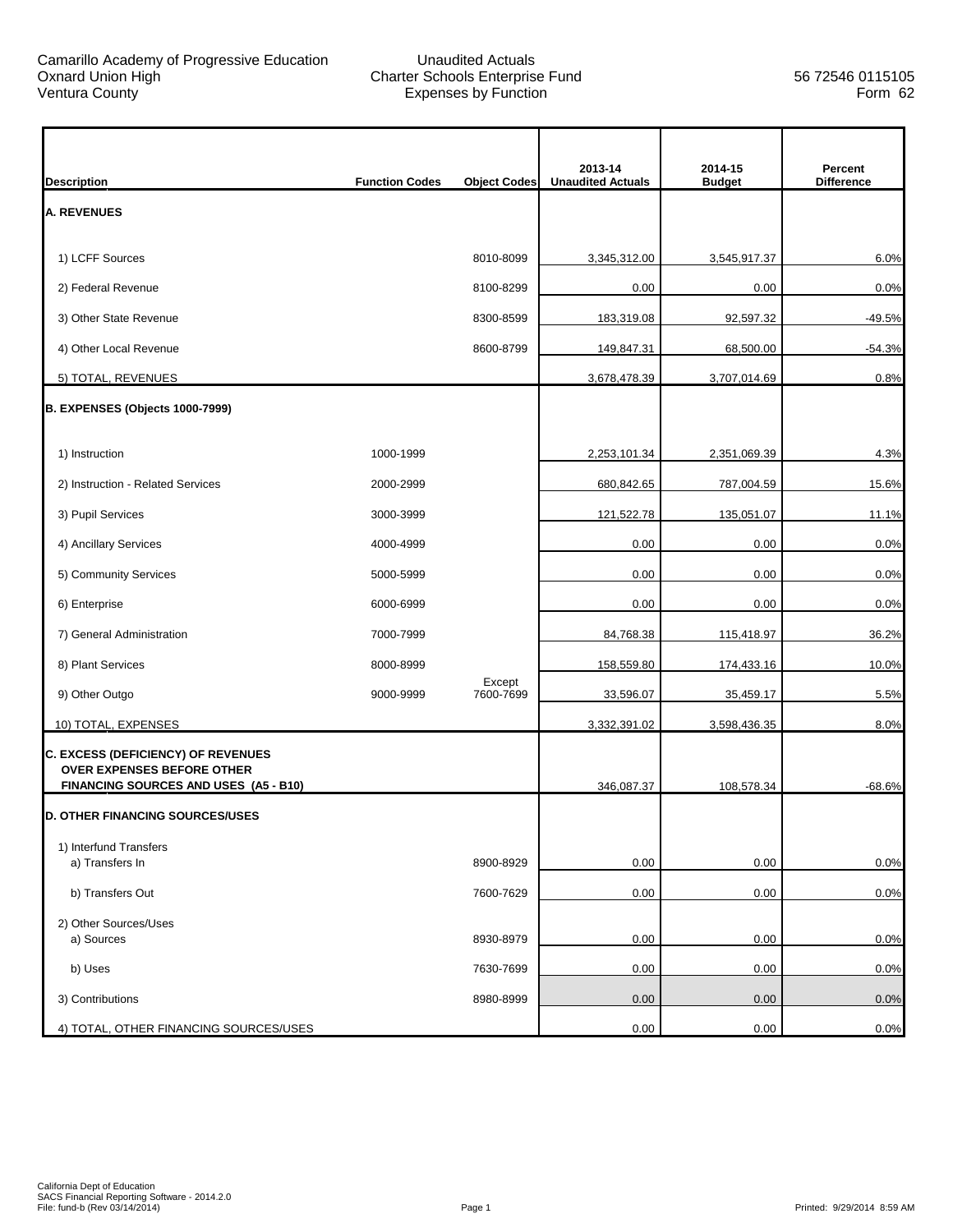ľ

| <b>Description</b>                                                                    | <b>Function Codes</b> | <b>Object Codes</b> | 2013-14<br><b>Unaudited Actuals</b> | 2014-15<br><b>Budget</b> | Percent<br><b>Difference</b> |
|---------------------------------------------------------------------------------------|-----------------------|---------------------|-------------------------------------|--------------------------|------------------------------|
| E. NET INCREASE (DECREASE) IN<br><b>NET POSITION (C + D4)</b>                         |                       |                     | 346,087.37                          | 108,578.34               | $-68.6%$                     |
| <b>IF. NET POSITION</b>                                                               |                       |                     |                                     |                          |                              |
| 1) Beginning Net Position                                                             |                       |                     |                                     |                          |                              |
| a) As of July 1 - Unaudited                                                           |                       | 9791                | 2,694,456.95                        | 3,040,544.32             | 12.8%                        |
| b) Audit Adjustments                                                                  |                       | 9793                | 0.00                                | 0.00                     | 0.0%                         |
| c) As of July 1 - Audited ( $F1a + F1b$ )                                             |                       |                     | 2,694,456.95                        | 3,040,544.32             | 12.8%                        |
| d) Other Restatements                                                                 |                       | 9795                | 0.00                                | 0.00                     | 0.0%                         |
| e) Adjusted Beginning Net Position (F1c + F1d)                                        |                       |                     | 2,694,456.95                        | 3,040,544.32             | 12.8%                        |
| 2) Ending Net Position, June 30 (E + F1e)<br><b>Components of Ending Net Position</b> |                       |                     | 3,040,544.32                        | 3,149,122.66             | 3.6%                         |
| a) Net Investment in Capital Assets                                                   |                       | 9796                | 107,088.00                          | 0.00                     | $-100.0%$                    |
| b) Restricted Net Position                                                            |                       | 9797                | 0.00                                | 0.00                     | 0.0%                         |
| c) Unrestricted Net Position                                                          |                       | 9790                | 2,933,456.32                        | 3,149,122.66             | 7.4%                         |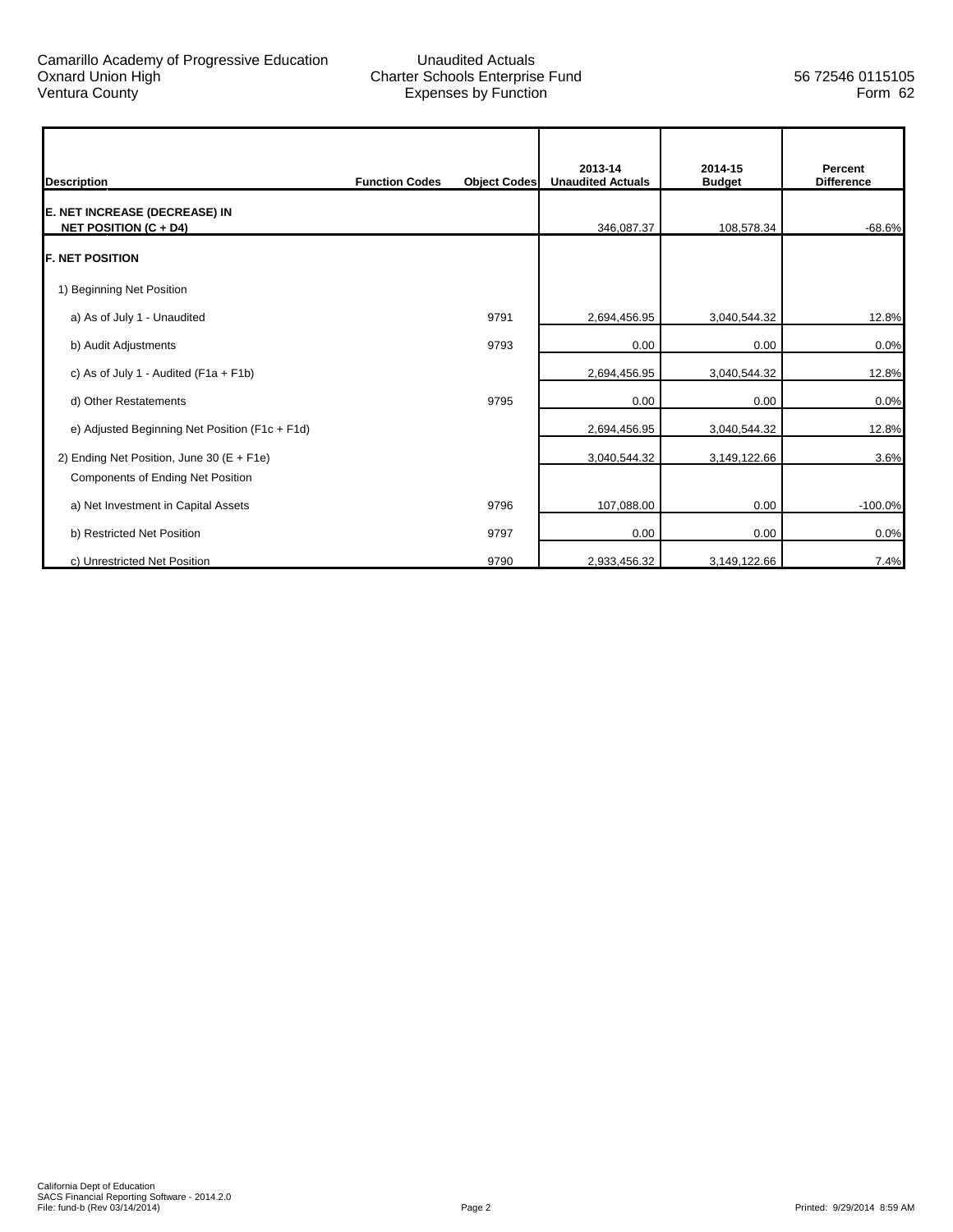$\mathbf{r}$ 

|                                                                         |                                              | 2013-14                  | 2014-15       | Percent           |
|-------------------------------------------------------------------------|----------------------------------------------|--------------------------|---------------|-------------------|
| <b>Description</b>                                                      | <b>Resource Codes</b><br><b>Object Codes</b> | <b>Unaudited Actuals</b> | <b>Budget</b> | <b>Difference</b> |
| <b>A. REVENUES</b>                                                      |                                              |                          |               |                   |
| 1) LCFF Sources                                                         | 8010-8099                                    | 3,345,312.00             | 3,545,917.37  | 6.0%              |
| 2) Federal Revenue                                                      | 8100-8299                                    | 0.00                     | 0.00          | 0.0%              |
| 3) Other State Revenue                                                  | 8300-8599                                    | 183,319.08               | 92,597.32     | $-49.5%$          |
| 4) Other Local Revenue                                                  | 8600-8799                                    | 149,847.31               | 68,500.00     | $-54.3%$          |
| 5) TOTAL, REVENUES                                                      |                                              | 3,678,478.39             | 3,707,014.69  | 0.8%              |
| <b>B. EXPENSES</b>                                                      |                                              |                          |               |                   |
| 1) Certificated Salaries                                                | 1000-1999                                    | 1,642,698.04             | 1,719,743.00  | 4.7%              |
| 2) Classified Salaries                                                  | 2000-2999                                    | 398,620.76               | 469,423.32    | 17.8%             |
| 3) Employee Benefits                                                    | 3000-3999                                    | 478,695.06               | 529,658.38    | 10.6%             |
| 4) Books and Supplies                                                   | 4000-4999                                    | 210,118.97               | 199,004.17    | $-5.3%$           |
| 5) Services and Other Operating Expenses                                | 5000-5999                                    | 550,729.15               | 626,741.46    | 13.8%             |
| 6) Depreciation                                                         | 6000-6999                                    | 17,932.97                | 18,406.85     | 2.6%              |
| 7) Other Outgo (excluding Transfers of Indirect<br>Costs)               | 7100-7299,<br>7400-7499                      | 33,596.07                | 35,459.17     | 5.5%              |
| 8) Other Outgo - Transfers of Indirect Costs                            | 7300-7399                                    | 0.00                     | 0.00          | 0.0%              |
| 9) TOTAL, EXPENSES                                                      |                                              | 3,332,391.02             | 3,598,436.35  | 8.0%              |
| C. EXCESS (DEFICIENCY) OF REVENUES<br><b>OVER EXPENSES BEFORE OTHER</b> |                                              |                          |               |                   |
| FINANCING SOURCES AND USES (A5 - B9)                                    |                                              | 346,087.37               | 108,578.34    | $-68.6%$          |
| <b>D. OTHER FINANCING SOURCES/USES</b>                                  |                                              |                          |               |                   |
| 1) Interfund Transfers<br>a) Transfers In                               | 8900-8929                                    | 0.00                     | 0.00          | 0.0%              |
| b) Transfers Out                                                        | 7600-7629                                    | 0.00                     | 0.00          | 0.0%              |
| 2) Other Sources/Uses                                                   |                                              |                          |               |                   |
| a) Sources                                                              | 8930-8979                                    | 0.00                     | 0.00          | 0.0%              |
| b) Uses                                                                 | 7630-7699                                    | 0.00                     | 0.00          | 0.0%              |
| 3) Contributions                                                        | 8980-8999                                    | 0.00                     | 0.00          | 0.0%              |
| 4) TOTAL, OTHER FINANCING SOURCES/USES                                  |                                              | 0.00                     | 0.00          | 0.0%              |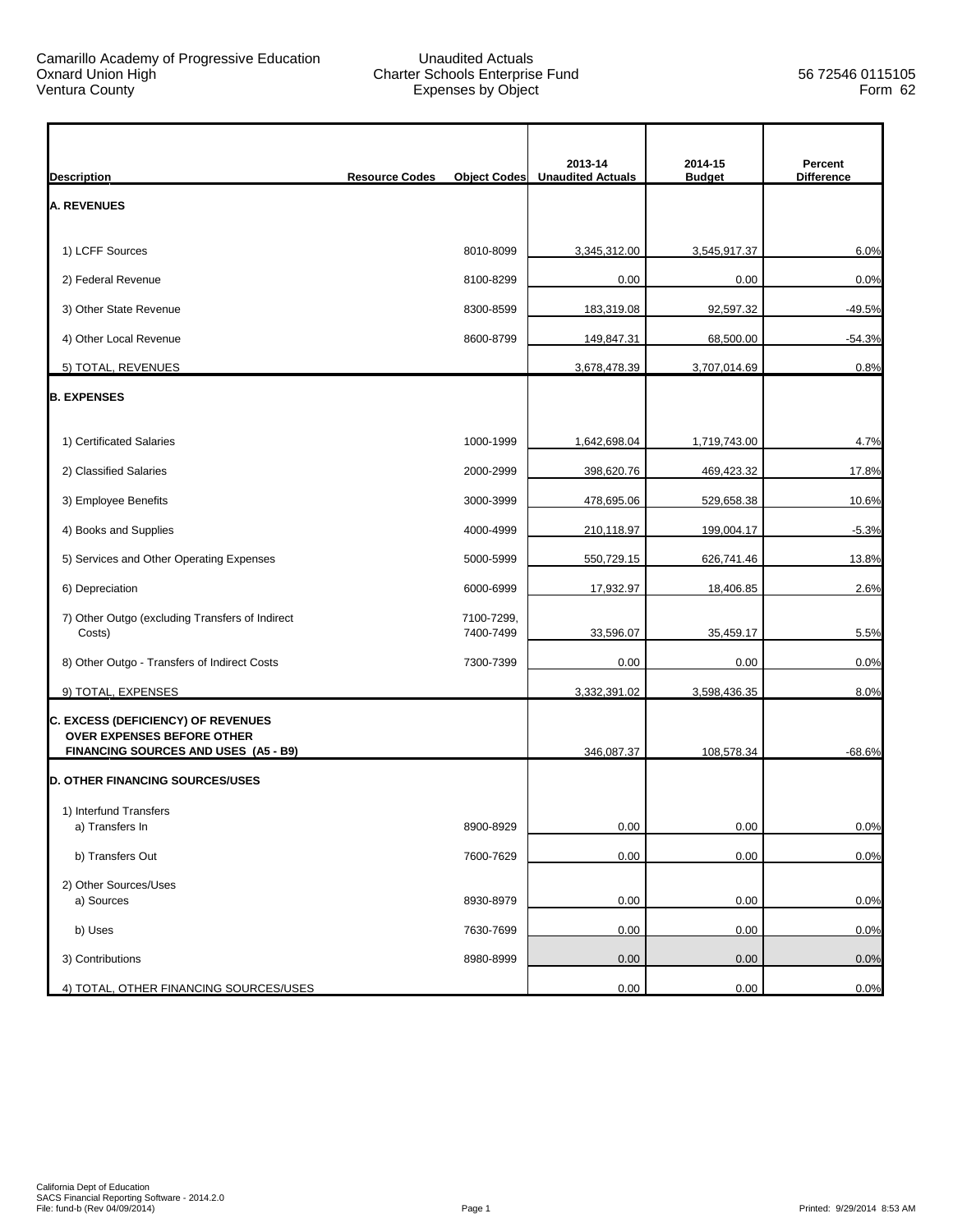| <b>Description</b>                                                             | <b>Resource Codes</b> | <b>Object Codes</b> | 2013-14<br><b>Unaudited Actuals</b> | 2014-15<br><b>Budget</b> | Percent<br><b>Difference</b> |
|--------------------------------------------------------------------------------|-----------------------|---------------------|-------------------------------------|--------------------------|------------------------------|
| E. NET INCREASE (DECREASE) IN<br><b>NET POSITION (C + D4)</b>                  |                       |                     | 346,087.37                          | 108,578.34               | $-68.6%$                     |
| <b>IF. NET POSITION</b>                                                        |                       |                     |                                     |                          |                              |
| 1) Beginning Net Position<br>a) As of July 1 - Unaudited                       |                       | 9791                | 2,694,456.95                        | 3,040,544.32             | 12.8%                        |
| b) Audit Adjustments                                                           |                       | 9793                | 0.00                                | 0.00                     | 0.0%                         |
| c) As of July 1 - Audited ( $F1a + F1b$ )                                      |                       |                     | 2,694,456.95                        | 3,040,544.32             | 12.8%                        |
| d) Other Restatements                                                          |                       | 9795                | 0.00                                | 0.00                     | 0.0%                         |
| e) Adjusted Beginning Net Position (F1c + F1d)                                 |                       |                     | 2,694,456.95                        | 3,040,544.32             | 12.8%                        |
| 2) Ending Net Position, June 30 (E + F1e)<br>Components of Ending Net Position |                       |                     | 3,040,544.32                        | 3,149,122.66             | 3.6%                         |
| a) Net Investment in Capital Assets                                            |                       | 9796                | 107,088.00                          | 0.00                     | $-100.0%$                    |
| b) Restricted Net Position                                                     |                       | 9797                | 0.00                                | 0.00                     | 0.0%                         |
| c) Unrestricted Net Position                                                   |                       | 9790                | 2,933,456.32                        | 3,149,122.66             | 7.4%                         |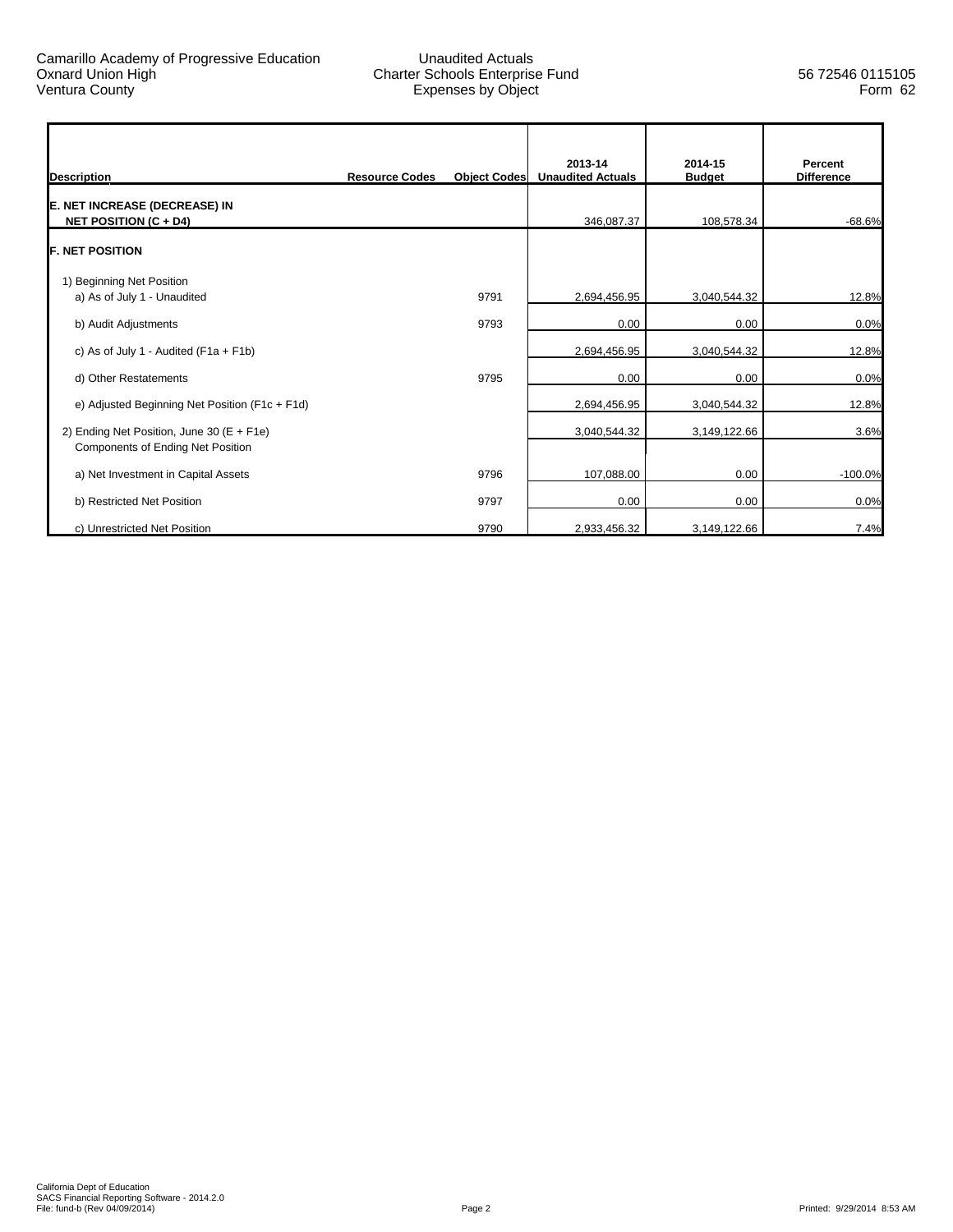$\mathbf{r}$ 

| <b>Description</b>                                  | <b>Resource Codes</b> | <b>Object Codes</b> | 2013-14<br><b>Unaudited Actuals</b> | 2014-15<br><b>Budget</b> | Percent<br><b>Difference</b> |
|-----------------------------------------------------|-----------------------|---------------------|-------------------------------------|--------------------------|------------------------------|
| <b>G. ASSETS</b>                                    |                       |                     |                                     |                          |                              |
| 1) Cash<br>a) in County Treasury                    |                       | 9110                | 0.00                                |                          |                              |
| 1) Fair Value Adjustment to Cash in County Treasury |                       | 9111                | 0.00                                |                          |                              |
| b) in Banks                                         |                       | 9120                | 2,834,960.24                        |                          |                              |
| c) in Revolving Fund                                |                       | 9130                | 0.00                                |                          |                              |
| d) with Fiscal Agent                                |                       | 9135                | 0.00                                |                          |                              |
| e) collections awaiting deposit                     |                       | 9140                | 0.00                                |                          |                              |
| 2) Investments                                      |                       | 9150                | 0.00                                |                          |                              |
| 3) Accounts Receivable                              |                       | 9200                | 0.00                                |                          |                              |
| 4) Due from Grantor Government                      |                       | 9290                | 561,552.23                          |                          |                              |
| 5) Due from Other Funds                             |                       | 9310                | 0.00                                |                          |                              |
| 6) Stores                                           |                       | 9320                | 0.00                                |                          |                              |
| 7) Prepaid Expenditures                             |                       | 9330                | 29,116.62                           |                          |                              |
| 8) Other Current Assets                             |                       | 9340                | 0.00                                |                          |                              |
| 9) Fixed Assets<br>a) Land                          |                       | 9410                | 0.00                                |                          |                              |
| b) Land Improvements                                |                       | 9420                | 20,080.75                           |                          |                              |
| c) Accumulated Depreciation - Land Improvements     |                       | 9425                | (418.35)                            |                          |                              |
| d) Buildings                                        |                       | 9430                | 42,505.34                           |                          |                              |
| e) Accumulated Depreciation - Buildings             |                       | 9435                | (5,322.04)                          |                          |                              |
| f) Equipment                                        |                       | 9440                | 83,673.24                           |                          |                              |
| g) Accumulated Depreciation - Equipment             |                       | 9445                | (33, 430.94)                        |                          |                              |
| h) Work in Progress                                 |                       | 9450                | 0.00                                |                          |                              |
| 10) TOTAL, ASSETS                                   |                       |                     | 3,532,717.09                        |                          |                              |
| <b>H. DEFERRED OUTFLOWS OF RESOURCES</b>            |                       |                     |                                     |                          |                              |
| 1) Deferred Outflows of Resources                   |                       | 9490                | 0.00                                |                          |                              |
| 2) TOTAL, DEFERRED OUTFLOWS                         |                       |                     | 0.00                                |                          |                              |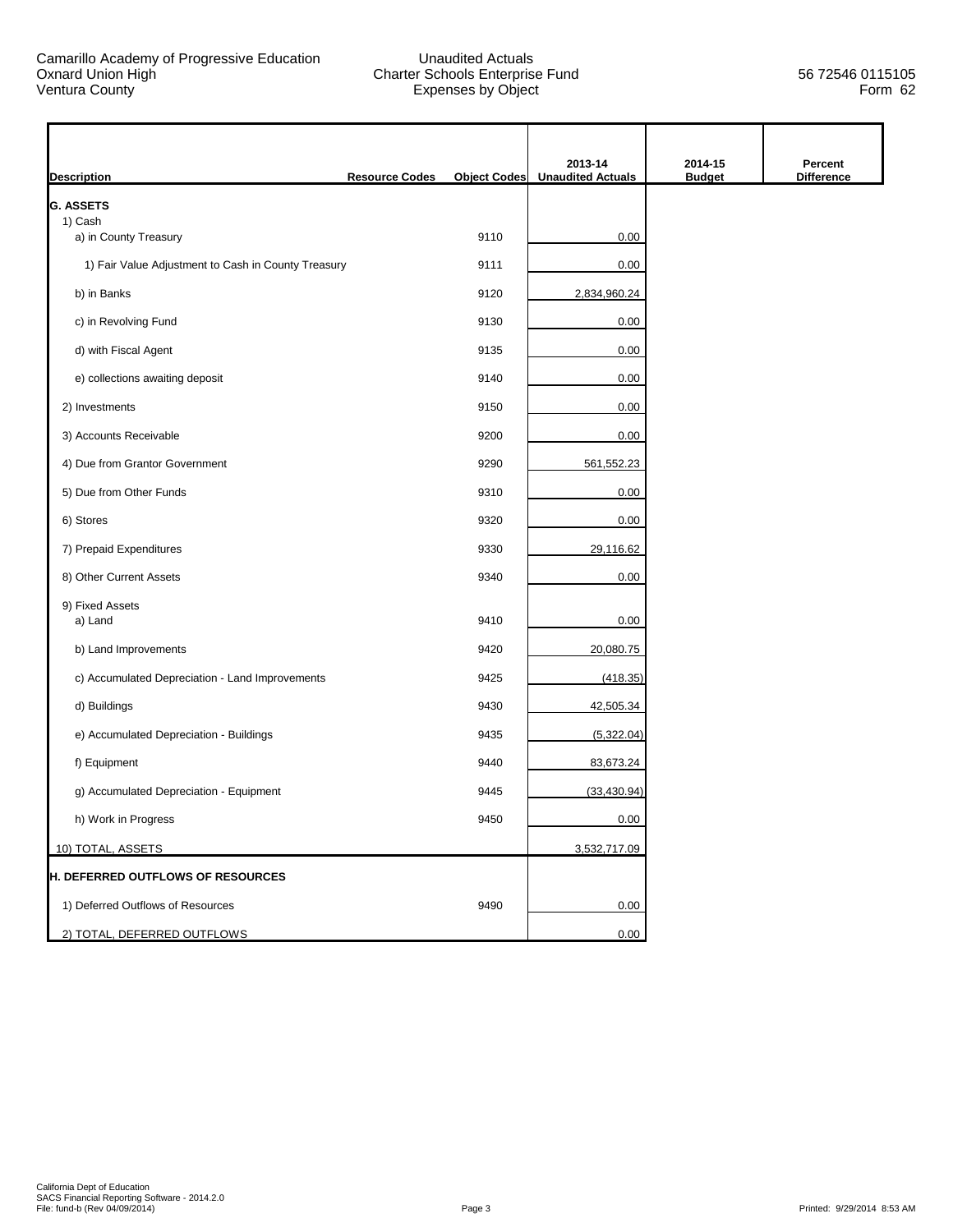|                                                    |                       |                     | 2013-14                  | 2014-15       | Percent           |
|----------------------------------------------------|-----------------------|---------------------|--------------------------|---------------|-------------------|
| <b>Description</b>                                 | <b>Resource Codes</b> | <b>Object Codes</b> | <b>Unaudited Actuals</b> | <b>Budget</b> | <b>Difference</b> |
| <b>II. LIABILITIES</b>                             |                       |                     |                          |               |                   |
| 1) Accounts Payable                                |                       | 9500                | 409,854.89               |               |                   |
| 2) Due to Grantor Governments                      |                       | 9590                | 8,690.86                 |               |                   |
| 3) Due to Other Funds                              |                       | 9610                | 0.00                     |               |                   |
| 4) Current Loans                                   |                       | 9640                | 0.00                     |               |                   |
| 5) Unearned Revenue                                |                       | 9650                | 73,627.00                |               |                   |
| 6) Long-Term Liabilities<br>a) Net OPEB Obligation |                       | 9664                | 0.00                     |               |                   |
| b) Compensated Absences                            |                       | 9665                | 0.00                     |               |                   |
| c) COPs Payable                                    |                       | 9666                | 0.00                     |               |                   |
| d) Capital Leases Payable                          |                       | 9667                | 0.00                     |               |                   |
| e) Lease Revenue Bonds Payable                     |                       | 9668                | 0.00                     |               |                   |
| f) Other General Long-Term Liabilities             |                       | 9669                | 0.00                     |               |                   |
| 7) TOTAL, LIABILITIES                              |                       |                     | 492,172.75               |               |                   |
| <b>J. DEFERRED INFLOWS OF RESOURCES</b>            |                       |                     |                          |               |                   |
| 1) Deferred Inflows of Resources                   |                       | 9690                | 0.00                     |               |                   |
| 2) TOTAL, DEFERRED INFLOWS                         |                       |                     | 0.00                     |               |                   |
| <b>K. NET POSITION</b>                             |                       |                     |                          |               |                   |
| Net Position, June 30                              |                       |                     |                          |               |                   |
| (must agree with line F2) (G10 +H2) - (I7 + J2)    |                       |                     | 3,040,544.34             |               |                   |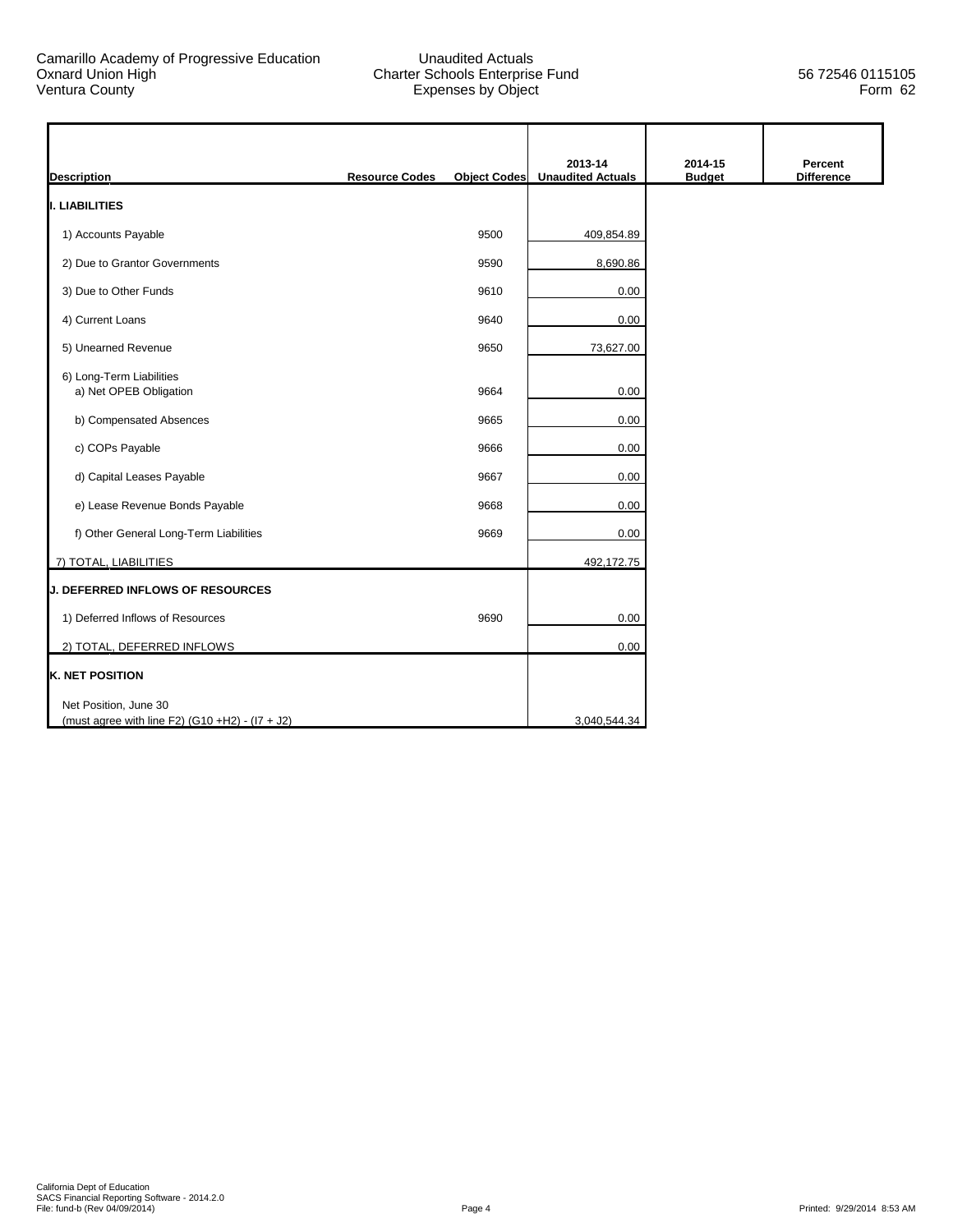| <b>Description</b>                                                     | <b>Resource Codes</b>                    | <b>Object Codes</b> | 2013-14<br><b>Unaudited Actuals</b> | 2014-15<br><b>Budget</b> | Percent<br><b>Difference</b> |
|------------------------------------------------------------------------|------------------------------------------|---------------------|-------------------------------------|--------------------------|------------------------------|
| <b>LCFF SOURCES</b>                                                    |                                          |                     |                                     |                          |                              |
| <b>Principal Apportionment</b><br>State Aid - Current Year             |                                          | 8011                | 1,404,410.00                        | 2,282,793.12             | 62.5%                        |
| Education Protection Account State Aid - Current Year                  |                                          | 8012                | 598,230.00                          | 418,418.25               | $-30.1%$                     |
| State Aid - Prior Years                                                |                                          | 8019                | (14, 295.00)                        | 0.00                     | $-100.0%$                    |
| <b>LCFF Transfers</b>                                                  |                                          |                     |                                     |                          |                              |
| Unrestricted LCFF Transfers - Current Year                             | 0000                                     | 8091                | 0.00                                | 0.00                     | 0.0%                         |
| All Other LCFF Transfers - Current Year                                | All Other                                | 8091                | 0.00                                | 0.00                     | 0.0%                         |
| Transfers to Charter Schools in Lieu of Property Taxes                 |                                          | 8096                | 1,356,967.00                        | 844,706.00               | $-37.8%$                     |
| <b>Property Taxes Transfers</b>                                        |                                          | 8097                | 0.00                                | 0.00                     | 0.0%                         |
| LCFF/Revenue Limit Transfers - Prior Years                             |                                          | 8099                | 0.00                                | 0.00                     | 0.0%                         |
| TOTAL, LCFF SOURCES                                                    |                                          |                     | 3,345,312.00                        | 3,545,917.37             | 6.0%                         |
| <b>FEDERAL REVENUE</b>                                                 |                                          |                     |                                     |                          |                              |
| Maintenance and Operations                                             |                                          | 8110                | 0.00                                | 0.00                     | 0.0%                         |
| <b>Special Education Entitlement</b>                                   |                                          | 8181                | 0.00                                | 0.00                     | 0.0%                         |
| Special Education Discretionary Grants                                 |                                          | 8182                | 0.00                                | 0.00                     | 0.0%                         |
| <b>Child Nutrition Programs</b>                                        |                                          | 8220                | 0.00                                | 0.00                     | 0.0%                         |
| Interagency Contracts Between LEAs                                     |                                          | 8285                | 0.00                                | 0.00                     | 0.0%                         |
| NCLB: Title I, Part A, Basic Grants Low-<br>Income and Neglected       | 3010                                     | 8290                | 0.00                                | 0.00                     | 0.0%                         |
| NCLB: Title I, Part D, Local Delinquent<br>Programs                    | 3025                                     | 8290                | 0.00                                | 0.00                     | 0.0%                         |
| NCLB: Title II, Part A, Teacher Quality                                | 4035                                     | 8290                | 0.00                                | 0.00                     | 0.0%                         |
| NCLB: Title III, Immigrant Education<br>Program                        | 4201                                     | 8290                | 0.00                                | 0.00                     | 0.0%                         |
| NCLB: Title III, Limited English Proficient<br>(LEP) Student Program   | 4203                                     | 8290                | 0.00                                | 0.00                     | 0.0%                         |
| NCLB: Title V, Part B, Public Charter<br>Schools Grant Program (PCSGP) | 4610                                     | 8290                | 0.00                                | 0.00                     | 0.0%                         |
| Other No Child Left Behind                                             | 3011-3020, 3026-3205,<br>4036-4126, 5510 | 8290                | 0.00                                | 0.00                     | 0.0%                         |
| Vocational and Applied Technology Education                            | 3500-3699                                | 8290                | 0.00                                | 0.00                     | 0.0%                         |
| Safe and Drug Free Schools                                             | 3700-3799                                | 8290                | 0.00                                | 0.00                     | 0.0%                         |
| All Other Federal Revenue                                              | All Other                                | 8290                | 0.00                                | 0.00                     | 0.0%                         |
| TOTAL, FEDERAL REVENUE                                                 |                                          |                     | 0.00                                | 0.00                     | 0.0%                         |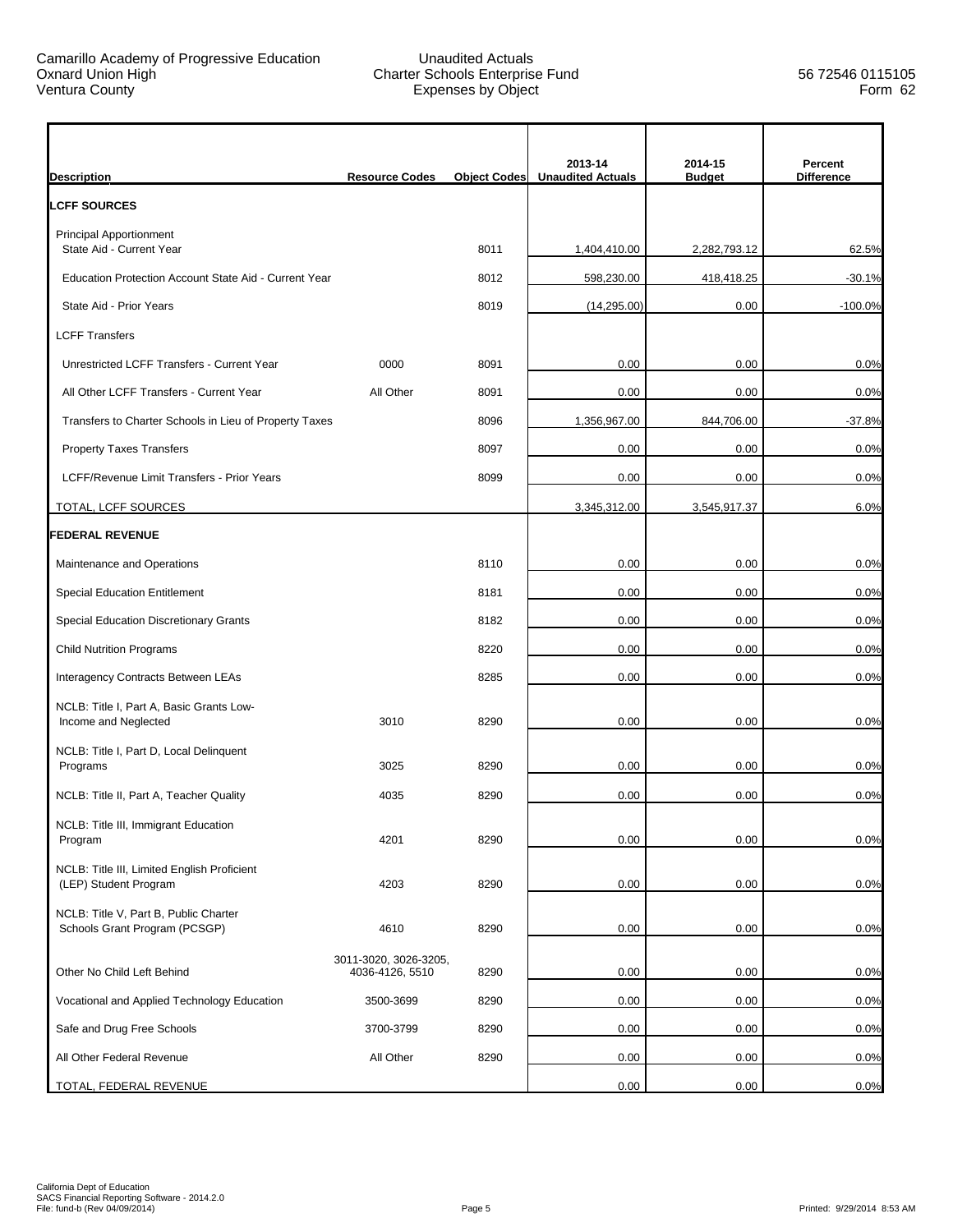| <b>Description</b>                                          | <b>Resource Codes</b> | <b>Object Codes</b> | 2013-14<br><b>Unaudited Actuals</b> | 2014-15<br><b>Budget</b> | Percent<br><b>Difference</b> |
|-------------------------------------------------------------|-----------------------|---------------------|-------------------------------------|--------------------------|------------------------------|
| <b>OTHER STATE REVENUE</b>                                  |                       |                     |                                     |                          |                              |
| Other State Apportionments                                  |                       |                     |                                     |                          |                              |
| Special Education Master Plan<br><b>Current Year</b>        | 6500                  | 8311                | 0.00                                | 0.00                     | 0.0%                         |
| <b>Prior Years</b>                                          | 6500                  | 8319                | 0.00                                | 0.00                     | 0.0%                         |
| All Other State Apportionments - Current Year               | All Other             | 8311                | 0.00                                | 0.00                     | 0.0%                         |
| All Other State Apportionments - Prior Years                | All Other             | 8319                | 0.00                                | 0.00                     | 0.0%                         |
| Class Size Reduction, K-3                                   |                       | 8434                | 0.00                                | 0.00                     | 0.0%                         |
| <b>Child Nutrition Programs</b>                             |                       | 8520                | 0.00                                | 0.00                     | 0.0%                         |
| <b>Mandated Costs Reimbursements</b>                        |                       | 8550                | 7,620.00                            | 7,678.72                 | 0.8%                         |
| Lottery - Unrestricted and Instructional Materials          |                       | 8560                | 85,516.08                           | 84,918.60                | $-0.7%$                      |
| <b>School Based Coordination</b><br>Program                 | 7250                  | 8590                | 0.00                                | 0.00                     | 0.0%                         |
| After School Education and Safety (ASES)                    | 6010                  | 8590                | 0.00                                | 0.00                     | 0.0%                         |
| <b>Charter School Facility Grant</b>                        | 6030                  | 8590                | 0.00                                | 0.00                     | 0.0%                         |
| Drug/Alcohol/Tobacco Funds                                  | 6650, 6690            | 8590                | 0.00                                | 0.00                     | 0.0%                         |
| California Clean Energy Jobs Act                            | 6230                  | 8590                | 0.00                                | 0.00                     | 0.0%                         |
| <b>Healthy Start</b>                                        | 6240                  | 8590                | 0.00                                | 0.00                     | 0.0%                         |
| <b>Specialized Secondary</b>                                | 7370                  | 8590                | 0.00                                | 0.00                     | 0.0%                         |
| <b>School Community Violence</b><br><b>Prevention Grant</b> | 7391                  | 8590                | 0.00                                | 0.00                     | 0.0%                         |
| <b>Quality Education Investment Act</b>                     | 7400                  | 8590                | 0.00                                | 0.00                     | 0.0%                         |
| Common Core State Standards<br><b>Implementation Funds</b>  | 7405                  | 8590                | 90,183.00                           | 0.00                     | $-100.0%$                    |
| All Other State Revenue                                     | All Other             | 8590                | 0.00                                | 0.00                     | 0.0%                         |
| TOTAL, OTHER STATE REVENUE                                  |                       |                     | 183,319.08                          | 92,597.32                | $-49.5%$                     |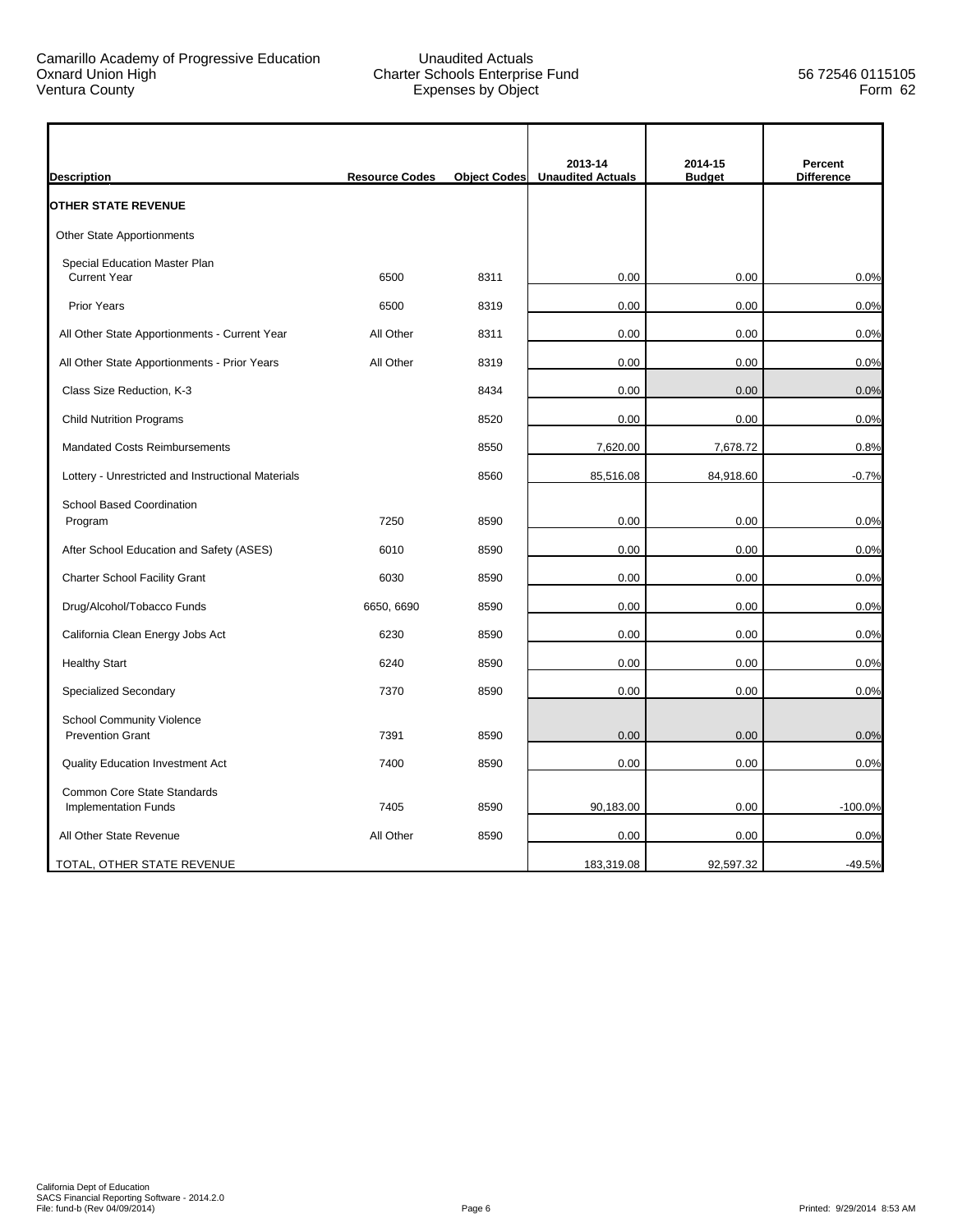| <b>Description</b>                                                            | <b>Resource Codes</b> | <b>Object Codes</b> | 2013-14<br><b>Unaudited Actuals</b> | 2014-15<br><b>Budget</b> | Percent<br><b>Difference</b> |
|-------------------------------------------------------------------------------|-----------------------|---------------------|-------------------------------------|--------------------------|------------------------------|
| <b>OTHER LOCAL REVENUE</b>                                                    |                       |                     |                                     |                          |                              |
| Sales<br>Sale of Equipment/Supplies                                           |                       | 8631                | 0.00                                | 0.00                     | 0.0%                         |
|                                                                               |                       |                     |                                     |                          |                              |
| Sale of Publications                                                          |                       | 8632                | 0.00                                | 0.00                     | 0.0%                         |
| <b>Food Service Sales</b>                                                     |                       | 8634                | 0.00                                | 0.00                     | 0.0%                         |
| All Other Sales                                                               |                       | 8639                | 0.00                                | 0.00                     | 0.0%                         |
| Leases and Rentals                                                            |                       | 8650                | 0.00                                | 0.00                     | 0.0%                         |
| Interest                                                                      |                       | 8660                | 2,138.83                            | 0.00                     | $-100.0%$                    |
| Net Increase (Decrease) in the Fair Value of Investments                      |                       | 8662                | 0.00                                | 0.00                     | 0.0%                         |
| <b>Fees and Contracts</b>                                                     |                       |                     |                                     |                          |                              |
| Child Development Parent Fees                                                 |                       | 8673                | 0.00                                | 0.00                     | 0.0%                         |
| <b>Transportation Fees From</b><br>Individuals                                |                       | 8675                | 0.00                                | 0.00                     | 0.0%                         |
|                                                                               |                       |                     |                                     |                          |                              |
| <b>Interagency Services</b>                                                   |                       | 8677                | 0.00                                | 0.00                     | 0.0%                         |
| All Other Fees and Contracts                                                  |                       | 8689                | 0.00                                | 0.00                     | 0.0%                         |
| All Other Local Revenue                                                       |                       | 8699                | 147,708.48                          | 68,500.00                | $-53.6%$                     |
| Tuition                                                                       |                       | 8710                | 0.00                                | 0.00                     | 0.0%                         |
| All Other Transfers In                                                        |                       | 8781-8783           | 0.00                                | 0.00                     | 0.0%                         |
| <b>Transfers of Apportionments</b>                                            |                       |                     |                                     |                          |                              |
| <b>Special Education SELPA Transfers</b><br>From Districts or Charter Schools | 6500                  | 8791                | 0.00                                | 0.00                     | 0.0%                         |
| From County Offices                                                           | 6500                  | 8792                | 0.00                                | 0.00                     | 0.0%                         |
| From JPAs                                                                     | 6500                  | 8793                | 0.00                                | 0.00                     | 0.0%                         |
| Other Transfers of Apportionments<br>From Districts or Charter Schools        | All Other             | 8791                | 0.00                                | 0.00                     | 0.0%                         |
| From County Offices                                                           | All Other             | 8792                | 0.00                                | 0.00                     | 0.0%                         |
| From JPAs                                                                     | All Other             | 8793                | 0.00                                | 0.00                     | 0.0%                         |
| All Other Transfers In from All Others                                        |                       | 8799                | 0.00                                | 0.00                     | 0.0%                         |
| TOTAL, OTHER LOCAL REVENUE                                                    |                       |                     | 149,847.31                          | 68,500.00                | $-54.3%$                     |
| <b>TOTAL, REVENUES</b>                                                        |                       |                     | 3,678,478.39                        | 3,707,014.69             | 0.8%                         |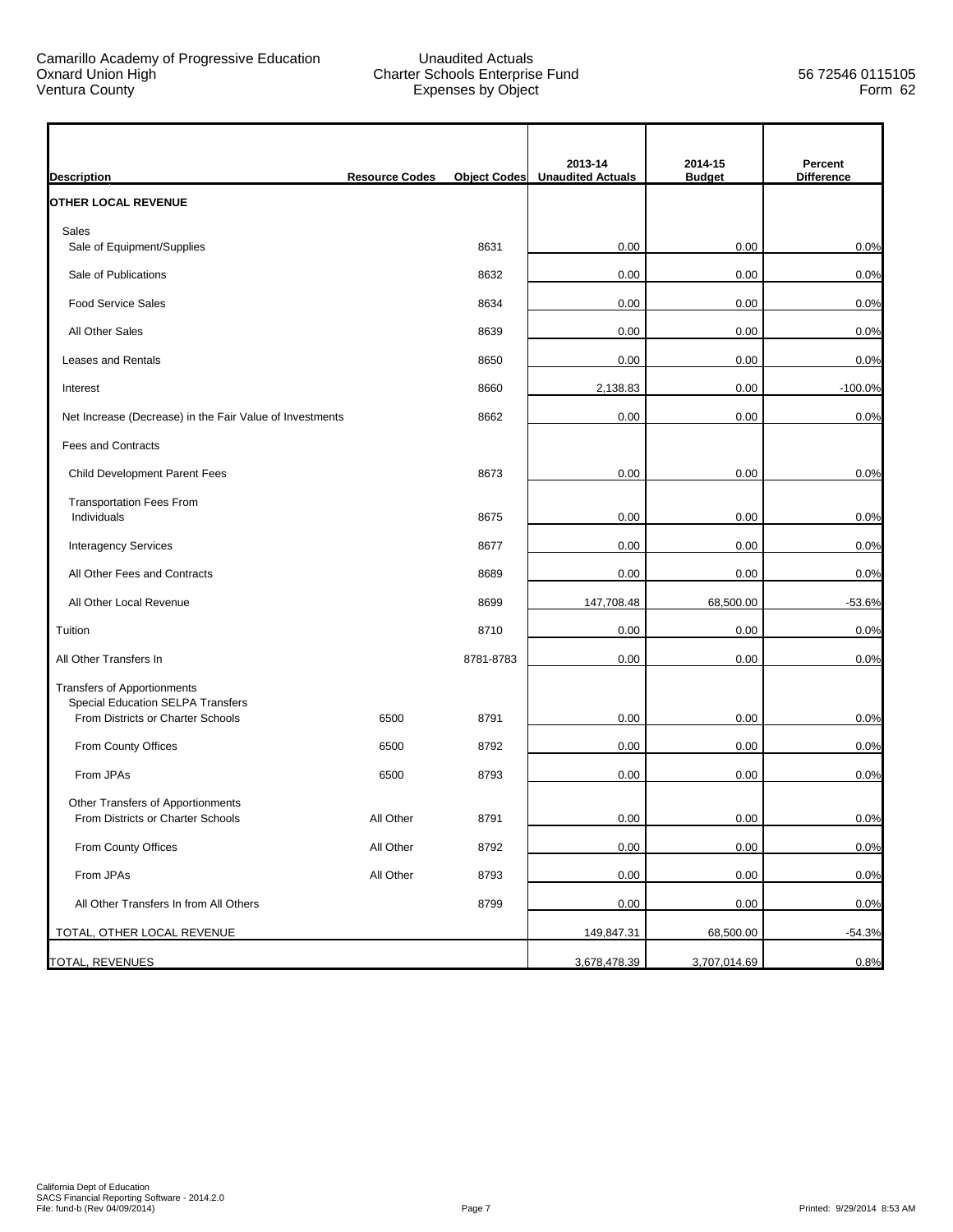| <b>Description</b>                                     | <b>Resource Codes</b> | <b>Object Codes</b> | 2013-14<br><b>Unaudited Actuals</b> | 2014-15<br><b>Budget</b> | Percent<br><b>Difference</b> |
|--------------------------------------------------------|-----------------------|---------------------|-------------------------------------|--------------------------|------------------------------|
| <b>CERTIFICATED SALARIES</b>                           |                       |                     |                                     |                          |                              |
| <b>Certificated Teachers' Salaries</b>                 |                       | 1100                | 1,524,954.93                        | 1,598,468.00             | 4.8%                         |
| <b>Certificated Pupil Support Salaries</b>             |                       | 1200                | 0.00                                | 0.00                     | 0.0%                         |
| Certificated Supervisors' and Administrators' Salaries |                       | 1300                | 117,743.11                          | 121,275.00               | 3.0%                         |
| <b>Other Certificated Salaries</b>                     |                       | 1900                | 0.00                                | 0.00                     | 0.0%                         |
| TOTAL, CERTIFICATED SALARIES                           |                       |                     | 1,642,698.04                        | 1,719,743.00             | 4.7%                         |
| <b>CLASSIFIED SALARIES</b>                             |                       |                     |                                     |                          |                              |
| <b>Classified Instructional Salaries</b>               |                       | 2100                | 22,524.00                           | 35,892.00                | 59.4%                        |
| <b>Classified Support Salaries</b>                     |                       | 2200                | 70,891.07                           | 79,825.60                | 12.6%                        |
| Classified Supervisors' and Administrators' Salaries   |                       | 2300                | 117,743.11                          | 121,275.00               | 3.0%                         |
| Clerical, Technical and Office Salaries                |                       | 2400                | 152,802.84                          | 188,627.72               | 23.4%                        |
| <b>Other Classified Salaries</b>                       |                       | 2900                | 34,659.74                           | 43,803.00                | 26.4%                        |
| TOTAL, CLASSIFIED SALARIES                             |                       |                     | 398,620.76                          | 469,423.32               | 17.8%                        |
| <b>EMPLOYEE BENEFITS</b>                               |                       |                     |                                     |                          |                              |
| <b>STRS</b>                                            |                       | 3101-3102           | 134,114.21                          | 163,375.59               | 21.8%                        |
| <b>PERS</b>                                            |                       | 3201-3202           | 37,427.77                           | 55,255.82                | 47.6%                        |
| OASDI/Medicare/Alternative                             |                       | 3301-3302           | 53,170.54                           | 60,847.17                | 14.4%                        |
| <b>Health and Welfare Benefits</b>                     |                       | 3401-3402           | 210,755.23                          | 201,600.01               | $-4.3%$                      |
| Unemployment Insurance                                 |                       | 3501-3502           | 990.44                              | 1,094.58                 | 10.5%                        |
| Workers' Compensation                                  |                       | 3601-3602           | 42,236.87                           | 47,485.21                | 12.4%                        |
| OPEB, Allocated                                        |                       | 3701-3702           | 0.00                                | 0.00                     | $0.0\%$                      |
| OPEB, Active Employees                                 |                       | 3751-3752           | 0.00                                | 0.00                     | 0.0%                         |
| Other Employee Benefits                                |                       | 3901-3902           | 0.00                                | 0.00                     | 0.0%                         |
| TOTAL, EMPLOYEE BENEFITS                               |                       |                     | 478,695.06                          | 529,658.38               | 10.6%                        |
| <b>BOOKS AND SUPPLIES</b>                              |                       |                     |                                     |                          |                              |
| Approved Textbooks and Core Curricula Materials        |                       | 4100                | 49,706.50                           | 35,000.00                | $-29.6%$                     |
| Books and Other Reference Materials                    |                       | 4200                | 5,504.41                            | 10,800.00                | 96.2%                        |
| Materials and Supplies                                 |                       | 4300                | 65,808.87                           | 87,404.17                | 32.8%                        |
| Noncapitalized Equipment                               |                       | 4400                | 89,099.19                           | 65,800.00                | $-26.1%$                     |
| Food                                                   |                       | 4700                | 0.00                                | 0.00                     | 0.0%                         |
| TOTAL, BOOKS AND SUPPLIES                              |                       |                     | 210,118.97                          | 199,004.17               | $-5.3%$                      |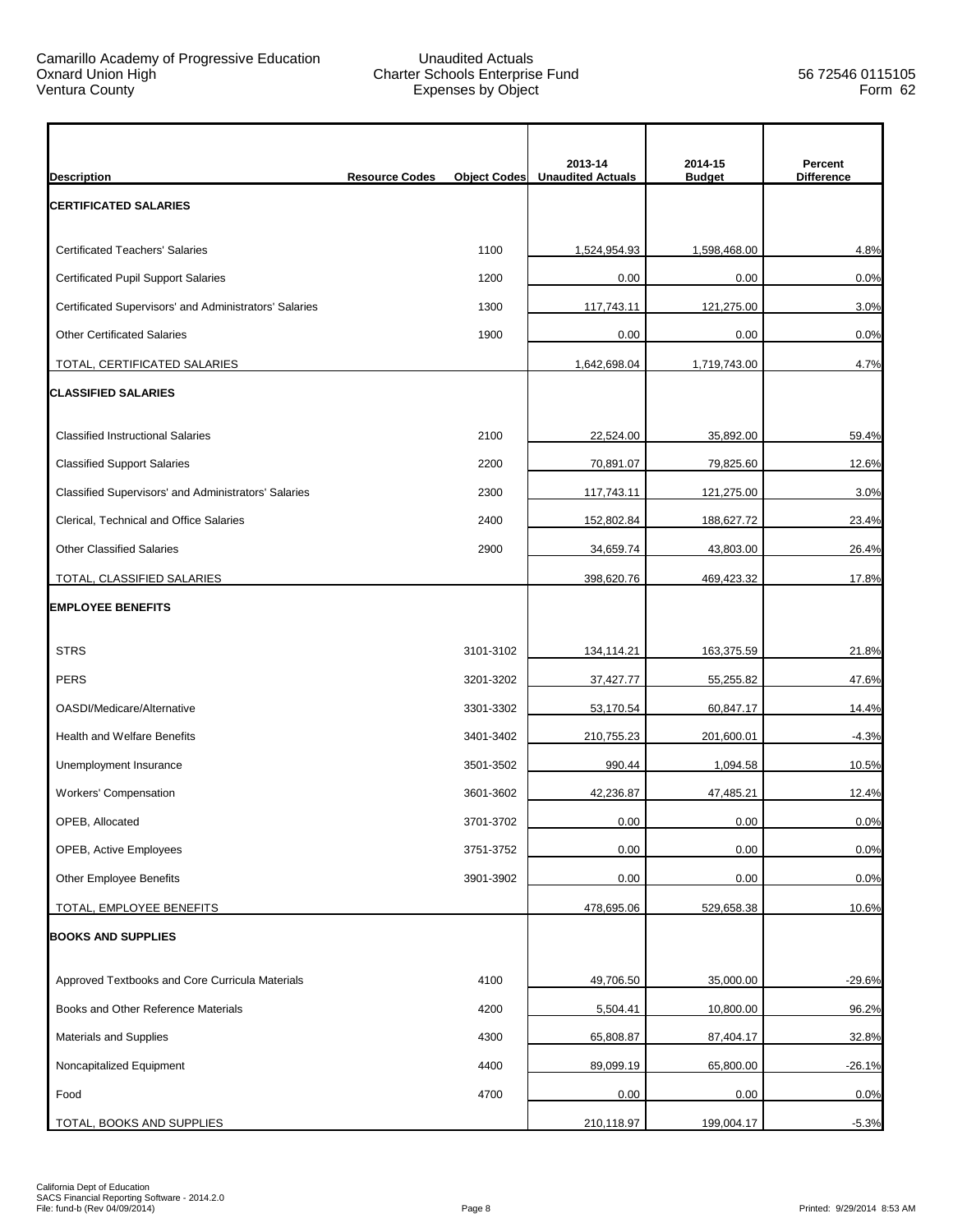| <b>Description</b>                                                                         | <b>Resource Codes</b><br><b>Object Codes</b> | 2013-14<br><b>Unaudited Actuals</b> | 2014-15<br><b>Budget</b> | Percent<br><b>Difference</b> |
|--------------------------------------------------------------------------------------------|----------------------------------------------|-------------------------------------|--------------------------|------------------------------|
| <b>SERVICES AND OTHER OPERATING EXPENSES</b>                                               |                                              |                                     |                          |                              |
| Subagreements for Services                                                                 | 5100                                         | 0.00                                | 0.00                     | 0.0%                         |
| <b>Travel and Conferences</b>                                                              | 5200                                         | 4,878.38                            | 10,000.00                | 105.0%                       |
| Dues and Memberships                                                                       | 5300                                         | 5,756.92                            | 7,900.00                 | 37.2%                        |
| Insurance                                                                                  | 5400-5450                                    | 14,581.82                           | 16,146.63                | 10.7%                        |
| Operations and Housekeeping Services                                                       | 5500                                         | 86,964.24                           | 79,266.00                | $-8.9%$                      |
| Rentals, Leases, Repairs, and Noncapitalized Improvements                                  | 5600                                         | 74,920.15                           | 83,860.31                | 11.9%                        |
| <b>Transfers of Direct Costs</b>                                                           | 5710                                         | 0.00                                | 0.00                     | 0.0%                         |
| Transfers of Direct Costs - Interfund                                                      | 5750                                         | 0.00                                | 0.00                     | 0.0%                         |
| Professional/Consulting Services and<br><b>Operating Expenditures</b>                      | 5800                                         | 341,231.05                          | 385,168.52               | 12.9%                        |
| Communications                                                                             | 5900                                         | 22,396.59                           | 44,400.00                | 98.2%                        |
| TOTAL, SERVICES AND OTHER OPERATING EXPENSES                                               |                                              | 550,729.15                          | 626,741.46               | 13.8%                        |
| <b>DEPRECIATION</b>                                                                        |                                              |                                     |                          |                              |
| <b>Depreciation Expense</b>                                                                | 6900                                         | 17,932.97                           | 18,406.85                | 2.6%                         |
| TOTAL, DEPRECIATION                                                                        |                                              | 17,932.97                           | 18,406.85                | 2.6%                         |
| <b>OTHER OUTGO (excluding Transfers of Indirect Costs)</b>                                 |                                              |                                     |                          |                              |
| Tuition<br>Tuition for Instruction Under Interdistrict<br>Attendance Agreements            | 7110                                         | 0.00                                | 0.00                     | 0.0%                         |
| Tuition, Excess Costs, and/or Deficit Payments<br>Payments to Districts or Charter Schools | 7141                                         | 0.00                                | 0.00                     | 0.0%                         |
| Payments to County Offices                                                                 | 7142                                         | 0.00                                | 0.00                     | 0.0%                         |
| Payments to JPAs                                                                           | 7143                                         | 0.00                                | 0.00                     | 0.0%                         |
| <b>Other Transfers Out</b>                                                                 |                                              |                                     |                          |                              |
| All Other Transfers                                                                        | 7281-7283                                    | 0.00                                | 0.00                     | 0.0%                         |
| All Other Transfers Out to All Others                                                      | 7299                                         | 33,596.07                           | 35,459.17                | 5.5%                         |
| Debt Service                                                                               |                                              |                                     |                          |                              |
| Debt Service - Interest                                                                    | 7438                                         | 0.00                                | 0.00                     | 0.0%                         |
| TOTAL, OTHER OUTGO (excluding Transfers of Indirect Costs)                                 |                                              | 33,596.07                           | 35,459.17                | 5.5%                         |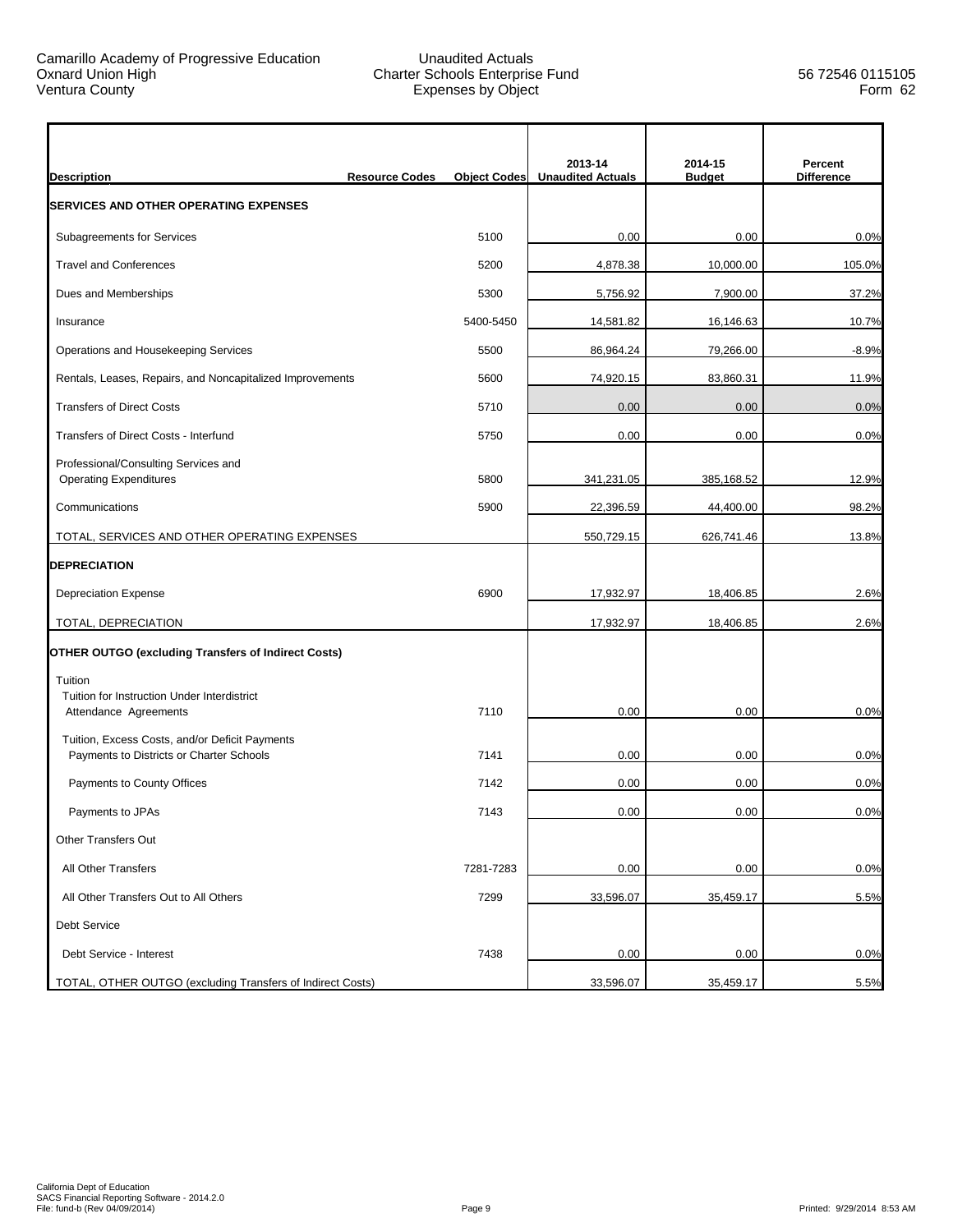| <b>Description</b>                                | <b>Resource Codes</b> | <b>Object Codes</b> | 2013-14<br><b>Unaudited Actuals</b> | 2014-15<br><b>Budget</b> | Percent<br><b>Difference</b> |
|---------------------------------------------------|-----------------------|---------------------|-------------------------------------|--------------------------|------------------------------|
| <b>IOTHER OUTGO - TRANSFERS OF INDIRECT COSTS</b> |                       |                     |                                     |                          |                              |
| <b>Transfers of Indirect Costs</b>                |                       | 7310                | 0.00                                | 0.00                     | 0.0%                         |
| Transfers of Indirect Costs - Interfund           |                       | 7350                | 0.00                                | 0.00                     | 0.0%                         |
| TOTAL, OTHER OUTGO - TRANSFERS OF INDIRECT COSTS  |                       |                     | 0.00                                | 0.00                     | 0.0%                         |
| TOTAL, EXPENSES                                   |                       |                     | 3,332,391.02                        | 3,598,436.35             | 8.0%                         |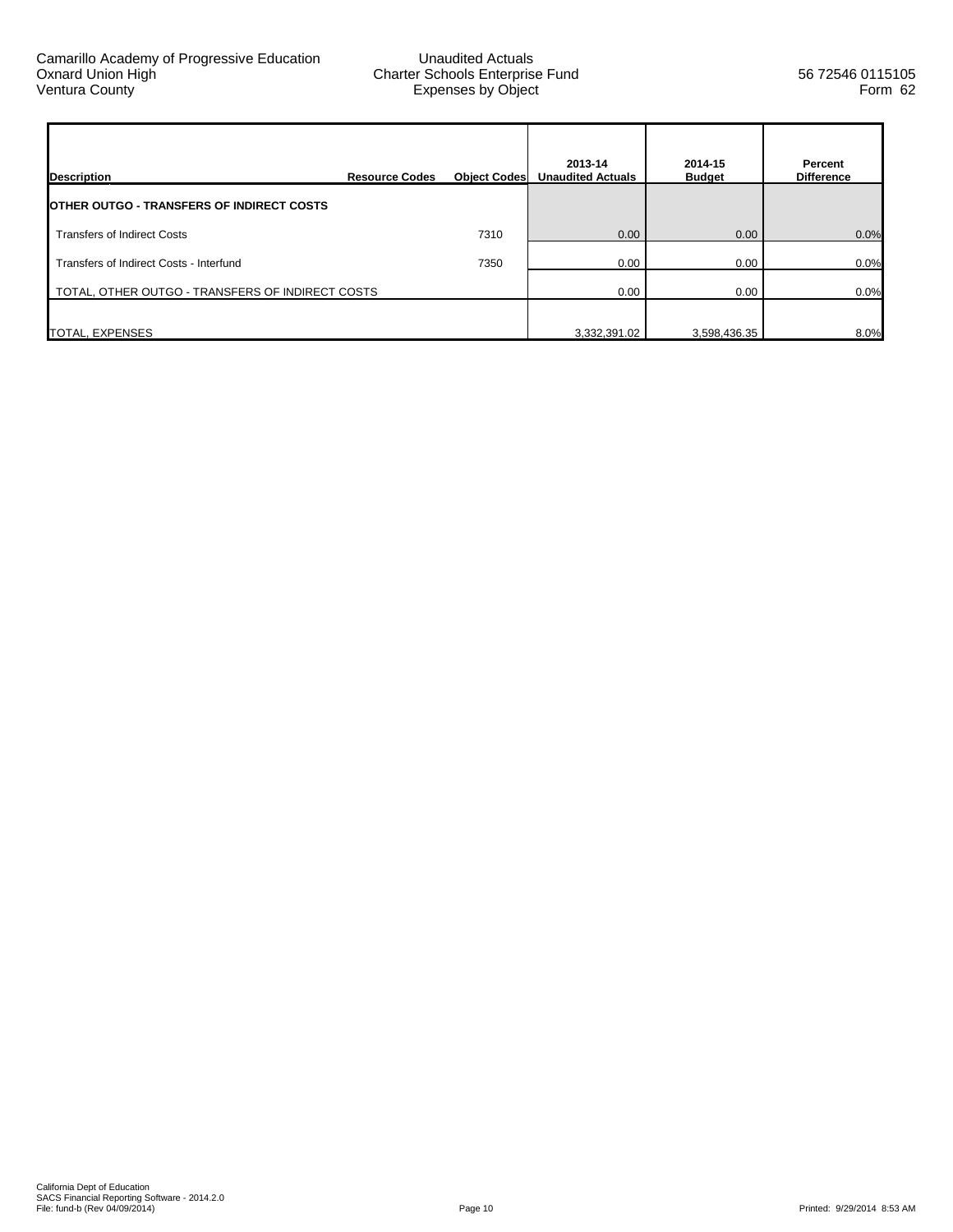| <b>Description</b>                                           | <b>Resource Codes</b> | <b>Object Codes</b> | 2013-14<br><b>Unaudited Actuals</b> | 2014-15<br><b>Budget</b> | Percent<br><b>Difference</b> |
|--------------------------------------------------------------|-----------------------|---------------------|-------------------------------------|--------------------------|------------------------------|
| <b>INTERFUND TRANSFERS</b>                                   |                       |                     |                                     |                          |                              |
| <b>INTERFUND TRANSFERS IN</b>                                |                       |                     |                                     |                          |                              |
| Other Authorized Interfund Transfers In                      |                       | 8919                | 0.00                                | 0.00                     | 0.0%                         |
| (a) TOTAL, INTERFUND TRANSFERS IN                            |                       |                     | 0.00                                | 0.00                     | 0.0%                         |
| <b>INTERFUND TRANSFERS OUT</b>                               |                       |                     |                                     |                          |                              |
| Other Authorized Interfund Transfers Out                     |                       | 7619                | 0.00                                | 0.00                     | 0.0%                         |
| (b) TOTAL, INTERFUND TRANSFERS OUT                           |                       |                     | 0.00                                | 0.00                     | 0.0%                         |
| <b>OTHER SOURCES/USES</b>                                    |                       |                     |                                     |                          |                              |
| <b>SOURCES</b>                                               |                       |                     |                                     |                          |                              |
| <b>Other Sources</b>                                         |                       |                     |                                     |                          |                              |
| Transfers from Funds of<br>Lapsed/Reorganized LEAs           |                       | 8965                | 0.00                                | 0.00                     | 0.0%                         |
| All Other Financing Sources                                  |                       | 8979                | 0.00                                | 0.00                     | 0.0%                         |
|                                                              |                       |                     |                                     |                          |                              |
| (c) TOTAL, SOURCES<br><b>USES</b>                            |                       |                     | 0.00                                | 0.00                     | 0.0%                         |
|                                                              |                       |                     |                                     |                          |                              |
| Transfers of Funds from                                      |                       |                     |                                     |                          |                              |
| Lapsed/Reorganized LEAs                                      |                       | 7651                | 0.00                                | 0.00                     | 0.0%                         |
| All Other Financing Uses                                     |                       | 7699                | 0.00                                | 0.00                     | 0.0%                         |
| (d) TOTAL, USES                                              |                       |                     | 0.00                                | 0.00                     | 0.0%                         |
| <b>CONTRIBUTIONS</b>                                         |                       |                     |                                     |                          |                              |
| Contributions from Unrestricted Revenues                     |                       | 8980                | $0.00\,$                            | 0.00                     | 0.0%                         |
| <b>Contributions from Restricted Revenues</b>                |                       | 8990                | 0.00                                | 0.00                     | 0.0%                         |
| (e) TOTAL, CONTRIBUTIONS                                     |                       |                     | 0.00                                | 0.00                     | 0.0%                         |
|                                                              |                       |                     |                                     |                          |                              |
| TOTAL, OTHER FINANCING SOURCES/USES<br>$(a - b + c - d + e)$ |                       |                     | 0.00                                | $0.00\,$                 | 0.0%                         |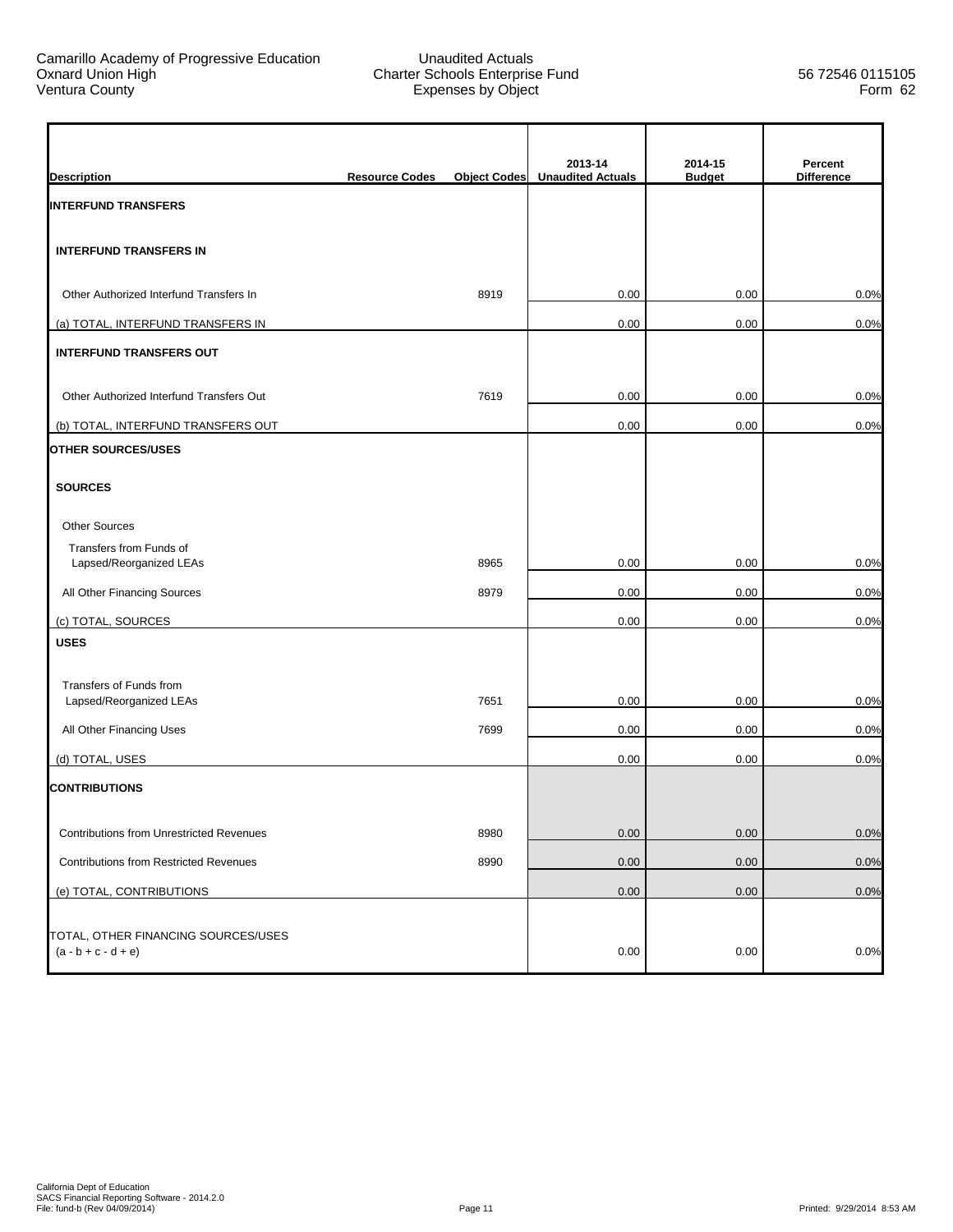|                                                                                                                                                 |         | 2013-14 Unaudited Actuals |                   | 2014-15 Budget                     |                                       |                                       |
|-------------------------------------------------------------------------------------------------------------------------------------------------|---------|---------------------------|-------------------|------------------------------------|---------------------------------------|---------------------------------------|
| <b>Description</b>                                                                                                                              | P-2 ADA | <b>Annual ADA</b>         | <b>Funded ADA</b> | <b>Estimated P-2</b><br><b>ADA</b> | <b>Estimated</b><br><b>Annual ADA</b> | <b>Estimated</b><br><b>Funded ADA</b> |
| <b>IC. CHARTER SCHOOL ADA</b>                                                                                                                   |         |                           |                   |                                    |                                       |                                       |
| Authorizing LEAs reporting charter school SACS financial data in their Fund 01, 09, or 62 report ADA for those charter schools in this section. |         |                           |                   |                                    |                                       |                                       |
| Charter schools reporting SACS financial data separately from their authorizing LEAs report their ADA in this section.                          |         |                           |                   |                                    |                                       |                                       |
| 1. Total Charter School Regular ADA                                                                                                             |         |                           |                   |                                    |                                       |                                       |
| per EC 42238.05(b)                                                                                                                              | 548.46  | 548.18                    | 548.46            | 544.35                             | 544.35                                | 544.35                                |
| 2. Charter School County Program ADA                                                                                                            |         |                           |                   |                                    |                                       |                                       |
| a. County School Tuition Fund                                                                                                                   |         |                           |                   |                                    |                                       |                                       |
| b. County Group Home and Institution Pupils                                                                                                     |         |                           |                   |                                    |                                       |                                       |
| c. Juvenile Halls, Homes, and Camps                                                                                                             |         |                           |                   |                                    |                                       |                                       |
| d. Probation Referred, on Probation or Parole.                                                                                                  |         |                           |                   |                                    |                                       |                                       |
| or Mandatory Expelled per EC 2574(c)(4)(A)                                                                                                      |         |                           |                   |                                    |                                       |                                       |
| e. Total, Charter School County Program ADA                                                                                                     |         |                           |                   |                                    |                                       |                                       |
| (Sum of Lines C2a through C2d)                                                                                                                  | 0.00    | 0.00                      | 0.00              | 0.00                               | 0.00                                  | 0.00                                  |
| 3. Charter School Funded County Program ADA                                                                                                     |         |                           |                   |                                    |                                       |                                       |
| a. County Community Schools                                                                                                                     |         |                           |                   |                                    |                                       |                                       |
| per EC 1981(a)(b)&(d)                                                                                                                           |         |                           |                   |                                    |                                       |                                       |
| b. Special Education-Special Day Class                                                                                                          |         |                           |                   |                                    |                                       |                                       |
| c. Special Education-NPS/LCI                                                                                                                    |         |                           |                   |                                    |                                       |                                       |
| d. Special Education Extended Year-NPS/LCI                                                                                                      |         |                           |                   |                                    |                                       |                                       |
| e. Other County Operated Programs:                                                                                                              |         |                           |                   |                                    |                                       |                                       |
| Opportunity Schools and Full Day                                                                                                                |         |                           |                   |                                    |                                       |                                       |
| Opportunity Classes, Specialized Secondary                                                                                                      |         |                           |                   |                                    |                                       |                                       |
| Schools, Technical, Agricultural, and Natural                                                                                                   |         |                           |                   |                                    |                                       |                                       |
| <b>Resource Conservation Schools</b>                                                                                                            |         |                           |                   |                                    |                                       |                                       |
| f. Total, Charter School Funded County                                                                                                          |         |                           |                   |                                    |                                       |                                       |
| Program ADA                                                                                                                                     |         |                           |                   |                                    |                                       |                                       |
| (Sum of Lines C3a through C3e)                                                                                                                  | 0.00    | 0.00                      | 0.00              | 0.00                               | 0.00                                  | 0.00                                  |
| <b>4. TOTAL CHARTER SCHOOL ADA</b>                                                                                                              |         |                           |                   |                                    |                                       |                                       |
| (Sum of Lines C1, C2e, and C3f)                                                                                                                 | 548.46  | 548.18                    | 548.46            | 544.35                             | 544.35                                | 544.35                                |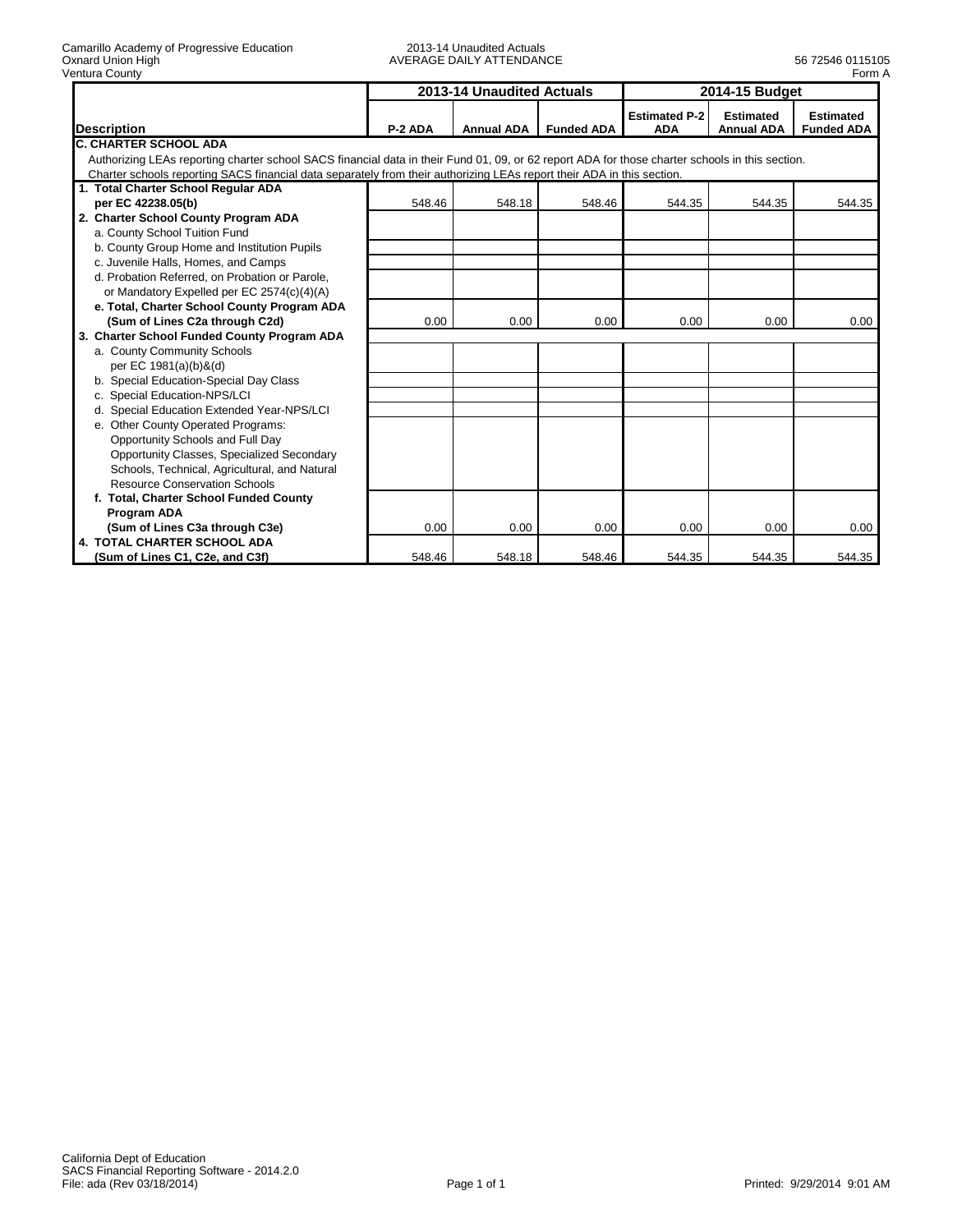Unaudited Actuals 2013-14 Unaudited ActualsSchedule of Capital Assets

|                                             | <b>Unaudited</b><br><b>Balance</b><br>July 1 | Audit<br>Adjustments/<br><b>Restatements</b> | <b>Audited</b><br><b>Balance</b><br>July 1 | <b>Increases</b> | <b>Decreases</b> | <b>Ending Balance</b><br>June 30 |
|---------------------------------------------|----------------------------------------------|----------------------------------------------|--------------------------------------------|------------------|------------------|----------------------------------|
| <b>Governmental Activities:</b>             |                                              |                                              |                                            |                  |                  |                                  |
| Capital assets not being depreciated:       |                                              |                                              |                                            |                  |                  |                                  |
| Land                                        |                                              |                                              | 0.00                                       |                  |                  | 0.00                             |
| Work in Progress                            |                                              |                                              | 0.00                                       |                  |                  | 0.00                             |
| Total capital assets not being depreciated  | 0.00                                         | 0.00                                         | 0.00                                       | 0.00             | 0.00             | 0.00                             |
| Capital assets being depreciated:           |                                              |                                              |                                            |                  |                  |                                  |
| Land Improvements                           |                                              |                                              | 0.00                                       |                  |                  | 0.00                             |
| <b>Buildings</b>                            |                                              |                                              | 0.00                                       |                  |                  | 0.00                             |
| Equipment                                   |                                              |                                              | 0.00                                       |                  |                  | 0.00                             |
| Total capital assets being depreciated      | 0.00                                         | 0.00                                         | 0.00                                       | 0.00             | 0.00             | 0.00                             |
| Accumulated Depreciation for:               |                                              |                                              |                                            |                  |                  |                                  |
| Land Improvements                           |                                              |                                              | 0.00                                       |                  |                  | 0.00                             |
| <b>Buildings</b>                            |                                              |                                              | 0.00                                       |                  |                  | 0.00                             |
| Equipment                                   |                                              |                                              | 0.00                                       |                  |                  | 0.00                             |
| Total accumulated depreciation              | 0.00                                         | 0.00                                         | 0.00                                       | 0.00             | 0.00             | 0.00                             |
| Total capital assets being depreciated, net | 0.00                                         | 0.00                                         | 0.00                                       | 0.00             | 0.00             | 0.00                             |
| Governmental activity capital assets, net   | 0.00                                         | 0.00                                         | 0.00                                       | 0.00             | 0.00             | 0.00                             |
| <b>Business-Type Activities:</b>            |                                              |                                              |                                            |                  |                  |                                  |
| Capital assets not being depreciated:       |                                              |                                              |                                            |                  |                  |                                  |
| Land                                        |                                              |                                              | 0.00                                       |                  |                  | 0.00                             |
| Work in Progress                            |                                              |                                              | 0.00                                       |                  |                  | 0.00                             |
| Total capital assets not being depreciated  | 0.00                                         | 0.00                                         | 0.00                                       | 0.00             | 0.00             | 0.00                             |
| Capital assets being depreciated:           |                                              |                                              |                                            |                  |                  |                                  |
| Land Improvements                           |                                              |                                              | 0.00                                       | 20,080.75        |                  | 20,080.75                        |
| <b>Buildings</b>                            | 24,132.00                                    |                                              | 24,132.00                                  | 18,373.34        |                  | 42,505.34                        |
| Equipment                                   | 63,920.83                                    |                                              | 63,920.83                                  | 19,752.41        |                  | 83,673.24                        |
| Total capital assets being depreciated      | 88,052.83                                    | 0.00                                         | 88,052.83                                  | 58,206.50        | 0.00             | 146,259.33                       |
| Accumulated Depreciation for:               |                                              |                                              |                                            |                  |                  |                                  |
| Land Improvements                           |                                              |                                              | 0.00                                       | (418.35)         |                  | (418.35)                         |
| <b>Buildings</b>                            | (3.293.83)                                   |                                              | (3.293.83)                                 | (2.028.21)       |                  | (5.322.04)                       |
| Equipment                                   | (17, 944.53)                                 |                                              | (17, 944.53)                               | (15, 486.41)     |                  | (33, 430.94)                     |
| Total accumulated depreciation              | (21, 238.36)                                 | 0.00                                         | (21, 238.36)                               | (17, 932.97)     | 0.00             | (39, 171.33)                     |
| Total capital assets being depreciated, net | 66,814.47                                    | 0.00                                         | 66,814.47                                  | 40,273.53        | 0.00             | 107,088.00                       |
| Business-type activity capital assets, net  | 66,814.47                                    | 0.00                                         | 66,814.47                                  | 40,273.53        | 0.00             | 107,088.00                       |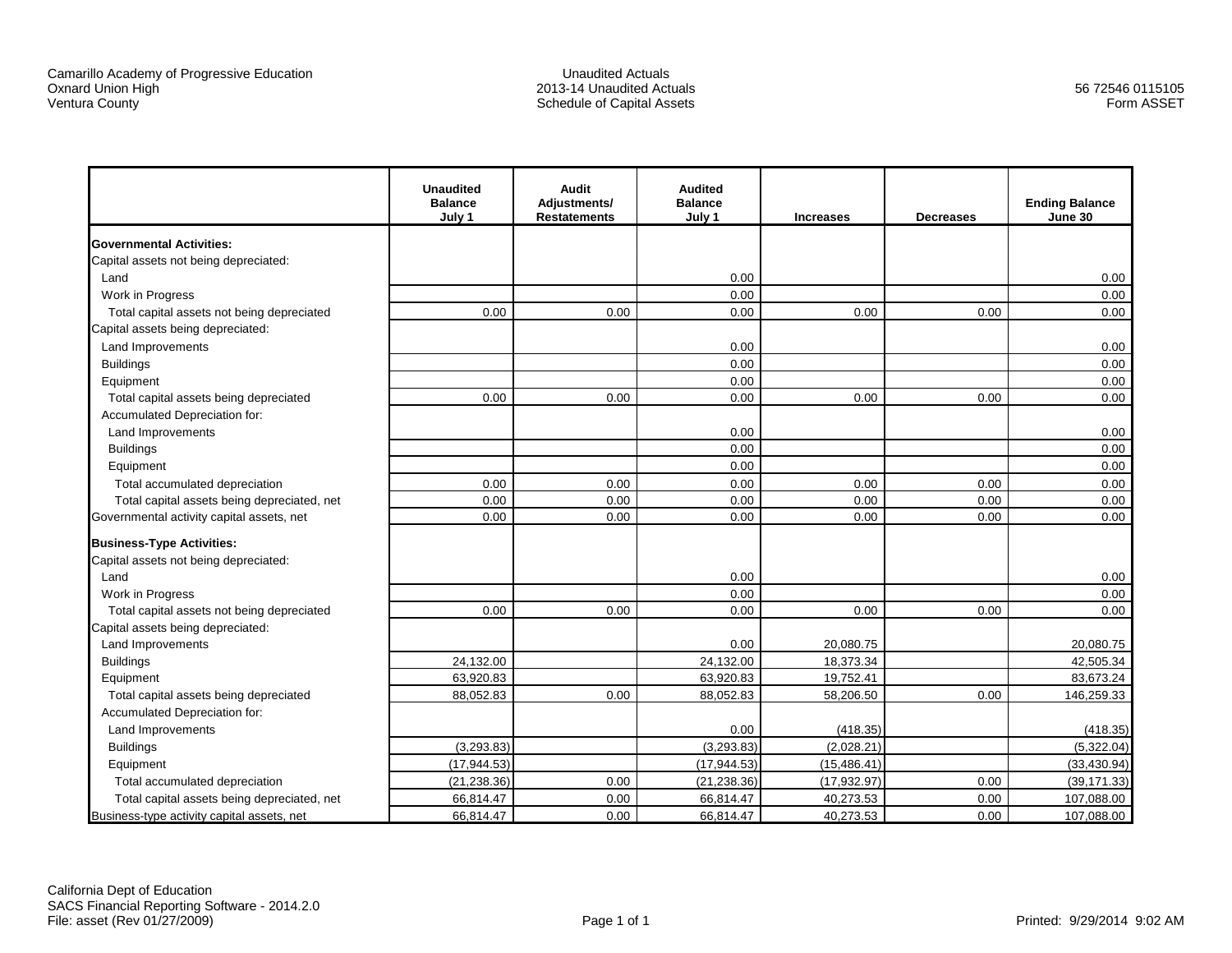# **Part I - General Administrative Share of Plant Services Costs**  California's indirect cost plan allows that the general administrative costs in the indirect cost pool may include that portion of plant services costs (maintenance and operations costs and facilities rents and leases costs) attributable to the general administrative offices. The calculation of the plant services costs attributed to general administration and included in the pool is standardized and automated using the percentage of salaries and benefits relating to general administration as proxy for the percentage of square footage occupied by general administration.  **A. Salaries and Benefits - Other General Administration and Centralized Data Processing**  1. Salaries and benefits paid through payroll (Funds 01, 09, and 62, objects 1000-3999 except 3701-3702) (Functions 7200-7700, goals 0000 and 9000) 44,841.50 2. Contracted general administrative positions not paid through payroll a. Enter the costs, if any, of general administrative positions performing services ON SITE but paid through a contract, rather than through payroll, in functions 7200-7700, goals 0000 and 9000, Object 5800. b. If an amount is entered on Line A2a, provide the title, duties, and approximate FTE of each general administrative position paid through a contract. Retain supporting documentation in case of audit.  **B. Salaries and Benefits - All Other Activities**  1. Salaries and benefits paid through payroll (Funds 01, 09, and 62, objects 1000-3999 except 3701-3702) (Functions 1000-6999, 7100-7180, & 8100-8400; Functions 7200-7700, all goals except 0000 & 9000) 2,475,172.36  **C. Percentage of Plant Services Costs Attributable to General Administration** (Line A1 plus Line A2a, divided by Line B1; zero if negative) (See Part III, Lines A5 and A6) 1.81%

## **Part II - Adjustments for Employment Separation Costs**

 When an employee separates from service, the local educational agency (LEA) may incur costs associated with the separation in addition to the employee's regular salary and benefits for the final pay period. These additional costs can be categorized as "normal" or "abnormal or mass" separation costs.

 Normal separation costs include items such as pay for accumulated unused leave or routine severance pay authorized by governing board policy. Normal separation costs are not allowable as direct costs to federal programs, but are allowable as indirect costs. State programs may have similar restrictions. Where federal or state program guidelines required that the LEA charge an employee's normal separation costs to an unrestricted resource rather than to the restricted program in which the employee worked, the LEA may identify and enter these costs on Line A for inclusion in the indirect cost pool.

 Abnormal or mass separation costs are those costs resulting from actions taken by an LEA to influence employees to terminate their employment earlier than they normally would have. Abnormal or mass separation costs include retirement incentives such as a Golden Handshake or severance packages negotiated to effect termination. Abnormal or mass separation costs may not be charged to federal programs as either direct costs or indirect costs. Where an LEA paid abnormal or mass separation costs on behalf of positions in general administrative functions included in the indirect cost pool, the LEA must identify and enter these costs on Line B for exclusion from the pool.

## **A. Normal Separation Costs (optional)**

 Enter any normal separation costs paid on behalf of employees of restricted state or federal programs that were charged to an unrestricted resource (0000-1999) in funds 01, 09, and 62 with functions 1000-6999 or 8100-8400 rather than to the restricted program. These costs will be moved in Part III from base costs to the indirect cost pool. Retain supporting documentation.

## **B. Abnormal or Mass Separation Costs (required)**

 Enter any abnormal or mass separation costs paid on behalf of general administrative positions charged to unrestricted resources (0000-1999) in funds 01, 09, and 62 with functions 7200-7700. These costs will be moved in Part III from the indirect cost pool to base costs. If none, enter zero. 0.00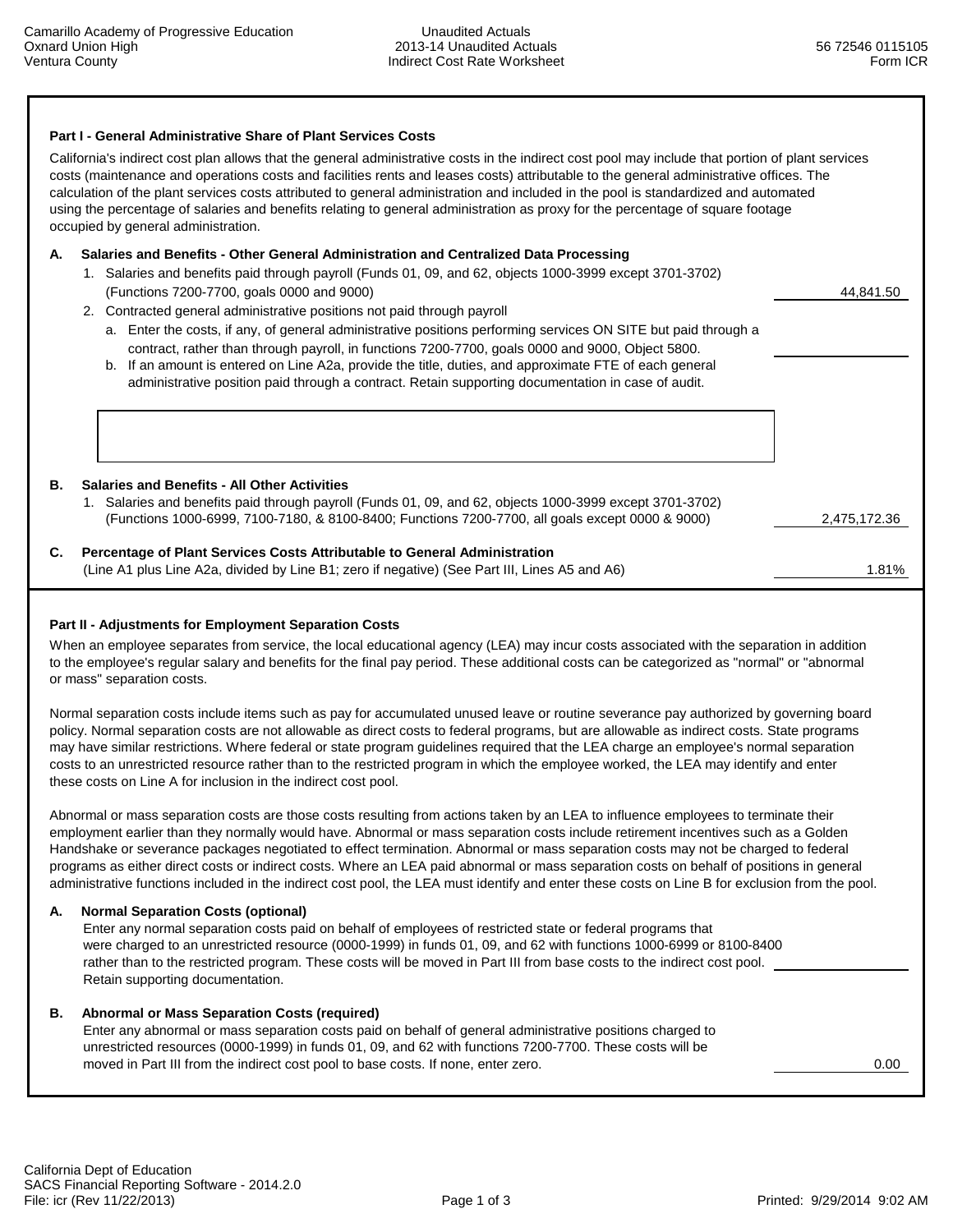| Α. |          | <b>Indirect Costs</b>                                                                                                                                                                                                                                                        |                   |
|----|----------|------------------------------------------------------------------------------------------------------------------------------------------------------------------------------------------------------------------------------------------------------------------------------|-------------------|
|    | 1.       | Other General Administration, less portion charged to restricted resources or specific goals<br>(Functions 7200-7600, objects 1000-5999, minus Line B9)                                                                                                                      | 74,273.38         |
|    | 2.<br>3. | Centralized Data Processing, less portion charged to restricted resources or specific goals<br>(Function 7700, objects 1000-5999, minus Line B10)<br>External Financial Audit - Single Audit (Function 7190, resources 0000-1999,<br>goals 0000 and 9000, objects 5000-5999) | 0.00              |
|    | 4.       | Staff Relations and Negotiations (Function 7120, resources 0000-1999,<br>goals 0000 and 9000, objects 1000-5999)                                                                                                                                                             | 0.00              |
|    | 5.       | Plant Maintenance and Operations (portion relating to general administrative offices only)                                                                                                                                                                                   | 0.00              |
|    | 6.       | (Functions 8100-8400, objects 1000-5999 except 5100, times Part I, Line C)<br>Facilities Rents and Leases (portion relating to general administrative offices only)                                                                                                          | 1,979.43          |
|    | 7.       | (Function 8700, resources 0000-1999, objects 1000-5999 except 5100, times Part I, Line C)<br>Adjustment for Employment Separation Costs                                                                                                                                      | 565.91            |
|    |          | a. Plus: Normal Separation Costs (Part II, Line A)                                                                                                                                                                                                                           | 0.00              |
|    |          | b. Less: Abnormal or Mass Separation Costs (Part II, Line B)<br>Total Indirect Costs (Lines A1 through A7a, minus Line A7b)                                                                                                                                                  | 0.00<br>76,818.72 |
|    | 8.<br>9. | Carry-Forward Adjustment (Part IV, Line F)                                                                                                                                                                                                                                   | 0.00              |
|    | 10.      | Total Adjusted Indirect Costs (Line A8 plus Line A9)                                                                                                                                                                                                                         | 76,818.72         |
| В. |          | <b>Base Costs</b>                                                                                                                                                                                                                                                            |                   |
|    | 1.       | Instruction (Functions 1000-1999, objects 1000-5999 except 5100)                                                                                                                                                                                                             | 2,253,101.34      |
|    | 2.       | Instruction-Related Services (Functions 2000-2999, objects 1000-5999 except 5100)                                                                                                                                                                                            | 680,842.65        |
|    | 3.       | Pupil Services (Functions 3000-3999, objects 1000-5999 except 5100)                                                                                                                                                                                                          | 121,522.78        |
|    | 4.       | Ancillary Services (Functions 4000-4999, objects 1000-5999 except 5100)                                                                                                                                                                                                      | 0.00              |
|    | 5.       | Community Services (Functions 5000-5999, objects 1000-5999 except 5100)                                                                                                                                                                                                      | 0.00              |
|    | 6.<br>7. | Enterprise (Function 6000, objects 1000-5999 except 5100)<br>Board and Superintendent (Functions 7100-7180, objects 1000-5999,<br>minus Part III, Line A4)                                                                                                                   | 0.00<br>0.00      |
|    | 8.       | External Financial Audit - Single Audit and Other (Functions 7190-7191,<br>objects 5000-5999, minus Part III, Line A3)                                                                                                                                                       | 10,495.00         |
|    | 9.       | Other General Administration (portion charged to restricted resources or specific goals only)<br>(Functions 7200-7600, resources 2000-9999, objects 1000-5999; Functions 7200-7600,                                                                                          |                   |
|    |          | resources 0000-1999, all goals except 0000 and 9000, objects 1000-5999)                                                                                                                                                                                                      | 0.00              |
|    | 10.      | Centralized Data Processing (portion charged to restricted resources or specific goals only)<br>(Function 7700, resources 2000-9999, objects 1000-5999; Function 7700, resources 0000-1999, all goals                                                                        |                   |
|    |          | except 0000 and 9000, objects 1000-5999)                                                                                                                                                                                                                                     | 0.00              |
|    |          | Plant Maintenance and Operations (all except portion relating to general administrative offices)                                                                                                                                                                             |                   |
|    | 12.      | (Functions 8100-8400, objects 1000-5999 except 5100, minus Part III, Line A5)<br>Facilities Rents and Leases (all except portion relating to general administrative offices)                                                                                                 | 107,381.40        |
|    |          | (Function 8700, objects 1000-5999 except 5100, minus Part III, Line A6)                                                                                                                                                                                                      | 30,700.09         |
|    |          | 13. Adjustment for Employment Separation Costs<br>a. Less: Normal Separation Costs (Part II, Line A)                                                                                                                                                                         | 0.00              |
|    |          | b. Plus: Abnormal or Mass Separation Costs (Part II, Line B)                                                                                                                                                                                                                 | 0.00              |
|    | 14.      | Adult Education (Fund 11, functions 1000-6999, 8100-8400, and 8700, objects 1000-5999 except 5100)                                                                                                                                                                           | 0.00              |
|    | 15.      | Child Development (Fund 12, functions 1000-6999, 8100-8400, and 8700, objects 1000-5999 except 5100)                                                                                                                                                                         | 0.00              |
|    | 16.      | Cafeteria (Funds 13 and 61, functions 1000-6999, 8100-8400, and 8700, objects 1000-5999 except 5100)                                                                                                                                                                         | 0.00              |
|    | 17.      | Foundation (Funds 19 and 57, functions 1000-6999, 8100-8400, and 8700, objects 1000-5999 except 5100)                                                                                                                                                                        | 0.00              |
|    | 18.      | Total Base Costs (Lines B1 through B12 and Lines B13b through B17, minus Line B13a)                                                                                                                                                                                          | 3,204,043.26      |
| C. |          | Straight Indirect Cost Percentage Before Carry-Forward Adjustment<br>(For information only - not for use when claiming/recovering indirect costs)                                                                                                                            |                   |
|    |          | (Line A8 divided by Line B18)                                                                                                                                                                                                                                                | 2.40%             |
|    |          | D. Preliminary Proposed Indirect Cost Rate                                                                                                                                                                                                                                   |                   |
|    |          | (For final approved fixed-with-carry-forward rate for use in 2015-16 see www.cde.ca.gov/fg/ac/ic)<br>(Line A10 divided by Line B18)                                                                                                                                          | 2.40%             |
|    |          |                                                                                                                                                                                                                                                                              |                   |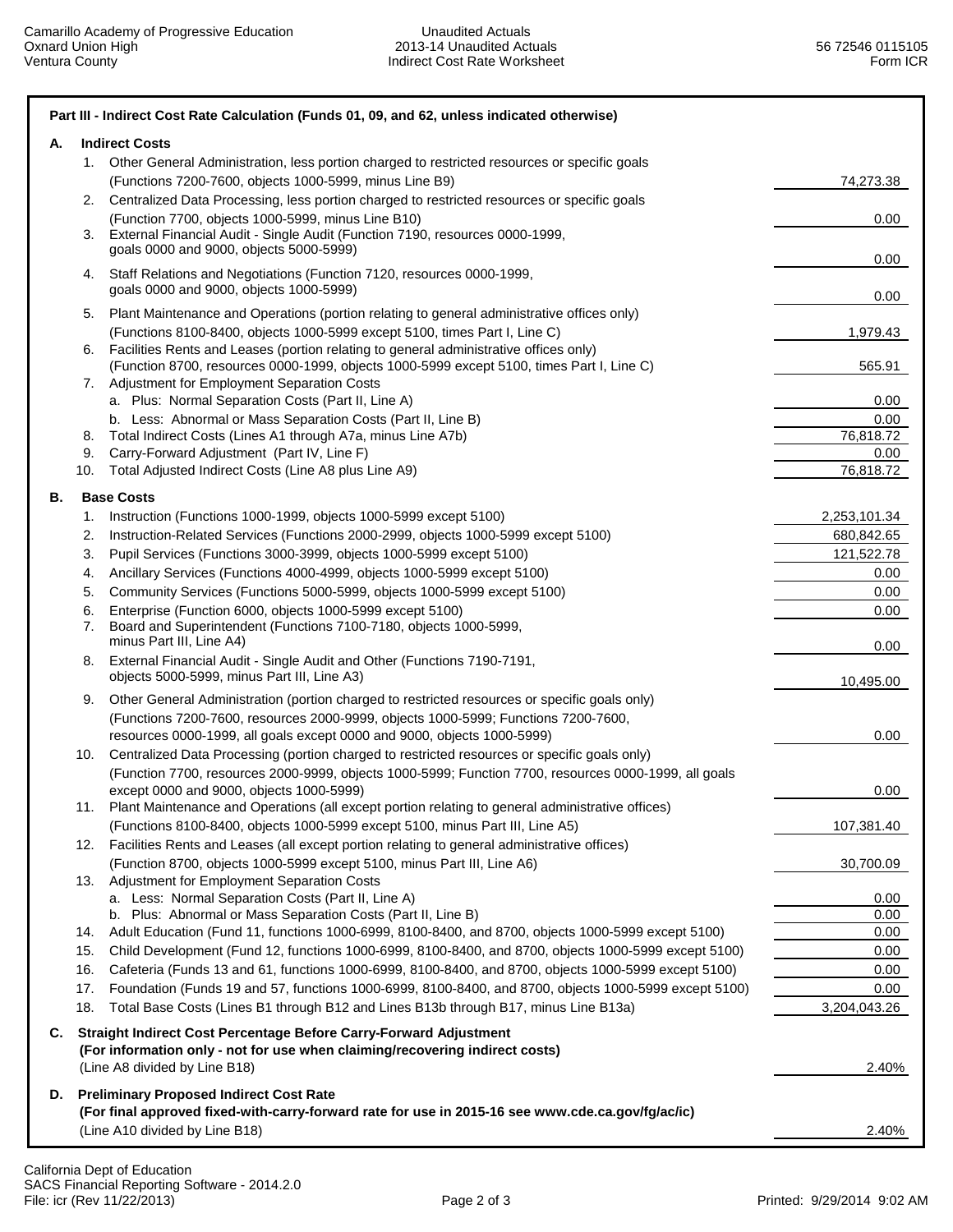## **Part IV - Carry-forward Adjustment**

 The carry-forward adjustment is an after-the-fact adjustment for the difference between indirect costs recoverable using the indirect cost rate approved for use in a given year, and the actual indirect costs incurred in that year. The carry-forward adjustment eliminates the need for LEAs to file amended federal reports when their actual indirect costs vary from the estimated indirect costs on which the approved rate was based.

 Where the ratio of indirect costs incurred in the current year is less than the estimated ratio of indirect costs on which the approved rate for use in the current year was based, the carry-forward adjustment is limited by using either the approved rate times current year base costs, or the highest rate actually used to recover costs from any program times current year base costs, if the highest rate used was less than the approved rate. Rates used to recover costs from programs are displayed in Exhibit A.

| А. | Indirect costs incurred in the current year (Part III, Line A8)                                                                                                                                                                                                                                                                                                                                                                                                                                                                                           | 76,818.72      |  |  |  |  |  |  |
|----|-----------------------------------------------------------------------------------------------------------------------------------------------------------------------------------------------------------------------------------------------------------------------------------------------------------------------------------------------------------------------------------------------------------------------------------------------------------------------------------------------------------------------------------------------------------|----------------|--|--|--|--|--|--|
| В. | Carry-forward adjustment from prior year(s)                                                                                                                                                                                                                                                                                                                                                                                                                                                                                                               |                |  |  |  |  |  |  |
|    | Carry-forward adjustment from the second prior year<br>1.                                                                                                                                                                                                                                                                                                                                                                                                                                                                                                 | 149,741.32     |  |  |  |  |  |  |
|    | Carry-forward adjustment amount deferred from prior year(s), if any<br>2.                                                                                                                                                                                                                                                                                                                                                                                                                                                                                 | $0.00\,$       |  |  |  |  |  |  |
| C. | Carry-forward adjustment for under- or over-recovery in the current year                                                                                                                                                                                                                                                                                                                                                                                                                                                                                  |                |  |  |  |  |  |  |
|    | Under-recovery: Part III, Line A8, plus carry-forward adjustment from prior years, minus (approved indirect<br>1.<br>cost rate (10.68%) times Part III, Line B18); zero if negative                                                                                                                                                                                                                                                                                                                                                                       | 0.00           |  |  |  |  |  |  |
|    | Over-recovery: Part III, Line A8, plus carry-forward adjustment from prior years, minus the lesser of<br>2.<br>(approved indirect cost rate (10.68%) times Part III, Line B18) or (the highest rate used to<br>recover costs from any program (0%) times Part III, Line B18); zero if positive                                                                                                                                                                                                                                                            | 0.00           |  |  |  |  |  |  |
| D. | Preliminary carry-forward adjustment (Line C1 or C2)                                                                                                                                                                                                                                                                                                                                                                                                                                                                                                      | 0.00           |  |  |  |  |  |  |
| Е. | Optional allocation of negative carry-forward adjustment over more than one year                                                                                                                                                                                                                                                                                                                                                                                                                                                                          |                |  |  |  |  |  |  |
|    | Where a negative carry-forward adjustment causes the proposed approved rate to fall below zero or would reduce the rate at which<br>the LEA could recover indirect costs to such an extent that it would cause the LEA significant fiscal harm, the LEA may request that<br>the carry-forward adjustment be allocated over more than one year. Where allocation of a negative carry-forward adjustment over more<br>than one year does not resolve a negative rate, the CDE will work with the LEA on a case-by-case basis to establish an approved rate. |                |  |  |  |  |  |  |
|    | Option 1. Preliminary proposed approved rate (Part III, Line D) if entire negative carry-forward<br>adjustment is applied to the current year calculation:                                                                                                                                                                                                                                                                                                                                                                                                | not applicable |  |  |  |  |  |  |
|    | Preliminary proposed approved rate (Part III, Line D) if one-half of negative carry-forward<br>Option 2.<br>adjustment is applied to the current year calculation and the remainder<br>is deferred to one or more future years:                                                                                                                                                                                                                                                                                                                           | not applicable |  |  |  |  |  |  |
|    | Option 3.<br>Preliminary proposed approved rate (Part III, Line D) if one-third of negative carry-forward<br>adjustment is applied to the current year calculation and the remainder<br>is deferred to one or more future years:                                                                                                                                                                                                                                                                                                                          | not applicable |  |  |  |  |  |  |
|    | LEA request for Option 1, Option 2, or Option 3                                                                                                                                                                                                                                                                                                                                                                                                                                                                                                           |                |  |  |  |  |  |  |
|    |                                                                                                                                                                                                                                                                                                                                                                                                                                                                                                                                                           | 1              |  |  |  |  |  |  |
| F. | Carry-forward adjustment used in Part III, Line A9 (Line D minus amount deferred if<br>Option 2 or Option 3 is selected)                                                                                                                                                                                                                                                                                                                                                                                                                                  | 0.00           |  |  |  |  |  |  |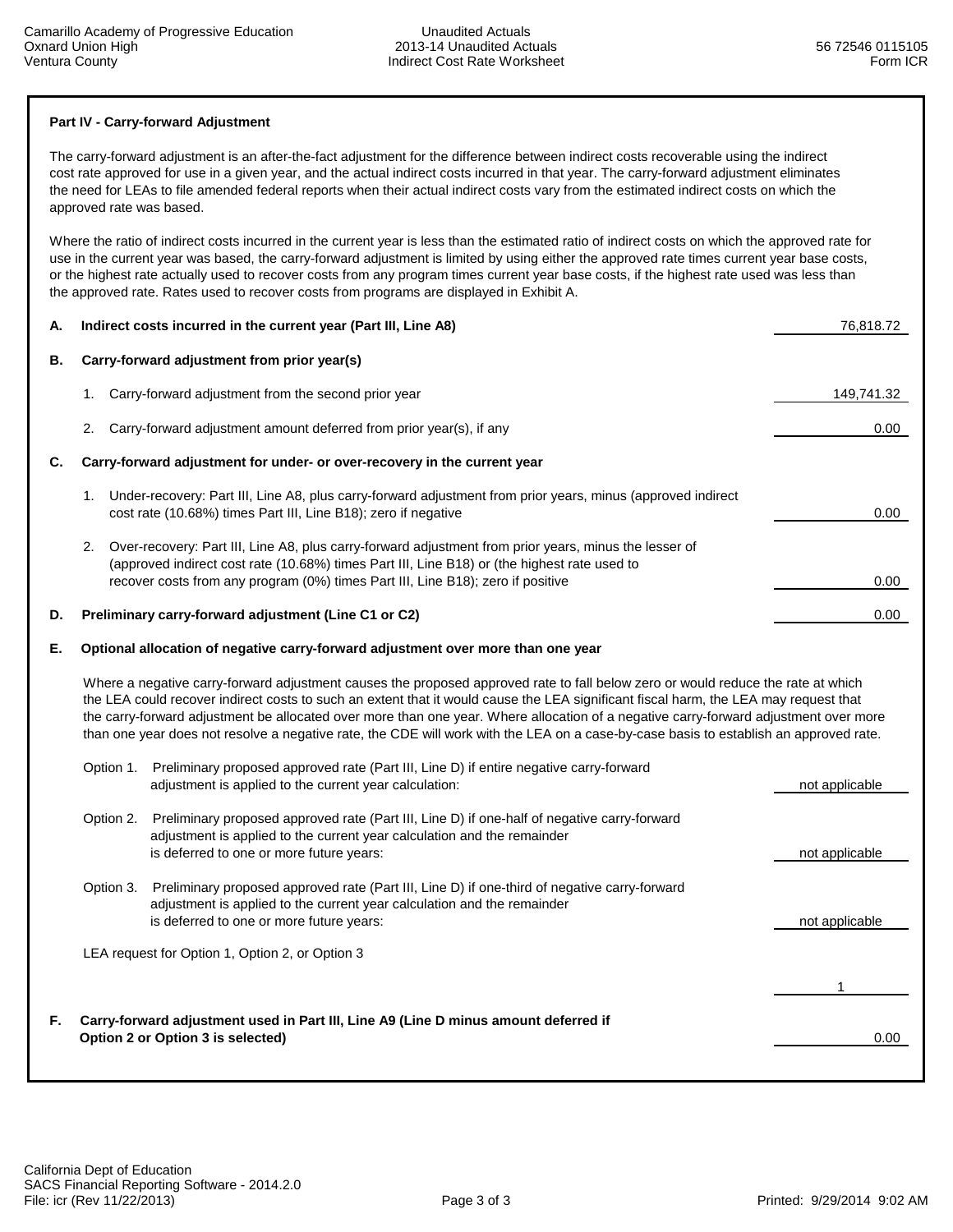#### Unaudited Actuals 2013-14 Unaudited Actuals LOTTERY REPORT Revenues, Expenditures and Ending Balances - All Funds

| <b>Description</b>                                                                            | <b>Object Codes</b>                   | Lottery:<br><b>Unrestricted</b><br>(Resource 1100) | <b>Transferred to</b><br>Other<br><b>Resources for</b><br><b>Expenditure</b> | Lottery:<br><b>Instructional</b><br><b>Materials</b><br>(Resource 6300)* | <b>Totals</b> |
|-----------------------------------------------------------------------------------------------|---------------------------------------|----------------------------------------------------|------------------------------------------------------------------------------|--------------------------------------------------------------------------|---------------|
| A. AMOUNT AVAILABLE FOR THIS FISCAL YEAR                                                      |                                       |                                                    |                                                                              |                                                                          |               |
| 1. Adjusted Beginning Fund Balance                                                            | 9791-9795                             | 0.00                                               |                                                                              | 0.00                                                                     | 0.00          |
| 2. State Lottery Revenue                                                                      | 8560                                  | 68,522.50                                          |                                                                              | 16,993.58                                                                | 85,516.08     |
| 3. Other Local Revenue                                                                        | 8600-8799                             | 0.00                                               |                                                                              | 0.00                                                                     | 0.00          |
| 4. Transfers from Funds of<br>Lapsed/Reorganized Districts                                    | 8965                                  | 0.00                                               |                                                                              | 0.00                                                                     | 0.00          |
| 5. Contributions from Unrestricted                                                            |                                       |                                                    |                                                                              |                                                                          |               |
| Resources (Total must be zero)                                                                | 8980                                  | 0.00                                               |                                                                              |                                                                          | 0.00          |
| 6. Total Available                                                                            |                                       |                                                    |                                                                              |                                                                          |               |
| (Sum Lines A1 through A5)                                                                     |                                       | 68,522.50                                          | 0.00                                                                         | 16,993.58                                                                | 85,516.08     |
| B. EXPENDITURES AND OTHER FINANCING USES                                                      |                                       |                                                    |                                                                              |                                                                          |               |
| 1. Certificated Salaries                                                                      | 1000-1999                             | 56,160.35                                          |                                                                              |                                                                          | 56,160.35     |
| 2. Classified Salaries                                                                        | 2000-2999                             | 0.00                                               |                                                                              |                                                                          | 0.00          |
| 3. Employee Benefits                                                                          | 3000-3999                             | 12,362.15                                          |                                                                              |                                                                          | 12,362.15     |
| 4. Books and Supplies                                                                         | 4000-4999                             | 0.00                                               |                                                                              | 16,993.58                                                                | 16,993.58     |
| 5. a. Services and Other Operating<br>Expenditures (Resource 1100)                            | 5000-5999                             | 0.00                                               |                                                                              |                                                                          | 0.00          |
| b. Services and Other Operating<br>Expenditures (Resource 6300)                               | 5000-5999, except<br>5100, 5710, 5800 |                                                    |                                                                              |                                                                          |               |
| c. Duplicating Costs for<br><b>Instructional Materials</b><br>(Resource 6300)                 | 5100, 5710, 5800                      |                                                    |                                                                              |                                                                          |               |
| 6. Capital Outlay                                                                             | 6000-6999                             | 0.00                                               |                                                                              |                                                                          | 0.00          |
| 7. Tuition                                                                                    | 7100-7199                             | 0.00                                               |                                                                              |                                                                          | 0.00          |
| 8. Interagency Transfers Out<br>a. To Other Districts, County<br>Offices, and Charter Schools | 7211,7212,7221,<br>7222,7281,7282     | 0.00                                               |                                                                              |                                                                          | 0.00          |
| b. To JPAs and All Others                                                                     | 7213.7223.<br>7283,7299               | 0.00                                               |                                                                              |                                                                          | 0.00          |
| 9. Transfers of Indirect Costs                                                                | 7300-7399                             |                                                    |                                                                              |                                                                          |               |
| 10. Debt Service                                                                              | 7400-7499                             | 0.00                                               |                                                                              |                                                                          | 0.00          |
| 11. All Other Financing Uses                                                                  | 7630-7699                             | 0.00                                               |                                                                              |                                                                          | 0.00          |
| 12. Total Expenditures and Other Financing Uses                                               |                                       |                                                    |                                                                              |                                                                          |               |
| (Sum Lines B1 through B11)                                                                    |                                       | 68,522.50                                          | 0.00                                                                         | 16,993.58                                                                | 85,516.08     |
| <b>C. ENDING BALANCE</b><br>(Must equal Line A6 minus Line B12)                               | 979Z                                  | 0.00                                               | 0.00                                                                         | 0.00                                                                     | 0.00          |
| <b>D. COMMENTS:</b>                                                                           |                                       |                                                    |                                                                              |                                                                          |               |

Data from this report will be used to prepare a report to the Legislature as required by Control Section 24.60 of the Budget Act.

\*Pursuant to Government Code Section 8880.4(a)(2) and the definition in Education Code Section 60010(h), Resource 6300 funds are to be used for the purchase of instructional materials only. Any amounts in the shaded cells of this column should be reviewed for appropriateness.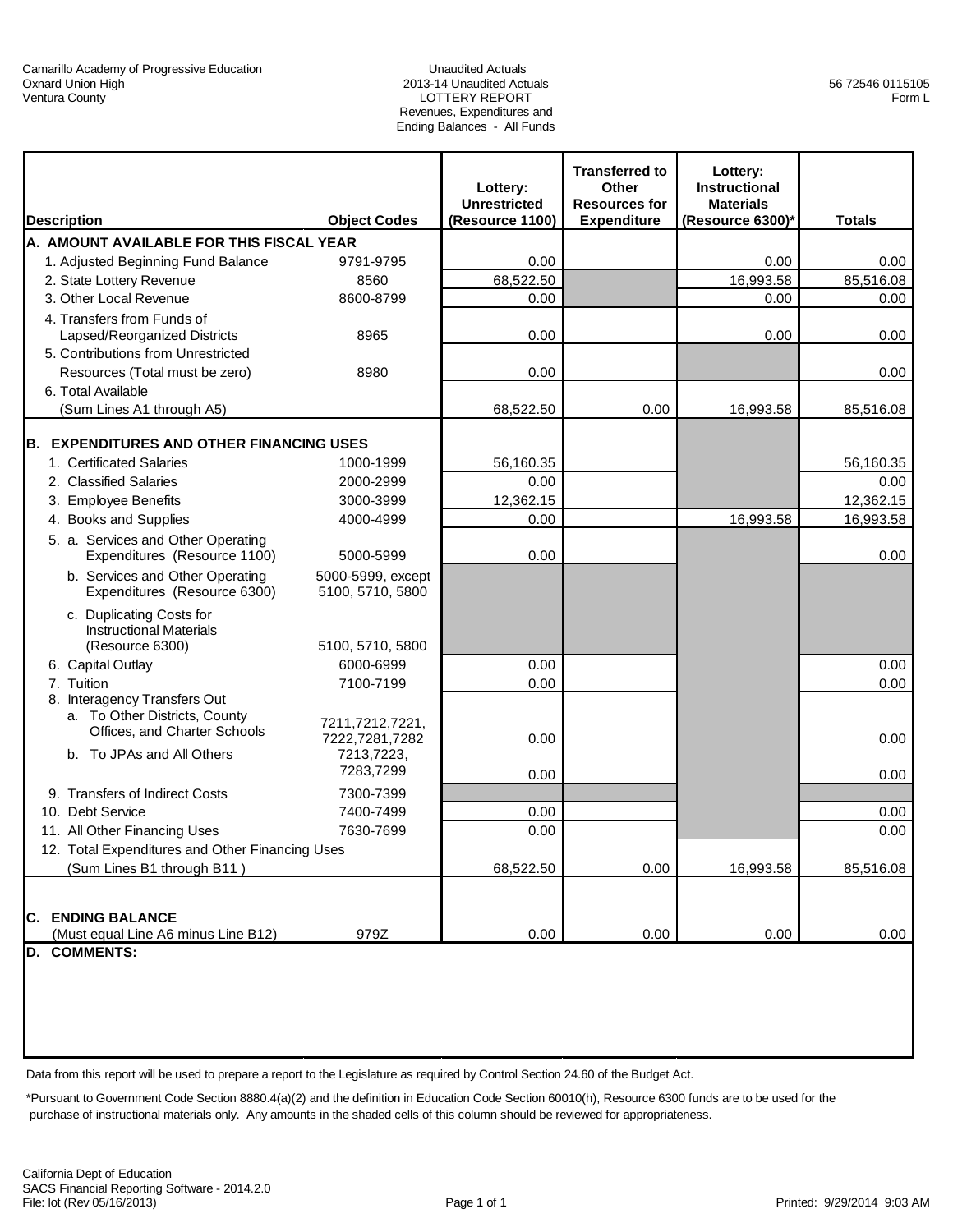### Unaudited Actuals 2013-14 Unaudited Actuals No Child Left Behind Maintenance of Effort Expenditures

56 72546 0115105 Form NCMOE

|    |                                                                                                               |                         | Funds 01, 09, and 62                                                         | 2013-14                   |                     |
|----|---------------------------------------------------------------------------------------------------------------|-------------------------|------------------------------------------------------------------------------|---------------------------|---------------------|
|    | <b>Section I - Expenditures</b>                                                                               | Goals                   | <b>Functions</b>                                                             | Objects                   | <b>Expenditures</b> |
|    | A. Total state, federal, and local expenditures (all resources)                                               | All                     | All                                                                          | 1000-7999                 | 3,332,391.02        |
|    | B. Less all federal expenditures not allowed for MOE                                                          |                         |                                                                              |                           |                     |
|    | (Resources 3000-5999, except 3385)                                                                            | All                     | All                                                                          | 1000-7999                 | 0.00                |
|    | C. Less state and local expenditures not allowed for MOE:                                                     |                         |                                                                              |                           |                     |
|    | (All resources, except federal as identified in Line B)                                                       |                         |                                                                              |                           |                     |
| 1. | <b>Community Services</b>                                                                                     | All                     | 5000-5999                                                                    | 1000-7999                 | 0.00                |
| 2. | <b>Capital Outlay</b>                                                                                         | All except<br>7100-7199 | All except<br>5000-5999                                                      | 6000-6999                 | 17,932.97           |
|    |                                                                                                               |                         |                                                                              | 5400-5450,<br>5800, 7430- |                     |
| 3. | <b>Debt Service</b>                                                                                           | All                     | 9100                                                                         | 7439                      | 0.00                |
| 4. | <b>Other Transfers Out</b>                                                                                    | All                     | 9200                                                                         | 7200-7299                 | 33,596.07           |
|    |                                                                                                               |                         |                                                                              |                           |                     |
| 5. | Interfund Transfers Out                                                                                       | All                     | 9300                                                                         | 7600-7629                 | 0.00                |
|    |                                                                                                               |                         | 9100                                                                         | 7699                      |                     |
| 6. | All Other Financing Uses                                                                                      | All                     | 9200                                                                         | 7651                      | 0.00                |
|    |                                                                                                               |                         | All except<br>5000-5999,                                                     |                           |                     |
| 7. | Nonagency                                                                                                     | 7100-7199               | 9000-9999                                                                    | 1000-7999                 | 0.00                |
| 8. | Tuition (Revenue, in lieu of expenditures, to approximate<br>costs of services for which tuition is received) | All                     | All                                                                          | 8710                      | 0.00                |
|    |                                                                                                               |                         |                                                                              |                           |                     |
| 9. | Supplemental expenditures made as a result of a<br>Presidentially declared disaster                           |                         | Manually entered. Must not include<br>expenditures in lines B, C1-C8, D1, or |                           |                     |
|    |                                                                                                               |                         | D2.                                                                          |                           |                     |
|    | 10. Total state and local expenditures not                                                                    |                         |                                                                              |                           |                     |
|    | allowed for MOE calculation                                                                                   |                         |                                                                              |                           |                     |
|    | (Sum lines C1 through C9)                                                                                     |                         |                                                                              |                           | 51,529.04           |
|    |                                                                                                               |                         |                                                                              | 1000-7143,                |                     |
| 1. | D. Plus additional MOE expenditures:<br>Expenditures to cover deficits for food services                      |                         |                                                                              | 7300-7439<br>minus        |                     |
|    | (Funds 13 and 61) (If negative, then zero)                                                                    | All                     | $\mathsf{All}$                                                               | 8000-8699                 | 0.00                |
| 2. | Expenditures to cover deficits for student body activities                                                    |                         | Manually entered. Must not include<br>expenditures in lines A or D1.         |                           |                     |
|    |                                                                                                               |                         |                                                                              |                           |                     |
|    | E. Total expenditures before adjustments<br>(Line A minus lines B and C10, plus lines D1 and D2)              |                         |                                                                              |                           | 3,280,861.98        |
|    |                                                                                                               |                         |                                                                              |                           |                     |
|    | F. Charter school expenditure adjustments (From Section IV)                                                   |                         |                                                                              |                           | 0.00                |
|    | G. Total expenditures subject to MOE (Line E plus Line F)                                                     |                         |                                                                              |                           | 3,280,861.98        |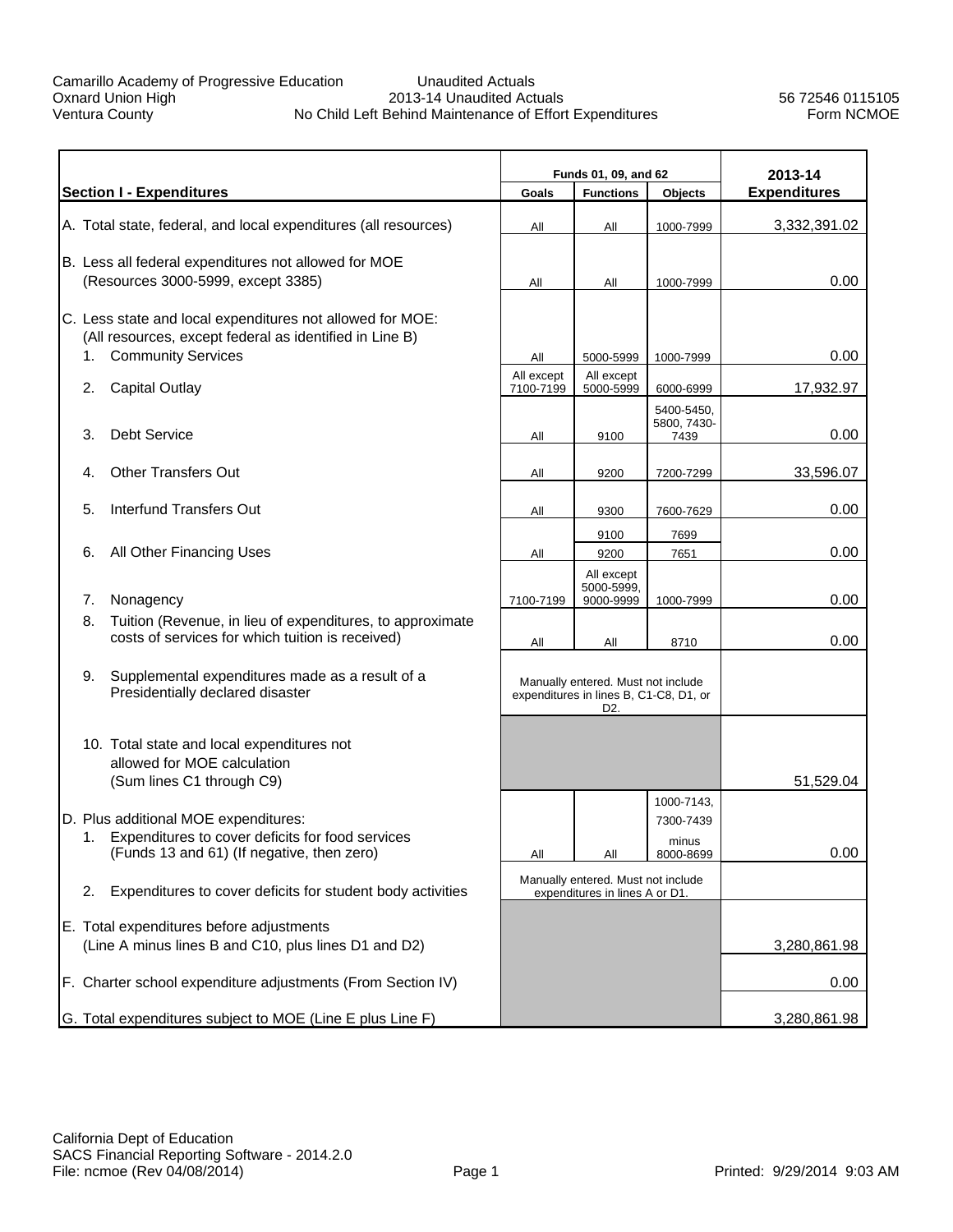## Unaudited Actuals 2013-14 Unaudited Actuals No Child Left Behind Maintenance of Effort Expenditures

| <b>Section II - Expenditures Per ADA</b>                                                                                                                                                                                                                              |              | 2013-14<br><b>Annual ADA/</b><br>Exps. Per ADA |
|-----------------------------------------------------------------------------------------------------------------------------------------------------------------------------------------------------------------------------------------------------------------------|--------------|------------------------------------------------|
| A. Average Daily Attendance                                                                                                                                                                                                                                           |              |                                                |
| (Form A, Annual ADA column, Line C4)                                                                                                                                                                                                                                  |              | 548.18                                         |
|                                                                                                                                                                                                                                                                       |              |                                                |
| B. Charter school ADA adjustments (From Section IV)                                                                                                                                                                                                                   |              | 0.00                                           |
| C. Adjusted total ADA (Lines A plus B)                                                                                                                                                                                                                                |              | 548.18                                         |
| D. Expenditures per ADA (Line I.G divided by Line II.C)                                                                                                                                                                                                               |              | 5,985.01                                       |
| Section III - MOE Calculation (For data collection only. Final<br>determination will be done by CDE)                                                                                                                                                                  | <b>Total</b> | Per ADA                                        |
| A. Base expenditures (Preloaded expenditures from prior year official CDE<br><b>MOE Calculation)</b><br>(Note: If the prior year MOE was not met, CDE has adjusted the prior year<br>base to 90 percent of the preceding prior year amount rather than the actual     |              |                                                |
| prior year expenditure amount.)                                                                                                                                                                                                                                       | 3,067,778.88 | 5,628.95                                       |
| 1. Adjustment to base expenditure and expenditure per ADA amounts for<br>LEAs failing prior year MOE calculation (From Section V)                                                                                                                                     | 0.00         | 0.00                                           |
| 2.<br>Total adjusted base expenditure amounts (Line A plus Line A.1)                                                                                                                                                                                                  | 3,067,778.88 | 5,628.95                                       |
| B. Required effort (Line A.2 times 90%)                                                                                                                                                                                                                               | 2,761,000.99 | 5,066.06                                       |
| C. Current year expenditures (Line I.G and Line II.D)                                                                                                                                                                                                                 | 3,280,861.98 | 5,985.01                                       |
| D. MOE deficiency amount, if any (Line B minus Line C)<br>(If negative, then zero)                                                                                                                                                                                    | 0.00         | 0.00                                           |
| E. MOE determination<br>(If one or both of the amounts in line D are zero, the MOE requirement<br>is met; if both amounts are positive, the MOE requirement is not met. If<br>either column in Line A.2 or Line C equals zero, the MOE calculation is<br>incomplete.) |              | MOE Met                                        |
| F. MOE deficiency percentage, if MOE not met; otherwise, zero<br>(Line D divided by Line B)                                                                                                                                                                           |              |                                                |
| (Funding under NCLB covered programs in FY 2015-16 may<br>be reduced by the lower of the two percentages)                                                                                                                                                             | 0.00%        | 0.00%                                          |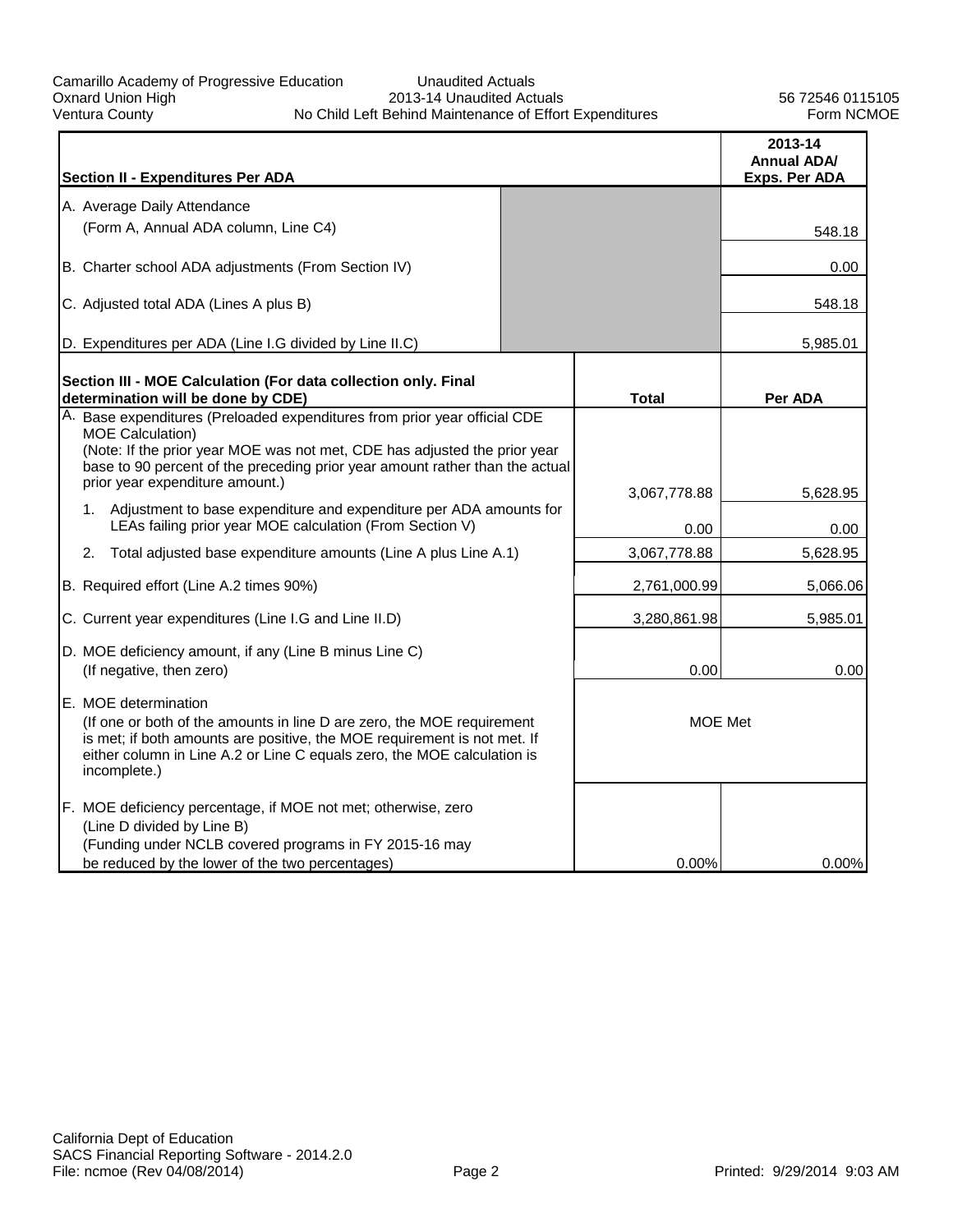| SECTION IV - Detail of Charter School Adjustments (used in Section I, Line F and Section II, Line B) |                                         |                       |  |  |  |  |
|------------------------------------------------------------------------------------------------------|-----------------------------------------|-----------------------|--|--|--|--|
| <b>Charter School Name/Reason for Adjustment</b>                                                     | <b>Expenditure</b><br><b>Adjustment</b> | <b>ADA Adjustment</b> |  |  |  |  |
|                                                                                                      |                                         |                       |  |  |  |  |
|                                                                                                      |                                         |                       |  |  |  |  |
|                                                                                                      |                                         |                       |  |  |  |  |
|                                                                                                      |                                         |                       |  |  |  |  |
|                                                                                                      |                                         |                       |  |  |  |  |
|                                                                                                      |                                         |                       |  |  |  |  |
|                                                                                                      |                                         |                       |  |  |  |  |
|                                                                                                      |                                         |                       |  |  |  |  |
|                                                                                                      |                                         |                       |  |  |  |  |
|                                                                                                      |                                         |                       |  |  |  |  |
|                                                                                                      |                                         |                       |  |  |  |  |
|                                                                                                      |                                         |                       |  |  |  |  |
| Total charter school adjustments                                                                     | 0.00                                    | 0.00                  |  |  |  |  |
| SECTION V - Detail of Adjustments to Base Expenditures (used in Section III, Line A.1)               | <b>Total</b>                            | <b>Expenditures</b>   |  |  |  |  |
| <b>Description of Adjustments</b>                                                                    | <b>Expenditures</b>                     | Per ADA               |  |  |  |  |
|                                                                                                      |                                         |                       |  |  |  |  |
|                                                                                                      |                                         |                       |  |  |  |  |
|                                                                                                      |                                         |                       |  |  |  |  |
|                                                                                                      |                                         |                       |  |  |  |  |
|                                                                                                      |                                         |                       |  |  |  |  |
|                                                                                                      |                                         |                       |  |  |  |  |
|                                                                                                      |                                         |                       |  |  |  |  |
|                                                                                                      |                                         |                       |  |  |  |  |
|                                                                                                      |                                         |                       |  |  |  |  |
|                                                                                                      |                                         |                       |  |  |  |  |
|                                                                                                      |                                         |                       |  |  |  |  |
| Total adjustments to base expenditures                                                               | 0.00                                    | 0.00                  |  |  |  |  |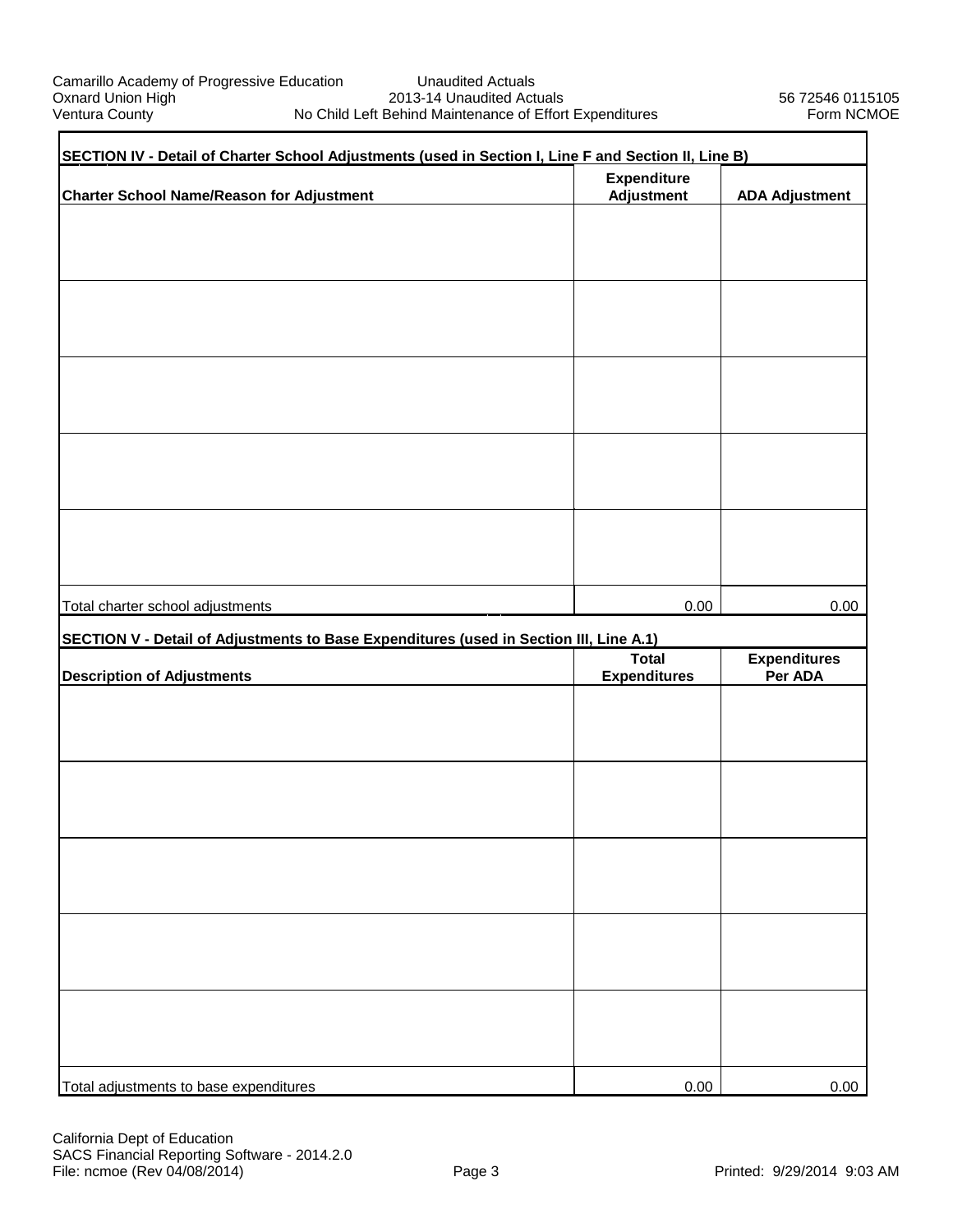## Unaudited Actuals2013-14 General Fund and Charter Schools FundsProgram Cost Report

## 56 72546 0115105Form PCR

|                          |                                               |                | ------------------------ Direct Costs ------------------------ |                                     | Central Admin              |                    | <b>Total Costs by</b>                 |
|--------------------------|-----------------------------------------------|----------------|----------------------------------------------------------------|-------------------------------------|----------------------------|--------------------|---------------------------------------|
|                          |                                               | Direct Charged | Allocated                                                      | Subtotal                            | Costs                      | <b>Other Costs</b> | Program                               |
|                          |                                               | (Schedule DCC) | (Schedule AC)                                                  | $\left( \text{col. } 1 + 2 \right)$ | (col. 3 x Sch. CAC line E) | (Schedule OC)      | $\left(\text{col. } 3 + 4 + 5\right)$ |
| Goal                     | Program/Activity                              | Column 1       | Column 2                                                       | Column 3                            | Column 4                   | Column 5           | Column 6                              |
| <b>Instructional</b>     |                                               |                |                                                                |                                     |                            |                    |                                       |
| Goals                    |                                               |                |                                                                |                                     |                            |                    |                                       |
| 0001                     | Pre-Kindergarten                              | 0.00           | 0.00                                                           | 0.00                                | 0.00                       |                    | $0.00\,$                              |
| 1110                     | Regular Education, K-12                       | 2,253,101.34   | 960,925.23                                                     | 3,214,026.57                        | 84,768.38                  |                    | 3,298,794.95                          |
| 3100                     | <b>Alternative Schools</b>                    | 0.00           | 0.00                                                           | 0.00                                | 0.00                       |                    | 0.00                                  |
| 3200                     | <b>Continuation Schools</b>                   | 0.00           | 0.00                                                           | 0.00                                | 0.00                       |                    | 0.00                                  |
| 3300                     | <b>Independent Study Centers</b>              | 0.00           | 0.00                                                           | 0.00                                | 0.00                       |                    | 0.00                                  |
| 3400                     | <b>Opportunity Schools</b>                    | 0.00           | 0.00                                                           | 0.00                                | 0.00                       |                    | 0.00                                  |
| 3550                     | <b>Community Day Schools</b>                  | 0.00           | 0.00                                                           | 0.00                                | 0.00                       |                    | 0.00                                  |
| 3700                     | <b>Specialized Secondary Programs</b>         | 0.00           | 0.00                                                           | 0.00                                | 0.00                       |                    | 0.00                                  |
| 3800                     | <b>Vocational Education</b>                   | 0.00           | 0.00                                                           | 0.00                                | 0.00                       |                    | 0.00                                  |
| 4110                     | <b>Regular Education, Adult</b>               | 0.00           | 0.00                                                           | 0.00                                | 0.00                       |                    | 0.00                                  |
| 4610                     | <b>Adult Independent Study Centers</b>        | 0.00           | 0.00                                                           | 0.00                                | 0.00                       |                    | 0.00                                  |
| 4620                     | <b>Adult Correctional Education</b>           | 0.00           | 0.00                                                           | 0.00                                | 0.00                       |                    | 0.00                                  |
| 4630                     | <b>Adult Vocational Education</b>             | 0.00           | 0.00                                                           | 0.00                                | 0.00                       |                    | 0.00                                  |
| 4760                     | Bilingual                                     | 0.00           | 0.00                                                           | 0.00                                | 0.00                       |                    | 0.00                                  |
| 4850                     | <b>Migrant Education</b>                      | 0.00           | 0.00                                                           | 0.00                                | 0.00                       |                    | 0.00                                  |
| 5000-5999                | <b>Special Education</b>                      | 0.00           | 0.00                                                           | 0.00                                | 0.00                       |                    | 0.00                                  |
| 6000                     | Regional Occupational Ctr/Prg (ROC/P)         | 0.00           | 0.00                                                           | 0.00                                | 0.00                       |                    | 0.00                                  |
| <b>Other Goals</b>       |                                               |                |                                                                |                                     |                            |                    |                                       |
| 7110                     | Nonagency - Educational                       | 0.00           | 0.00                                                           | 0.00                                | 0.00                       |                    | 0.00                                  |
| 7150                     | Nonagency - Other                             | 0.00           | 0.00                                                           | 0.00                                | 0.00                       |                    | 0.00                                  |
| 8100                     | <b>Community Services</b>                     | 0.00           | 0.00                                                           | 0.00                                | 0.00                       |                    | 0.00                                  |
| 8500                     | Child Care and Development Services           | 0.00           | 0.00                                                           | 0.00                                | 0.00                       |                    | 0.00                                  |
| <b>Other Costs</b>       |                                               |                |                                                                |                                     |                            |                    |                                       |
| $---$                    | Food Services                                 |                |                                                                |                                     |                            | 0.00               | $0.00\,$                              |
| ----                     | Enterprise                                    |                |                                                                |                                     |                            | 0.00               | 0.00                                  |
| ----                     | Facilities Acquisition & Construction         |                |                                                                |                                     |                            | 0.00               | $0.00\,$                              |
| $--- -$                  | Other Outgo                                   |                |                                                                |                                     |                            | 33,596.07          | 33,596.07                             |
| <b>Other</b>             | Adult Education, Child Development,           |                |                                                                |                                     |                            |                    |                                       |
| <b>Funds</b>             | Cafeteria, Foundation ([Column $3 +$          |                |                                                                |                                     |                            |                    |                                       |
| $\overline{\phantom{a}}$ | CAC, line C5] times CAC, line E)              |                | 0.00                                                           | 0.00                                | 0.00                       |                    | 0.00                                  |
|                          | <b>Indirect Cost Transfers to Other Funds</b> |                |                                                                |                                     |                            |                    |                                       |
|                          | (Net of Funds 01, 09, 62, Function 7210,      |                |                                                                |                                     |                            |                    |                                       |
| ----                     | Object 7350)                                  |                |                                                                |                                     | 0.00                       |                    | 0.00                                  |
|                          | <b>Total General Fund and Charter</b>         |                |                                                                |                                     |                            |                    |                                       |
| $---$                    | <b>Schools Funds Expenditures</b>             | 2,253,101.34   | 960,925.23                                                     | 3,214,026.57                        | 84,768.38                  | 33,596.07          | 3,332,391.02                          |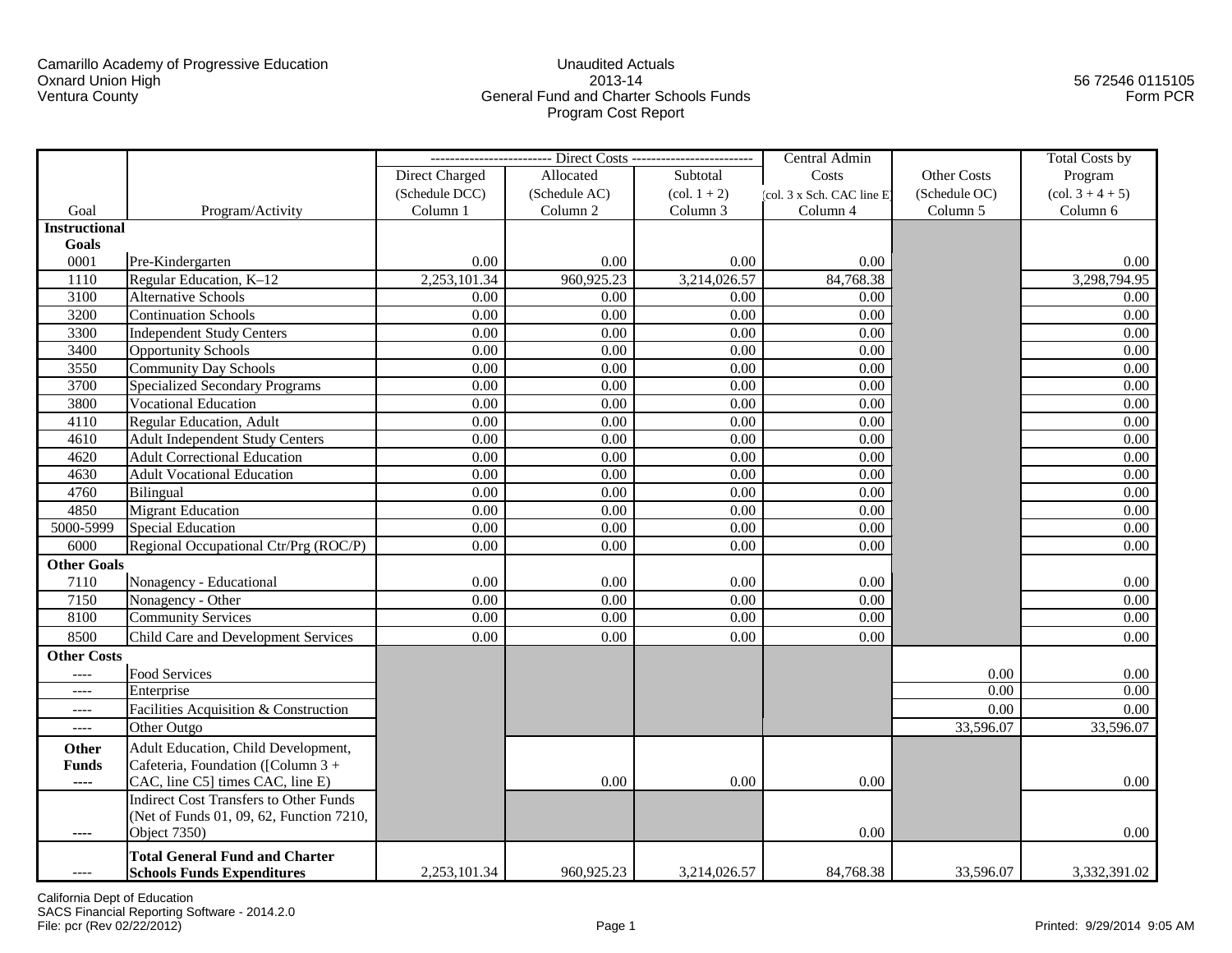#### Unaudited Actuals2013-14 General Fund and Charter Schools FundsProgram Cost Report Schedule of Allocation Factors (AF) for Support Costs

|                                                                                                                                  |                                       | ------------------- Teacher Full-Time Equivalents ---------------------         |                                                                                                    |                                          |                                                                  | - - - - - - - - Classroom Units - - - - - - - -              |                                                   | <b>Pupils Transported</b>                      |
|----------------------------------------------------------------------------------------------------------------------------------|---------------------------------------|---------------------------------------------------------------------------------|----------------------------------------------------------------------------------------------------|------------------------------------------|------------------------------------------------------------------|--------------------------------------------------------------|---------------------------------------------------|------------------------------------------------|
|                                                                                                                                  |                                       | <b>Instructional Supervision</b><br>and Administration<br>(Functions 2100-2200) | Library, Media,<br>Technology and Other<br><b>Instructional Resources</b><br>(Functions 2420-2495) | School Administration<br>(Function 2700) | <b>Pupil Support Services</b><br>(Functions 3100-3199 &<br>3900) | Plant Maintenance and<br>Operations<br>(Functions 8100-8400) | Facilities Rents and<br>Leases<br>(Function 8700) | <b>Pupil Transportation</b><br>(Function 3600) |
| A. Amount of Undistributed Expenditures, Funds 01, 09, and 62,<br>Goals 0000 and 9000 (will be allocated based on factors input) |                                       |                                                                                 |                                                                                                    |                                          |                                                                  |                                                              |                                                   |                                                |
| <b>B.</b> Enter Allocation Factor(s) by Goal:                                                                                    |                                       | 143,661.03<br>FTE Factor(s)                                                     | 0.00<br>FTE Factor(s)                                                                              | 537,181.62<br>FTE Factor(s)              | 91,716.28<br>FTE Factor(s)                                       | 127,293.80<br>CU Factor(s)                                   | 31,266.00<br>CU Factor(s)                         | 29,806.50<br>PT Factor(s)                      |
| (Note: Allocation factors are only needed for a column if                                                                        |                                       |                                                                                 |                                                                                                    |                                          |                                                                  |                                                              |                                                   |                                                |
| there are undistributed expenditures in line A.)                                                                                 |                                       |                                                                                 |                                                                                                    |                                          |                                                                  |                                                              |                                                   |                                                |
| <b>Instructional Goals Description</b>                                                                                           |                                       |                                                                                 |                                                                                                    |                                          |                                                                  |                                                              |                                                   |                                                |
| 0001                                                                                                                             | Pre-Kindergarten                      |                                                                                 |                                                                                                    |                                          |                                                                  |                                                              |                                                   |                                                |
| 1110                                                                                                                             | Regular Education, K-12               | 22.00                                                                           |                                                                                                    | 6.00                                     | 27.00                                                            | 21.00                                                        | 21.00                                             | 450.00                                         |
| 3100                                                                                                                             | Alternative Schools                   |                                                                                 |                                                                                                    |                                          |                                                                  |                                                              |                                                   |                                                |
| 3200                                                                                                                             | <b>Continuation Schools</b>           |                                                                                 |                                                                                                    |                                          |                                                                  |                                                              |                                                   |                                                |
| 3300                                                                                                                             | <b>Independent Study Centers</b>      |                                                                                 |                                                                                                    |                                          |                                                                  |                                                              |                                                   |                                                |
| 3400                                                                                                                             | <b>Opportunity Schools</b>            |                                                                                 |                                                                                                    |                                          |                                                                  |                                                              |                                                   |                                                |
| 3550                                                                                                                             | <b>Community Day Schools</b>          |                                                                                 |                                                                                                    |                                          |                                                                  |                                                              |                                                   |                                                |
| 3700                                                                                                                             | Specialized Secondary Programs        |                                                                                 |                                                                                                    |                                          |                                                                  |                                                              |                                                   |                                                |
| 3800                                                                                                                             | <b>Vocational Education</b>           |                                                                                 |                                                                                                    |                                          |                                                                  |                                                              |                                                   |                                                |
| 4110                                                                                                                             | Regular Education, Adult              |                                                                                 |                                                                                                    |                                          |                                                                  |                                                              |                                                   |                                                |
| 4610                                                                                                                             | Adult Independent Study Centers       |                                                                                 |                                                                                                    |                                          |                                                                  |                                                              |                                                   |                                                |
| 4620                                                                                                                             | <b>Adult Correctional Education</b>   |                                                                                 |                                                                                                    |                                          |                                                                  |                                                              |                                                   |                                                |
| 4630                                                                                                                             | <b>Adult Vocational Education</b>     |                                                                                 |                                                                                                    |                                          |                                                                  |                                                              |                                                   |                                                |
| 4760                                                                                                                             | Bilingual                             |                                                                                 |                                                                                                    |                                          |                                                                  |                                                              |                                                   |                                                |
| 4850                                                                                                                             | <b>Migrant Education</b>              |                                                                                 |                                                                                                    |                                          |                                                                  |                                                              |                                                   |                                                |
| 5000-5999                                                                                                                        | Special Education (allocated to 5001) |                                                                                 |                                                                                                    |                                          |                                                                  |                                                              |                                                   |                                                |
| 6000                                                                                                                             | ROC/P                                 |                                                                                 |                                                                                                    |                                          |                                                                  |                                                              |                                                   |                                                |
| <b>Other Goals</b>                                                                                                               | <b>Description</b>                    |                                                                                 |                                                                                                    |                                          |                                                                  |                                                              |                                                   |                                                |
| 7110                                                                                                                             | Nonagency - Educational               |                                                                                 |                                                                                                    |                                          |                                                                  |                                                              |                                                   |                                                |
| 7150                                                                                                                             | Nonagency - Other                     |                                                                                 |                                                                                                    |                                          |                                                                  |                                                              |                                                   |                                                |
| 8100                                                                                                                             | <b>Community Services</b>             |                                                                                 |                                                                                                    |                                          |                                                                  |                                                              |                                                   |                                                |
| 8500                                                                                                                             | Child Care and Development Services   |                                                                                 |                                                                                                    |                                          |                                                                  |                                                              |                                                   |                                                |
| <b>Other Funds</b>                                                                                                               | <b>Description</b>                    |                                                                                 |                                                                                                    |                                          |                                                                  |                                                              |                                                   |                                                |
| $\sim$ $\sim$                                                                                                                    | Adult Education (Fund 11)             |                                                                                 |                                                                                                    |                                          |                                                                  |                                                              |                                                   |                                                |
| $\sim$ $\sim$                                                                                                                    | Child Development (Fund 12)           |                                                                                 |                                                                                                    |                                          |                                                                  |                                                              |                                                   |                                                |
| $\sim$ $\sim$                                                                                                                    | Cafeteria (Funds 13 & 61)             |                                                                                 |                                                                                                    |                                          |                                                                  |                                                              |                                                   |                                                |
| <b>C. Total Allocation Factors</b>                                                                                               |                                       | 22.00                                                                           | 0.00                                                                                               | 6.00                                     | 27.00                                                            | 21.00                                                        | 21.00                                             | 450.00                                         |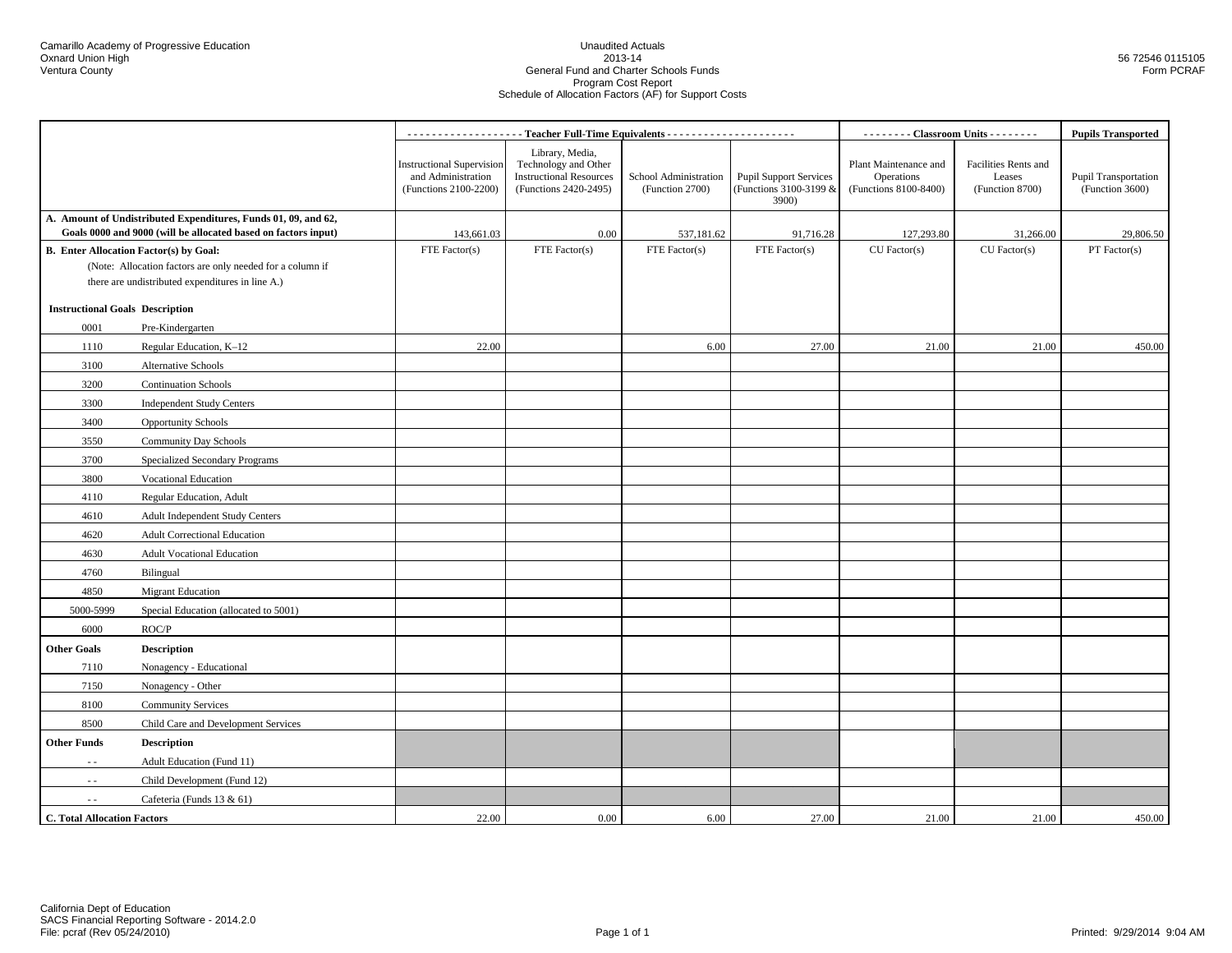Export Log Period: Unaudited Actuals Type of Export: Official

================

LEA: 56-72546-0115105 Camarillo Academy of Progressive Education

Official Check for LEA: 56-72546-0115105 is good

--------- Export of USER General Ledger started at 9/29/2014 9:12:07 AM

 OFFICIAL Header for LEA: 56-72546-0115105 Camarillo Academy of Progressive Education VERSION 2014.2.0

 Fiscal Year: 2013-14 Type of Data: Unaudited Actuals Number of records exported in group 1: 120

 Fiscal Year: 2014-15 Type of Data: Budget Number of records exported in group 2: 75

Export USER General Ledger completed at 9/29/2014 9:12:07 AM

--------- Export of Supplementals (USER ELEMENTs) started at 9/29/2014 9:12:07 AM Fiscal Year: 2013-14 Type of Data: Unaudited Actuals Number of records exported in group 3: 662

 Fiscal Year: 2014-15 Type of Data: Budget Number of records exported in group 4: 122

Export of Supplemental (USER ELEMENTs) completed at 9/29/2014 9:12:07 AM

--------- Export of Explanations started at 9/29/2014 9:12:07 AM Fiscal Year: 2013-14 Type of Data: Unaudited Actuals Number of records exported in group 5: 2

Export of Explanations completed at 9/29/2014 9:12:07 AM

--------- Export of TRC Log started at 9/29/2014 9:12:07 AM Fiscal Year: 2013-14 Type of Data: Unaudited Actuals Number of records exported in group 6: 76

 Fiscal Year: 2014-15 Type of Data: Budget Number of records exported in group 7: 44

Export of TRC Log completed at 9/29/2014 9:12:08 AM

OFFICIAL END for LEA: 56-72546-0115105 Camarillo Academy of Progressive Education

Exported to file: C:\SACS2014ALL\Official\56725460115105A.DAT

End of Official Export Process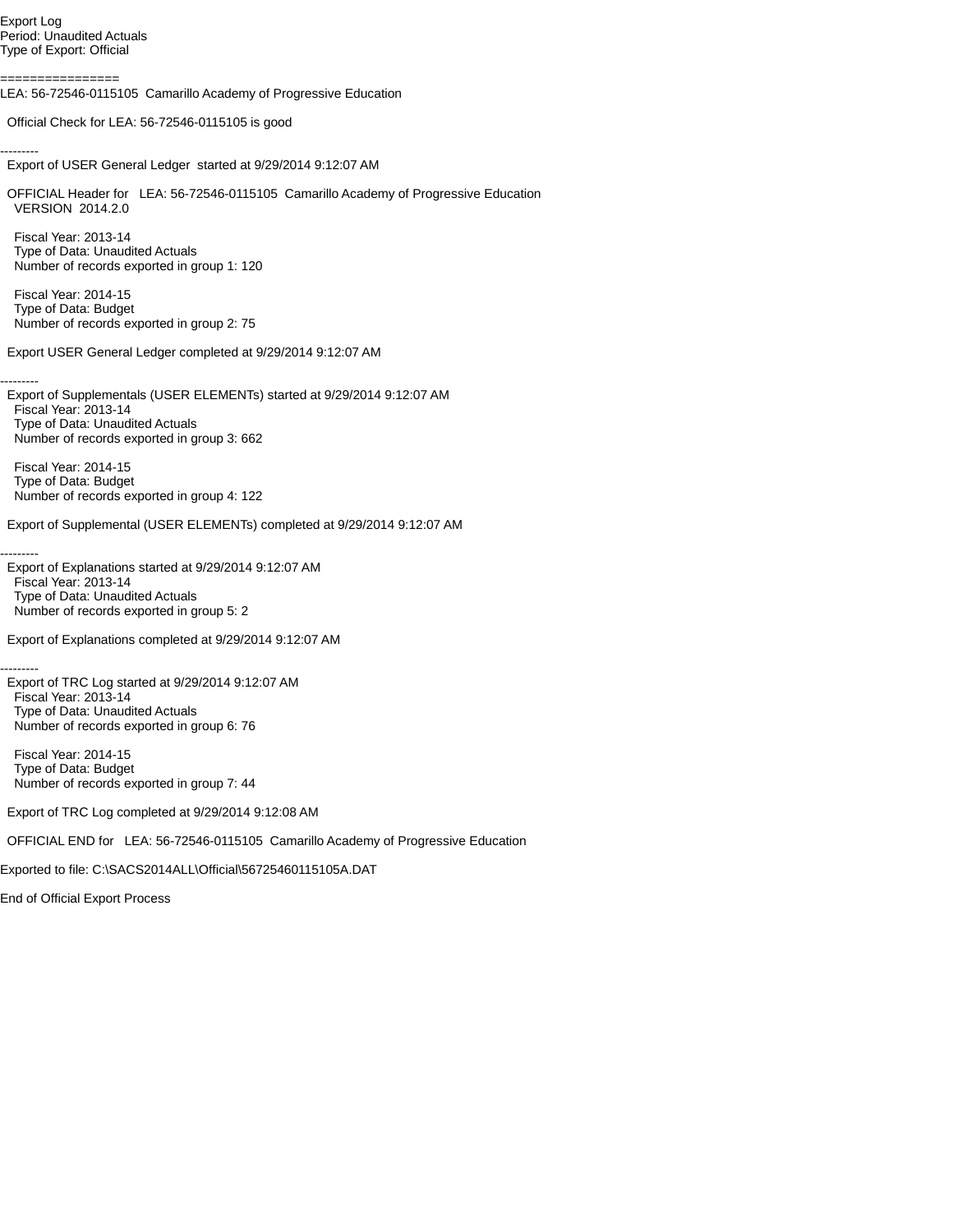**SACS2014ALL Financial Reporting Software - 2014.2.0 9/29/2014 9:11:14 AM 56-72546-0115105**

#### **Unaudited Actuals 2014-15 Budget Technical Review Checks**

**Camarillo Academy of Progressive Education Oxnard Union High Ventura County** 

Following is a chart of the various types of technical review checks and related requirements:

#### F - Fatal (Data must be corrected; an explanation is not allowed) W/WC - Warning/Warning with Calculation (If data are not correct, correct the data; if data are correct an explanation is required)

O - Informational (If data are not correct, correct the data; if data are correct an explanation is optional, but encouraged)

## **IMPORT CHECKS**

**CHECKFUND - (F) - All FUND codes must be valid. PASSED CHK-FUND09-ACTIVITY - (F) - There is no activity in Fund 09. PASSED CHECKRESOURCE - (W) - All RESOURCE codes must be valid. PASSED CHK-RS-LOCAL-DEFINED - (F) - All locally defined resource codes must roll up to a CDE defined resource code. PASSED CHECKGOAL - (F) - All GOAL codes must be valid. PASSED CHECKFUNCTION - (F) - All FUNCTION codes must be valid. PASSED CHECKOBJECT - (F) - All OBJECT codes must be valid. PASSED CHK-FUNDxOBJECT - (F) - All FUND and OBJECT account code combinations must be valid. PASSED CHK-FUNDxRESOURCE - (W) - All FUND and RESOURCE account code combinations should be valid. PASSED CHK-FUNDxGOAL - (W) - All FUND and GOAL account code combinations should be valid. PASSED CHK-FUNDxFUNCTION-A - (W) - All FUND (funds 01 through 12, 19, 57, 62, and 73) and FUNCTION account code combinations should be valid. PASSED CHK-FUNDxFUNCTION-B - (F) - All FUND (all funds except for 01 through 12, 19, 57, 62, and 73) and FUNCTION account code combinations must be valid. PASSED CHK-RESOURCExOBJECTA - (W) - All RESOURCE and OBJECT (objects 8000 through 9999, except for 9791, 9793, and 9795) account code combinations should be valid. PASSED CHK-RESOURCExOBJECTB - (O) - All RESOURCE and OBJECT (objects 9791, 9793, and 9795) account code combinations should be valid. PASSED CHK-FUNCTIONxOBJECT - (F) - All FUNCTION and OBJECT account code combinations**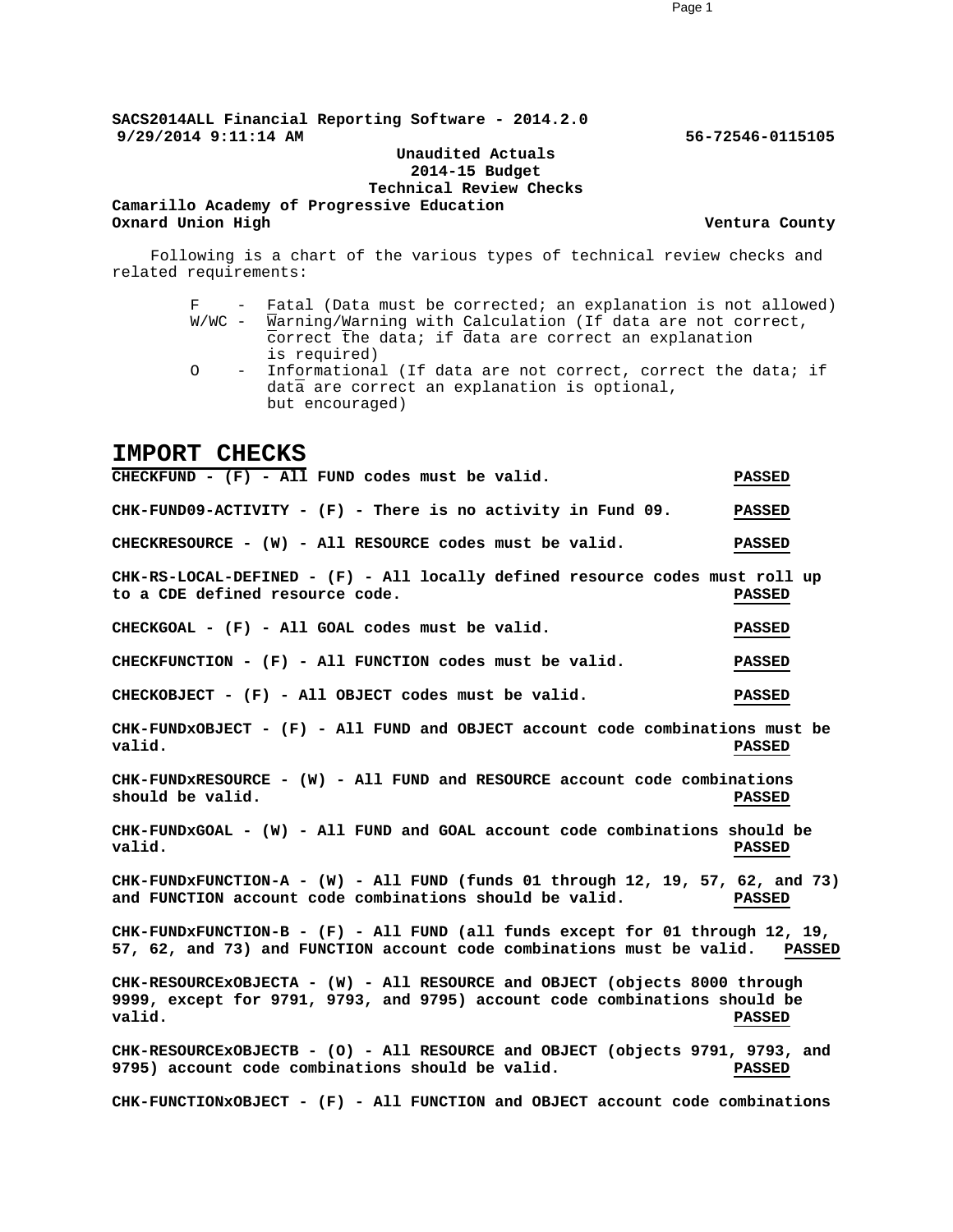SACS2014ALL Financial Reporting Software - 2014.2.0 56-72546-0115105-Camarillo Academy of Progressive Education-Unaudited Actuals 2014-15 Budget 9/29/2014 9:11:14 AM

**must be valid. PASSED**

**CHK-GOALxFUNCTION-A - (F) - Goal and function account code combinations (all goals with expenditure objects 1000-7999 in functions 1000-1999 and 4000-5999) must be valid. NOTE: Functions not included in the GOALxFUNCTION table (0000, 2000-3999, 6000-6999, 7100-7199, 7210, 8000-8999) are not checked and will pass the TRC. PASSED**

**CHK-GOALxFUNCTION-B - (F) - General administration costs (functions 7200-7999, except 7210) must be direct-charged to an Undistributed, Nonagency, or County Services to Districts goal (Goal 0000, 7100-7199, or 8600-8699). PASSED**

**SPECIAL-ED-GOAL - (F) - Special Education revenue and expenditure transactions (resources 3300-3405, 6500-6540, and 7240, objects 1000-8999) must be coded to a Special Education 5000 goal or to Goal 7110, Nonagency-Educational. This technical review check excludes Early Intervening Services resources 3312, 3318, 3322, 3329, 3332, and 3334. PASSED**

## **GENERAL LEDGER CHECKS**

**INTERFD-DIR-COST - (F) - Transfers of Direct Costs - Interfund (Object 5750) must net to zero for all funds. PASSED INTERFD-INDIRECT - (F) - Transfers of Indirect Costs - Interfund (Object 7350) must net to zero for all funds. PASSED INTERFD-INDIRECT-FN - (F) - Transfers of Indirect Costs - Interfund (Object 7350) must net to zero by function. PASSED INTERFD-IN-OUT - (F) - Interfund Transfers In (objects 8910-8929) must equal Interfund Transfers Out (objects 7610-7629). PASSED LCFF-TRANSFER - (F) - LCFF Transfers (objects 8091 and 8099) must net to zero, individually. PASSED INTRAFD-DIR-COST - (F) - Transfers of Direct Costs (Object 5710) must net to zero by fund. PASSED INTRAFD-INDIRECT - (F) - Transfers of Indirect Costs (Object 7310) must net to zero by fund. PASSED INTRAFD-INDIRECT-FN - (F) - Transfers of Indirect Costs (Object 7310) must net to zero by function. PASSED CONTRIB-UNREST-REV - (F) - Contributions from Unrestricted Revenues (Object 8980) must net to zero by fund. PASSED CONTRIB-RESTR-REV - (F) - Contributions from Restricted Revenues (Object 8990) must net to zero by fund. PASSED EPA-CONTRIB - (F) - There should be no contributions (objects 8980-8999) to the Education Protection Account (Resource 1400). PASSED LOTTERY-CONTRIB - (F) - There should be no contributions (objects 8980-8999) to the lottery (resources 1100 and 6300) or from the Lottery: Instructional Materials (Resource 6300). PASSED**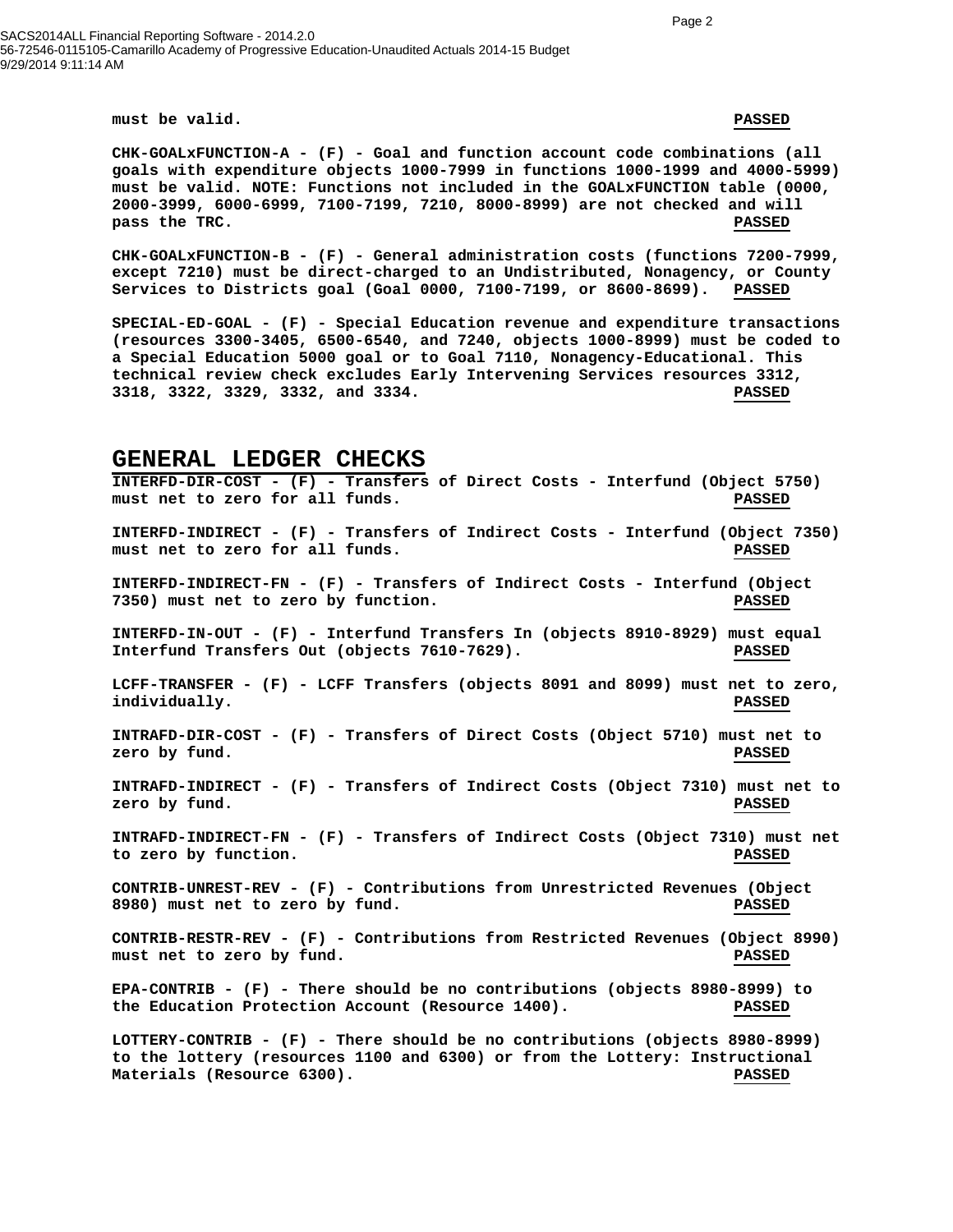SACS2014ALL Financial Reporting Software - 2014.2.0 56-72546-0115105-Camarillo Academy of Progressive Education-Unaudited Actuals 2014-15 Budget 9/29/2014 9:11:14 AM

> **PASS-THRU-REV=EXP - (W) - Pass-through revenues from all sources (objects 8287, 8587, and 8697) should equal transfers of pass-through revenues to other agencies (objects 7211 through 7213, plus 7299 for resources 3327 and 3328), by resource. PASSED**

> **SE-PASS-THRU-REVENUE - (W) - Transfers of special education pass-through revenues are not reported in the general fund for the Administrative Unit of a Special Education Local Plan Area. PASSED**

**EXCESS-ASSIGN-REU - (F) - Amounts reported in Other Assignments (Object 9780) and/or Reserve for Economic Uncertainties (REU) (Object 9789) should not create a negative amount in Unassigned/Unappropriated (Object 9790) by fund and resource (for all funds except funds 61 through 73). PASSED**

**UNASSIGNED-NEGATIVE - (F) - Unassigned/Unappropriated balance (Object 9790) must be zero or negative, by resource, in all funds except the general fund and funds 61 through 73. PASSED**

**UNR-NET-POSITION-NEG - (F) - Unrestricted Net Position (Object 9790), in restricted resources, must be zero or negative, by resource, in funds 61 through 73. PASSED**

**RS-NET-POSITION-ZERO - (F) - Restricted Net Position (Object 9797), in unrestricted resources, must be zero, by resource, in funds 61 through 73. PASSED**

**EFB-POSITIVE - (W) - All ending fund balances (Object 979Z) should be positive by resource, by fund. PASSED**

**OBJ-POSITIVE - (W) - All applicable objects should have a positive balance by resource, by fund. PASSED**

**REV-POSITIVE - (W) - Revenue amounts exclusive of contributions (objects 8000- 8979) should be positive by resource, by fund. PASSED**

**EXP-POSITIVE - (W) - Expenditure amounts (objects 1000-7999) should be positive by function, resource, and fund. PASSED**

**CEFB-POSITIVE - (F) - Components of Ending Fund Balance/Net Position (objects 9700-9789, 9796, and 9797) must be positive individually by resource, by fund. PASSED**

## **SUPPLEMENTAL CHECKS**

#### **EXPORT CHECKS**

**CHK-UNBALANCED-A - (W) - Unbalanced and/or incomplete data in any of the forms should be corrected before an official export is completed. PASSED**

**CHK-UNBALANCED-B - (F) - Unbalanced and/or incomplete data in any of the forms must be corrected before an official export can be completed. PASSED**

**CHK-DEPENDENCY - (F) - If data have changed that affect other forms, the affected forms must be opened and saved. PASSED**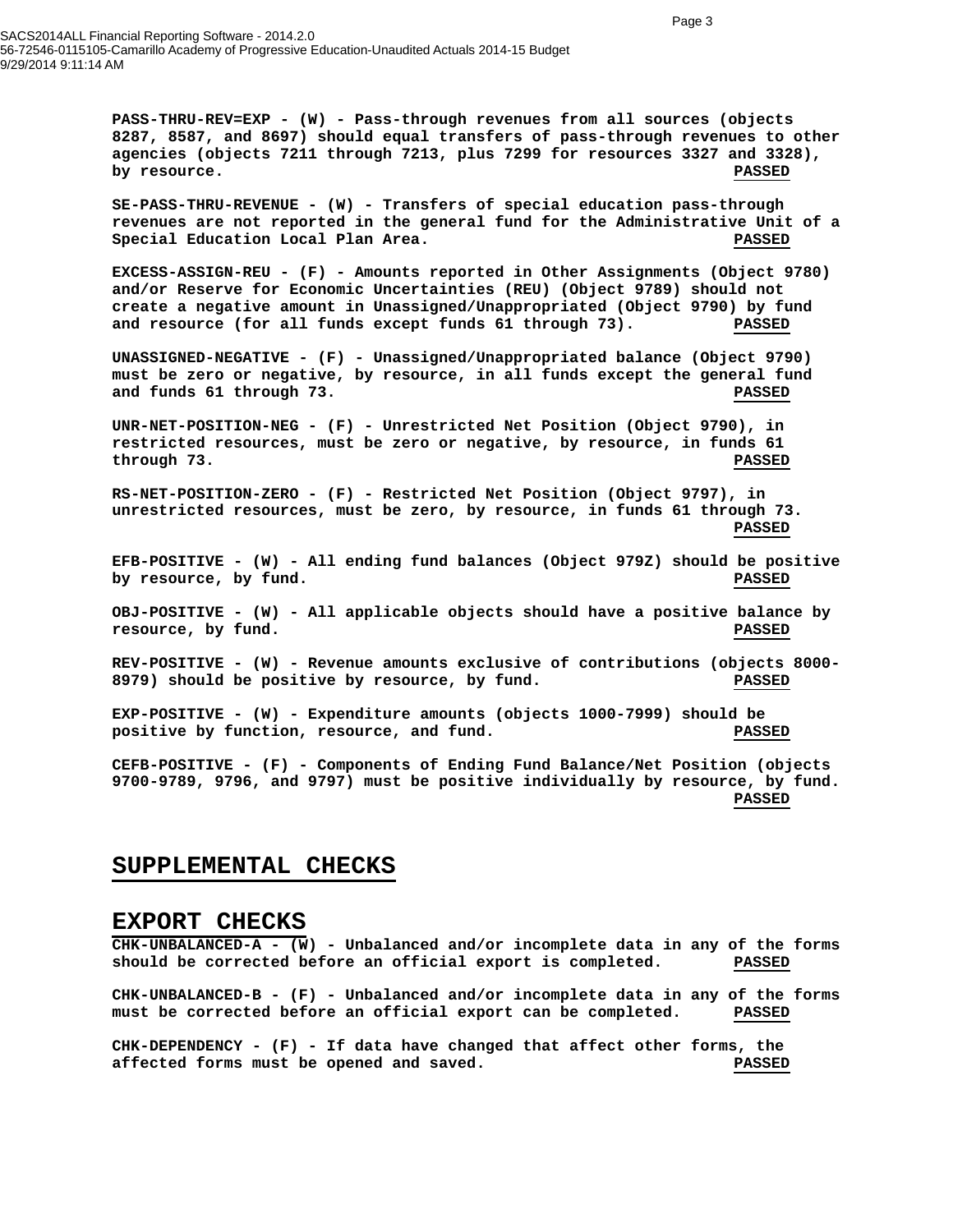Checks Completed.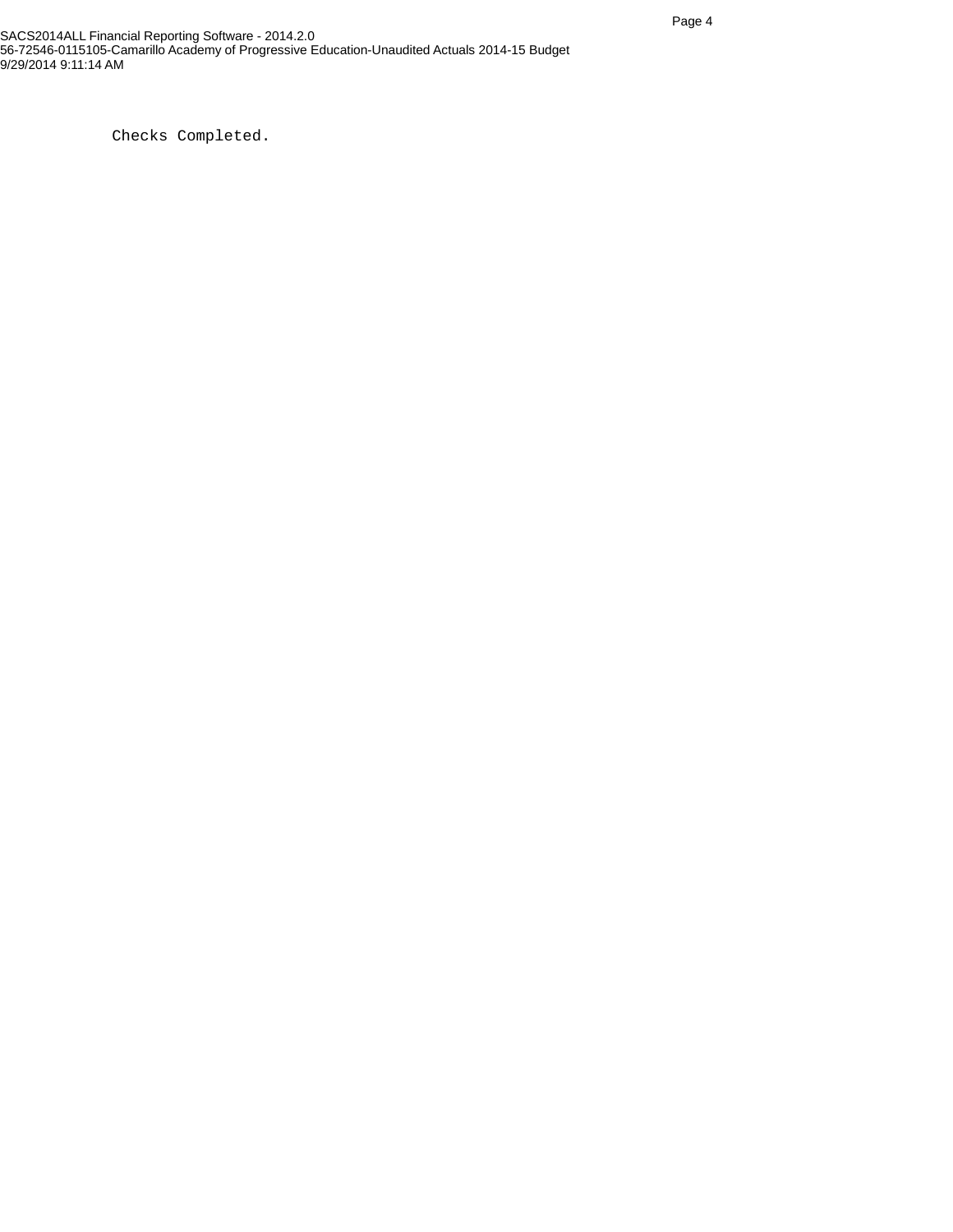**SACS2014ALL Financial Reporting Software - 2014.2.0 9/29/2014 9:10:45 AM 56-72546-0115105**

### **Unaudited Actuals 2014-15 Budget**

**Technical Review Checks**

**Camarillo Academy of Progressive Education Oxnard Union High Ventura County** 

Following is a chart of the various types of technical review checks and related requirements:

- F Fatal (Data must be corrected; an explanation is not allowed) W/WC - Warning/Warning with Calculation (If data are not correct, correct the data; if data are correct an explanation is required)
- O Informational (If data are not correct, correct the data; if data are correct an explanation is optional, but encouraged)

## **IMPORT CHECKS**

## **GENERAL LEDGER CHECKS**

## **SUPPLEMENTAL CHECKS**

## **EXPORT CHECKS**

Checks Completed.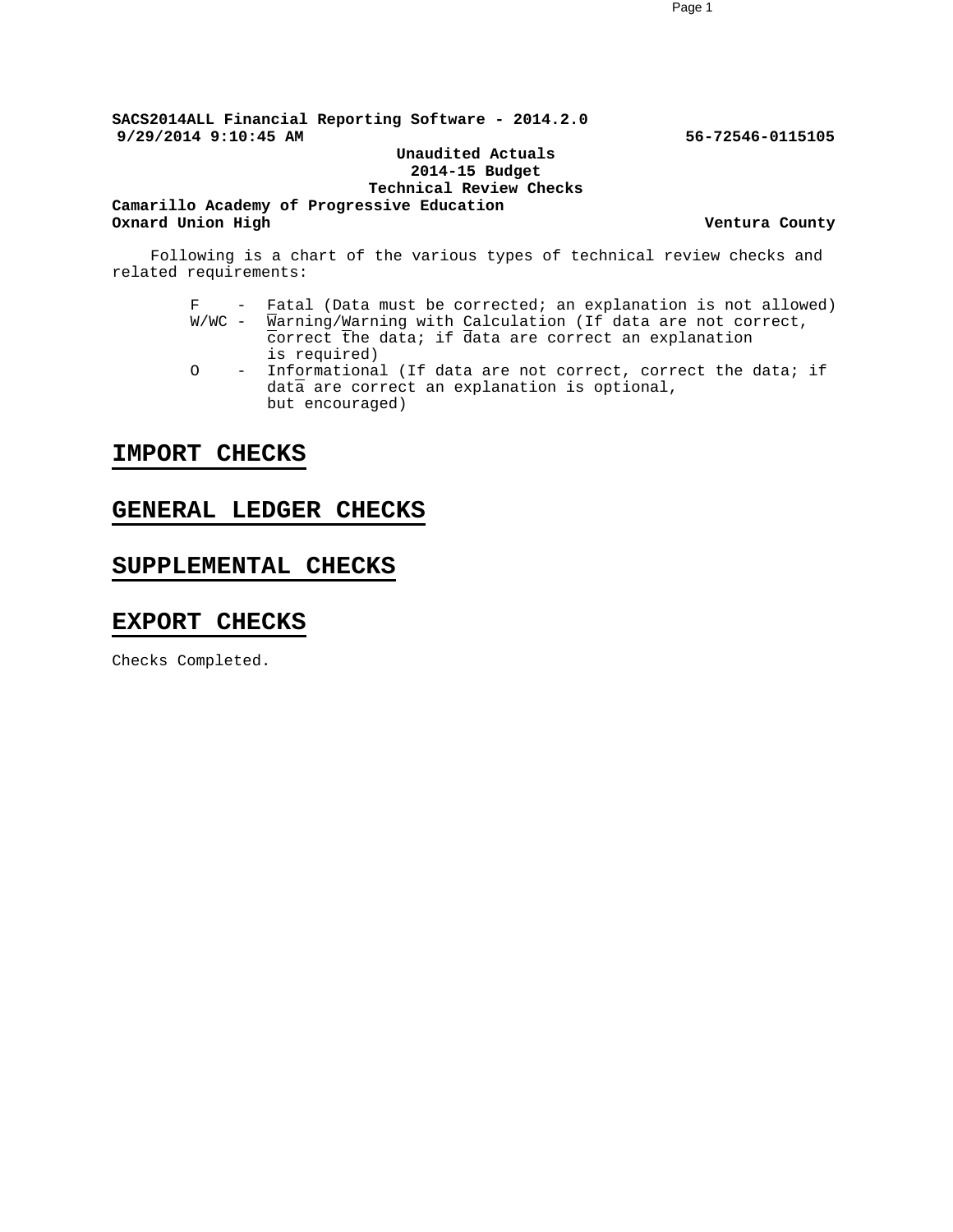**SACS2014ALL Financial Reporting Software - 2014.2.0 9/29/2014 9:09:58 AM 56-72546-0115105**

> **Unaudited Actuals 2013-14 Unaudited Actuals Technical Review Checks**

**Camarillo Academy of Progressive Education Oxnard Union High Ventura County** 

Following is a chart of the various types of technical review checks and related requirements:

#### F - Fatal (Data must be corrected; an explanation is not allowed) W/WC - Warning/Warning with Calculation (If data are not correct, correct the data; if data are correct an explanation is required)

O - Informational (If data are not correct, correct the data; if data are correct an explanation is optional, but encouraged)

## **IMPORT CHECKS**

**CHECKFUND - (F) - All FUND codes must be valid. PASSED CHK-FUND09-ACTIVITY - (F) - There is no activity in Fund 09. PASSED CHECKRESOURCE - (W) - All RESOURCE codes must be valid. PASSED CHK-RS-LOCAL-DEFINED - (F) - All locally defined resource codes must roll up to a CDE defined resource code. PASSED CHECKGOAL - (F) - All GOAL codes must be valid. PASSED CHECKFUNCTION - (F) - All FUNCTION codes must be valid. PASSED CHECKOBJECT - (F) - All OBJECT codes must be valid. PASSED CHK-FUNDxOBJECT - (F) - All FUND and OBJECT account code combinations must be valid. PASSED CHK-FUNDxRESOURCE - (W) - All FUND and RESOURCE account code combinations should be valid. PASSED CHK-FUNDxGOAL - (W) - All FUND and GOAL account code combinations should be valid. PASSED CHK-FUNDxFUNCTION-A - (W) - All FUND (funds 01 through 12, 19, 57, 62, and 73) and FUNCTION account code combinations should be valid. PASSED CHK-FUNDxFUNCTION-B - (F) - All FUND (all funds except for 01 through 12, 19, 57, 62, and 73) and FUNCTION account code combinations must be valid. PASSED CHK-RESOURCExOBJECTA - (W) - All RESOURCE and OBJECT (objects 8000 through 9999, except for 9791, 9793, and 9795) account code combinations should be valid. PASSED CHK-RESOURCExOBJECTB - (O) - All RESOURCE and OBJECT (objects 9791, 9793, and 9795) account code combinations should be valid. PASSED CHK-FUNCTIONxOBJECT - (F) - All FUNCTION and OBJECT account code combinations**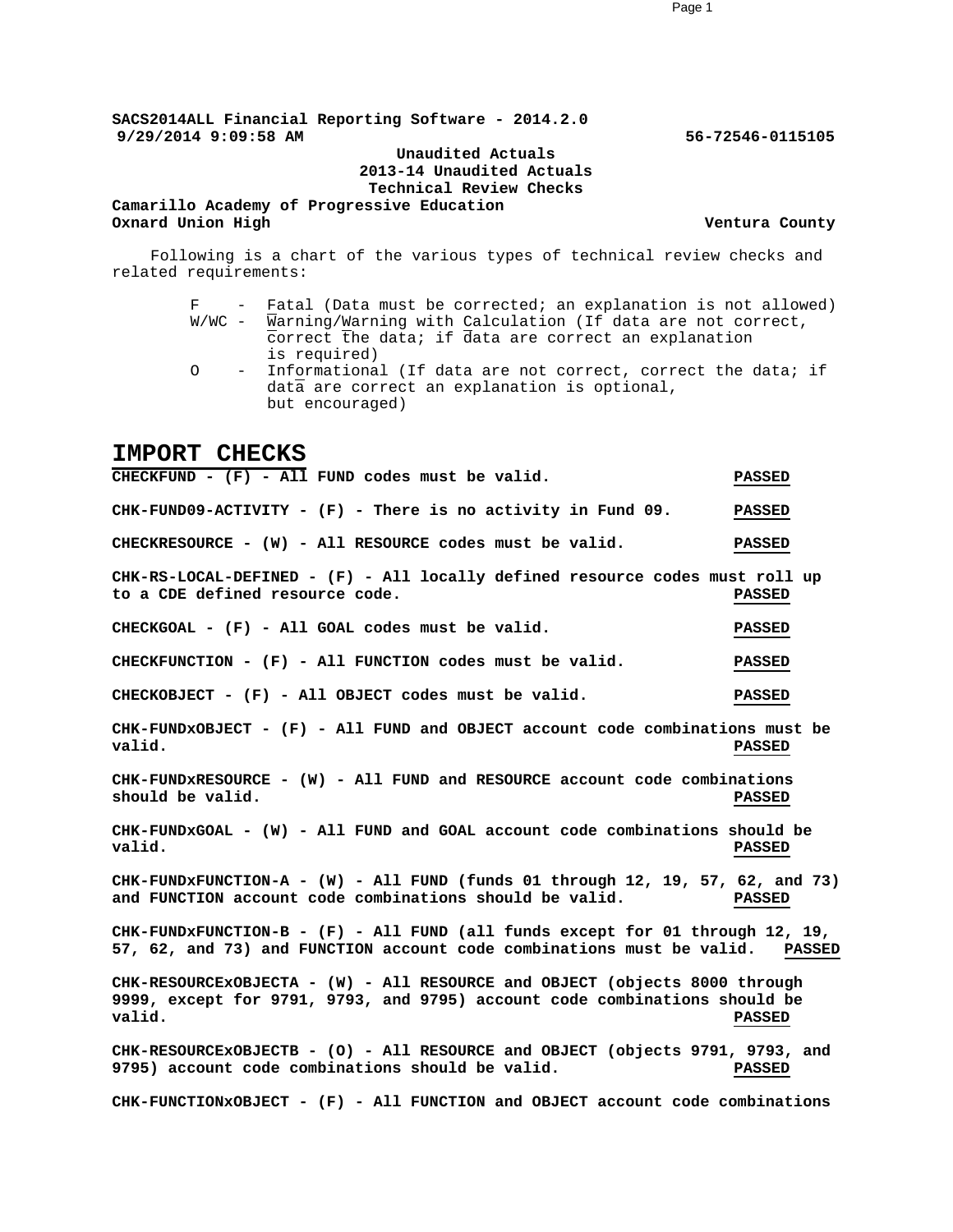SACS2014ALL Financial Reporting Software - 2014.2.0 56-72546-0115105-Camarillo Academy of Progressive Education-Unaudited Actuals 2013-14 Unaudited Actuals 9/29/2014 9:09:58 AM

**must be valid. PASSED**

**CHK-GOALxFUNCTION-A - (F) - Goal and function account code combinations (all goals with expenditure objects 1000-7999 in functions 1000-1999 and 4000-5999) must be valid. NOTE: Functions not included in the GOALxFUNCTION table (0000, 2000-3999, 6000-6999, 7100-7199, 7210, 8000-8999) are not checked and will pass the TRC. PASSED**

**CHK-GOALxFUNCTION-B - (F) - General administration costs (functions 7200-7999, except 7210) must be direct-charged to an Undistributed, Nonagency, or County Services to Districts goal (Goal 0000, 7100-7199, or 8600-8699). PASSED**

**SPECIAL-ED-GOAL - (F) - Special Education revenue and expenditure transactions (resources 3300-3405, 6500-6540, and 7240, objects 1000-8999) must be coded to a Special Education 5000 goal or to Goal 7110, Nonagency-Educational. This technical review check excludes Early Intervening Services resources 3312, 3318, 3322, 3329, 3332, and 3334. PASSED**

**BALANCE-FDxRS - (F) - Adjusted Beginning Fund Balance plus Revenues minus Expenditures minus Assets minus Deferred Outflows of Resources plus Liabilities plus Deferred Inflows of Resources, must total zero by fund and resource, except for agency funds 76 and 95. PASSED**

**PY-EFB=CY-BFB - (F) - Prior year ending fund balance (preloaded from last year's unaudited actuals submission) must equal current year beginning fund balance (Object 9791). PASSED**

**PY-EFB=CY-BFB-RES-CH - (F) - Prior year ending balance (preloaded from last year's unaudited actuals submission) must equal current year beginning balance (Object 9791), by fund and resource. To assist those charter schools that are reporting in SACS for the current year, but reported in the alternative form last year, Charter School Alternative Form prior year ending fund balances have been included in the SACS software to compare to the total of the SACS beginning balances for all resources. PASSED**

**BALANCE-FDxRS-AGENCY - (F) - Assets (objects 9100-9489) minus Liabilities (objects 9500-9689) must total zero by fund and resource for agency funds 76 and 95. PASSED**

### **GENERAL LEDGER CHECKS**

**INTERFD-DIR-COST - (F) - Transfers of Direct Costs - Interfund (Object 5750) must net to zero for all funds. PASSED INTERFD-INDIRECT - (F) - Transfers of Indirect Costs - Interfund (Object 7350) must net to zero for all funds. PASSED INTERFD-INDIRECT-FN - (F) - Transfers of Indirect Costs - Interfund (Object 7350) must net to zero by function. PASSED INTERFD-IN-OUT - (F) - Interfund Transfers In (objects 8910-8929) must equal Interfund Transfers Out (objects 7610-7629). PASSED DUE-FROM=DUE-TO - (F) - Due from Other Funds (Object 9310) must equal Due to Other Funds (Object 9610). PASSED**

**LCFF-TRANSFER - (F) - LCFF Transfers (objects 8091 and 8099) must net to zero,**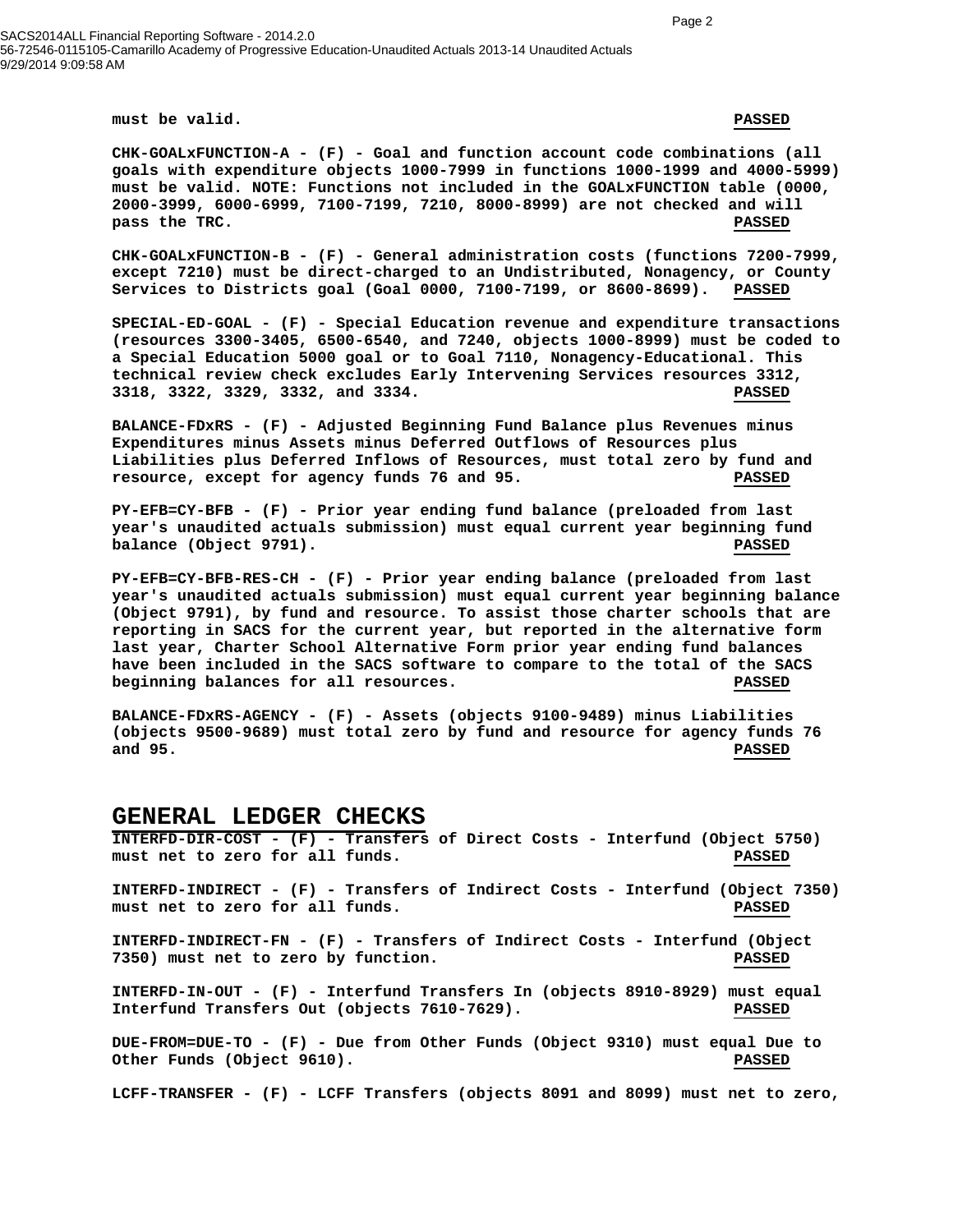SACS2014ALL Financial Reporting Software - 2014.2.0 56-72546-0115105-Camarillo Academy of Progressive Education-Unaudited Actuals 2013-14 Unaudited Actuals 9/29/2014 9:09:58 AM

> **individually. PASSED INTRAFD-DIR-COST - (F) - Transfers of Direct Costs (Object 5710) must net to zero by fund. PASSED INTRAFD-INDIRECT - (F) - Transfers of Indirect Costs (Object 7310) must net to zero by fund. PASSED INTRAFD-INDIRECT-FN - (F) - Transfers of Indirect Costs (Object 7310) must net to zero by function. PASSED CONTRIB-UNREST-REV - (F) - Contributions from Unrestricted Revenues (Object 8980) must net to zero by fund. PASSED CONTRIB-RESTR-REV - (F) - Contributions from Restricted Revenues (Object 8990) must net to zero by fund. PASSED EPA-CONTRIB - (F) - There should be no contributions (objects 8980-8999) to the Education Protection Account (Resource 1400). PASSED LOTTERY-CONTRIB - (F) - There should be no contributions (objects 8980-8999) to the lottery (resources 1100 and 6300) or from the Lottery: Instructional Materials (Resource 6300). PASSED PASS-THRU-REV=EXP - (W) - Pass-through revenues from all sources (objects 8287, 8587, and 8697) should equal transfers of pass-through revenues to other agencies (objects 7211 through 7213, plus 7299 for resources 3327 and 3328), by resource. PASSED SE-PASS-THRU-REVENUE - (W) - Transfers of special education pass-through revenues are not reported in the general fund for the Administrative Unit of a Special Education Local Plan Area. PASSED CEFB=FD-EQUITY - (F) - Components of Ending Fund Balance/Net Position (objects 9710-9790, 9796, and 9797) must agree with Fund Equity (Assets [objects 9100- 9489] plus Deferred Outflows of Resources [objects 9490-9499] minus Liabilities [objects 9500-9689] minus Deferred Inflows of Resources [objects 9690-9699]). PASSED EXCESS-ASSIGN-REU - (F) - Amounts reported in Other Assignments (Object 9780) and/or Reserve for Economic Uncertainties (REU) (Object 9789) should not create a negative amount in Unassigned/Unappropriated (Object 9790) by fund and resource (for all funds except funds 61 through 73). PASSED UNASSIGNED-NEGATIVE - (F) - Unassigned/Unappropriated balance (Object 9790) must be zero or negative, by resource, in all funds except the general fund and funds 61 through 73. PASSED UNR-NET-POSITION-NEG - (F) - Unrestricted Net Position (Object 9790), in restricted resources, must be zero or negative, by resource, in funds 61 through 73. PASSED RS-NET-POSITION-ZERO - (F) - Restricted Net Position (Object 9797), in unrestricted resources, must be zero, by resource, in funds 61 through 73. PASSED EFB-POSITIVE - (W) - All ending fund balances (Object 979Z) should be positive**

**by resource, by fund. PASSED**

Page 3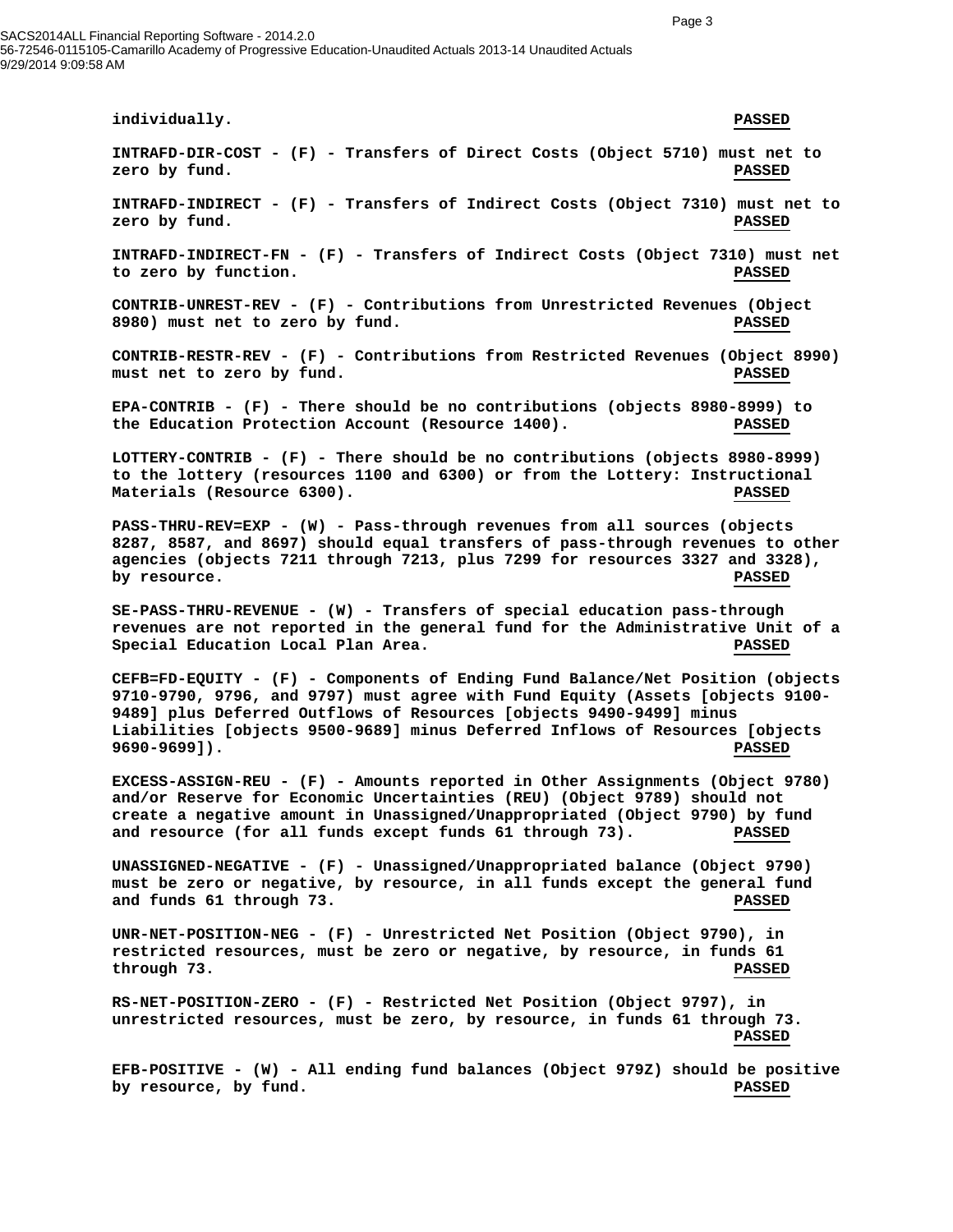**OBJ-POSITIVE - (W) - All applicable objects should have a positive balance by resource, by fund. PASSED**

**REV-POSITIVE - (W) - Revenue amounts exclusive of contributions (objects 8000- 8979) should be positive by resource, by fund. PASSED**

**EXP-POSITIVE - (W) - Expenditure amounts (objects 1000-7999) should be positive by function, resource, and fund. PASSED**

**AR-AP-POSITIVE - (F) - Accounts Receivable (Object 9200), Due from Other Funds (Object 9310), Accounts Payable (Object 9500), and Due to Other Funds (Object 9610) should have a positive balance by resource, by fund. PASSED**

**CEFB-POSITIVE - (F) - Components of Ending Fund Balance/Net Position (objects 9700-9789, 9796, and 9797) must be positive individually by resource, by fund. PASSED**

**CONSOLIDATED-ADM-BAL - (F) - Net expenditures and assets minus liabilities must equal zero for Resource 3155, NCLB: Consolidated Administrative Funds. PASSED**

#### **SUPPLEMENTAL CHECKS**

**NCMOE-ADA - (F) - If Form NCMOE is completed, ADA must be reported in Section II, Line C. PASSED**

**ASSET-IMPORT - (F) - If capital asset amounts are imported/keyed (Function 8500, Facilities Acquisition and Construction, or objects 6XXX, Capital Outlay; or objects 9400-9489, Capital Assets, in funds 61-67), then capital asset supplemental data (Form ASSET) must be provided. PASSED**

**DEBT-IMPORT - (F) - If long-term debt amounts are imported/keyed, the longterm debt supplemental data (Form DEBT) must be provided. PASSED**

**LOT-IMPORT - (F) - If lottery amounts are imported in resources 1100 and/or 6300, then the Lottery Report, Form L, must be completed and saved. PASSED**

**LOT-CONTRIB-IMPORT-A - (F) - If State Lottery revenue (Resource 1100) is contributed to other resources (Object 8980), supplemental data for those contributions must be entered in Form L. PASSED**

**LOT-CONTRIB-IMPORT-B - (W) - If State Lottery revenue (Resource 1100) is contributed to other resources (Object 8980), supplemental expenditure data for those contributions should be entered in Form L. PASSED**

**NCMOE-IMPORT - (F) - If No Child Left Behind amounts are imported, then the No Child Left Behind Maintenance of Effort form, Form NCMOE, must be provided. PASSED**

**IC-ADMIN-PLANT-SVCS - (W) - Percentage of plant services costs attributable to general administration should not be zero or exceed 25%. PASSED**

**IC-PCT - (W) - The straight indirect cost percentage before the carry-forward adjustment (Form ICR, Part III, Line C) is between 2% and 9%. PASSED**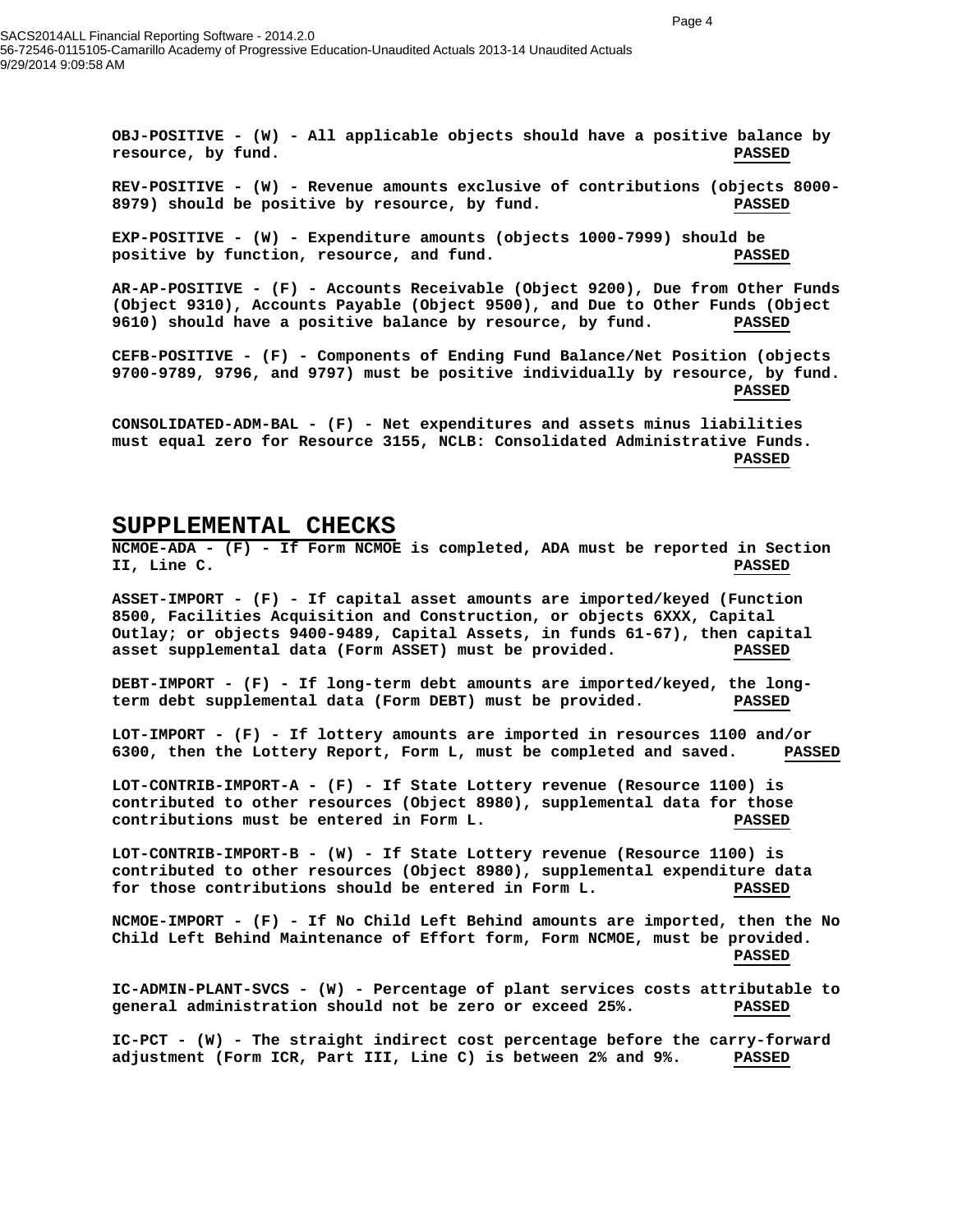**IC-POSITIVE - (W) - The indirect cost rate after the carry-forward adjustment (Form ICR, Part III, Line D) should be positive. PASSED**

**IC-ADMIN-NOT-ZERO - (W) - Other General Administration costs (Part III, Line A1) in Form ICR should not be zero. PASSED**

**IC-BD-SUPT-NOT-ZERO - (W) - There are no Board and Superintendent costs reported in Form ICR, Part III, Line B7. Please review your records and make any necessary corrections. EXCEPTION**

Board and Superintendent (Form ICR, Part III, Line B7) 0.00 Explanation:Maryellen Lang does not hold the title of Superintendent. Her Salary is solely school site administration.

**IC-BD-SUPT-VS-ADMIN - (W) - In Form ICR, the ratio of Board and Superintendent costs to Other General Administration costs is less than 5%. Please review your records and make any necessary corrections. EXCEPTION**

Board and Superintendent (Form ICR, Part III, Line B7) 0.00

Other General Administration, less portion charged to restricted resources or specific goals

(Form ICR, Part III, Line A1) 74,273.38 Ratio is 0.00%

Explanation:Maryellen Lang does not hold the title of Superintendent. Her Salary is solely school site administration. Therefore, not costs for Board/superintendent functions

**IC-EXCEEDS-LEA-RATE - (W) - The indirect cost rate used in one or more programs (Form ICR, Exhibit A - Rate Used) should not exceed the LEA's approved indirect cost rate. PASSED**

**PCRAF-UNDISTRIBUTED - (F) - Allocation factors must be entered in Form PCRAF for support functions with costs in undistributed goals (goals 0000 and 9000). PASSED**

**PCR-ALLOC-NO-DIRECT - (W) - In forms PCR/PCRAF, costs should normally only be allocated to goals that have direct costs. PASSED**

**PCR-GF-EXPENDITURES - (F) - Total Costs by Program in Form PCR, Column 6 should agree with total expenditures (objects 1000-7999) in funds 01, 09, and 62. PASSED**

**ASSET-ACCUM-DEPR-NEG - (F) - In Form ASSET, accumulated depreciation for governmental and business-type activities must be zero or negative. PASSED**

**ASSET-PY-BAL - (F) - If capital asset ending balances were included in the prior year unaudited actuals, the Schedule of Capital Assets (Form ASSET) must be provided. PASSED**

**DEBT-ACTIVITY - (O) - If long-term debt exists, there should be activity entered in the Schedule of Long-Term Liabilities (Form DEBT) for each type of**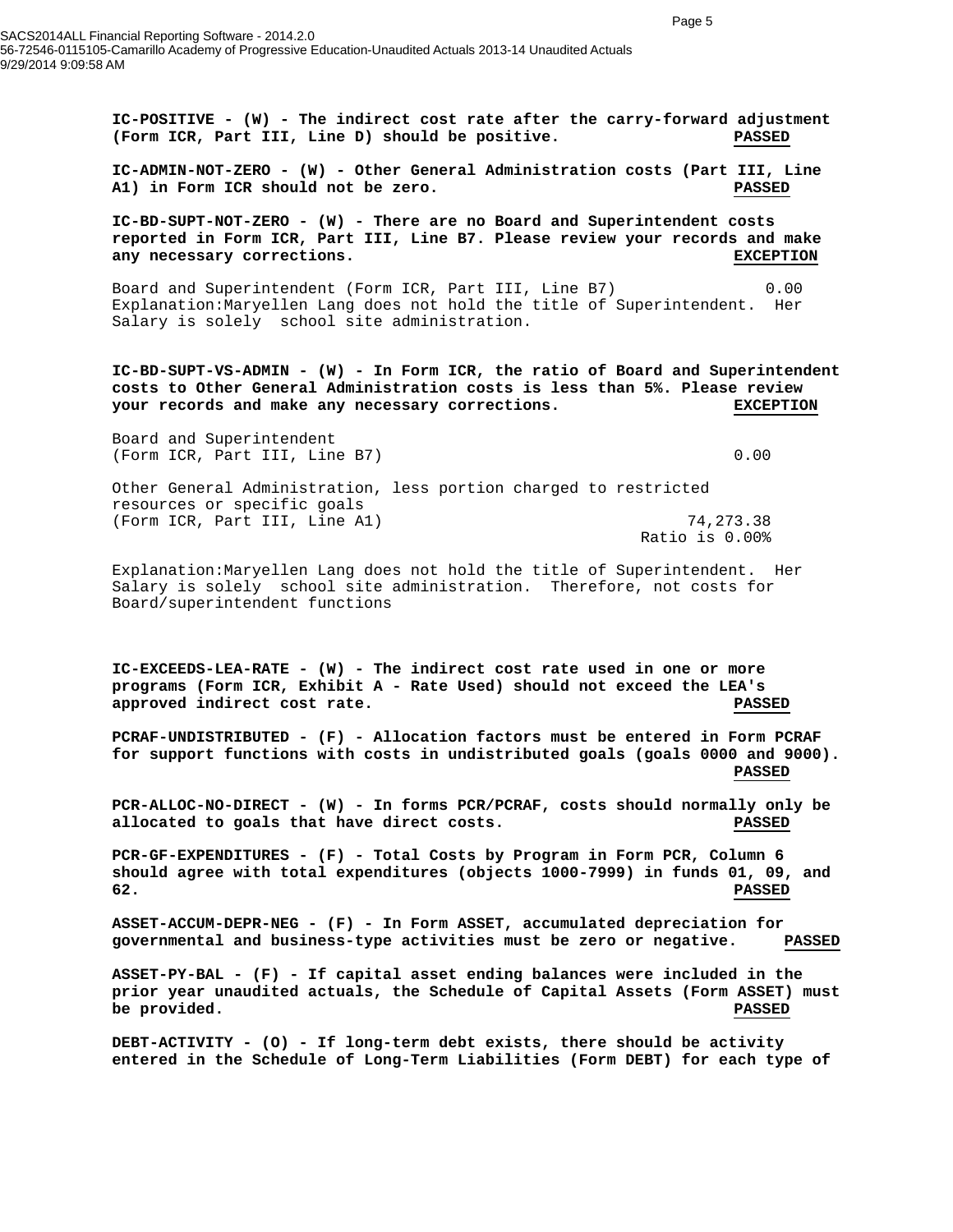SACS2014ALL Financial Reporting Software - 2014.2.0 56-72546-0115105-Camarillo Academy of Progressive Education-Unaudited Actuals 2013-14 Unaudited Actuals 9/29/2014 9:09:58 AM

#### **debt. PASSED**

**DEBT-POSITIVE - (F) - In Form DEBT, long-term liability ending balances must be positive. PASSED**

**DEBT-PY-BAL - (F) - If long-term liability ending balances were included in the prior year unaudited actuals data, the Schedule of Long-Term Liabilities (Form DEBT) must be provided. PASSED**

### **EXPORT CHECKS**

**UNAUDIT-CERT-PROVIDE - (F) - Unaudited Actual Certification (Form CA) must be provided. PASSED**

- **ICR-PROVIDE (F) Indirect Cost Rate Worksheet (Form ICR) must be provided. PASSED**
- **CHK-UNBALANCED-A (W) Unbalanced and/or incomplete data in any of the forms should be corrected before an official export is completed. PASSED**

**CHK-UNBALANCED-B - (F) - Unbalanced and/or incomplete data in any of the forms must be corrected before an official export can be completed. PASSED**

**CHK-DEPENDENCY - (F) - If data have changed that affect other forms, the affected forms must be opened and saved. PASSED**

Checks Completed.